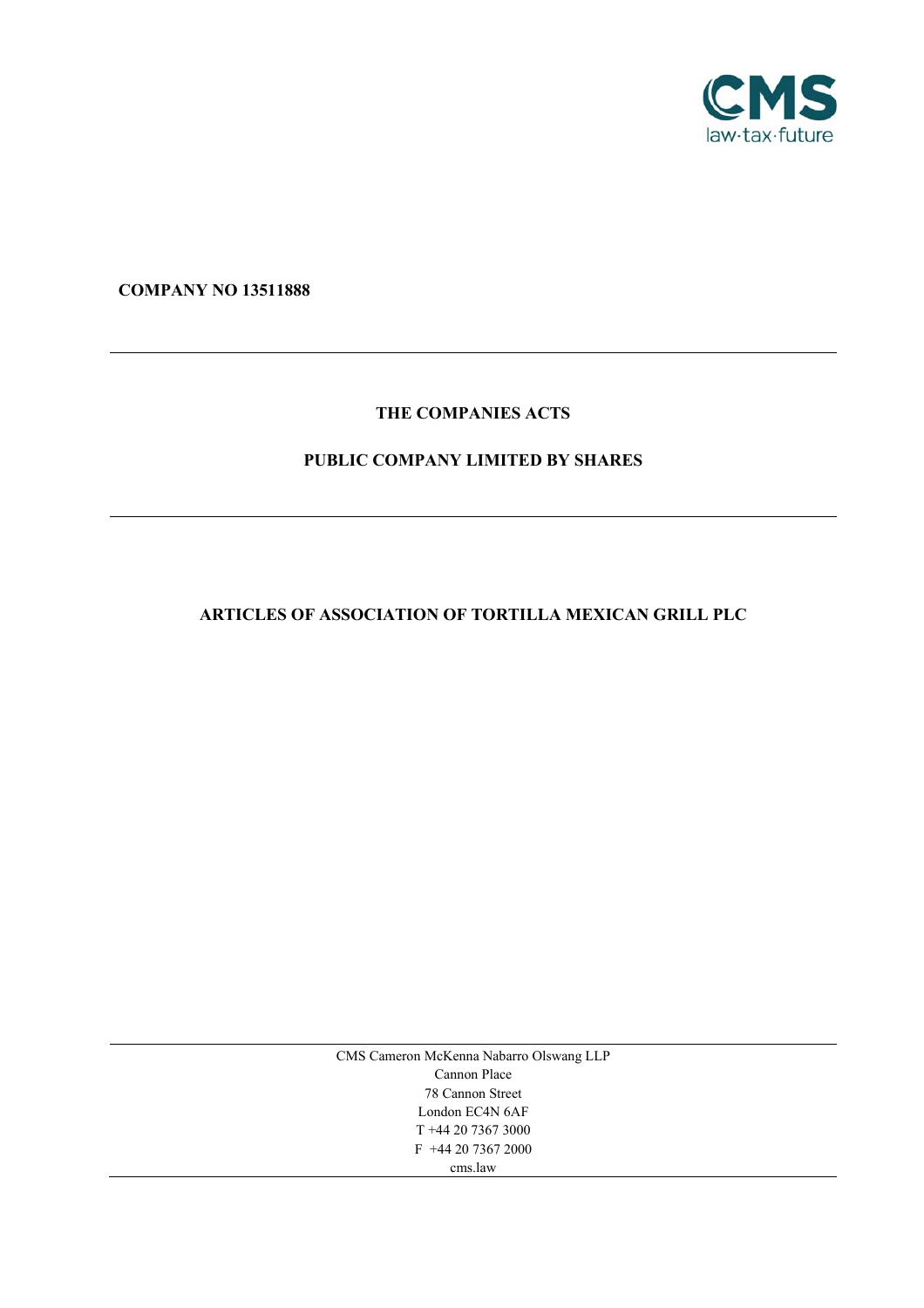# **TABLE OF CONTENTS**

| 1.  |  |
|-----|--|
| 2.  |  |
| 3.  |  |
| 4.  |  |
| 5.  |  |
| 6.  |  |
| 7.  |  |
| 8.  |  |
| 9.  |  |
| 10. |  |
| 11. |  |
| 12. |  |
| 13. |  |
| 14. |  |
| 15. |  |
| 16. |  |
| 17. |  |
| 18. |  |
| 19. |  |
| 20. |  |
| 21. |  |
| 22. |  |
| 23. |  |
| 24. |  |
| 25. |  |
| 26. |  |
| 27. |  |
| 28. |  |
| 29. |  |
| 30. |  |
| 31. |  |
| 32. |  |
| 33. |  |
| 34. |  |
| 35. |  |
| 36. |  |
| 37. |  |
| 38. |  |
| 39. |  |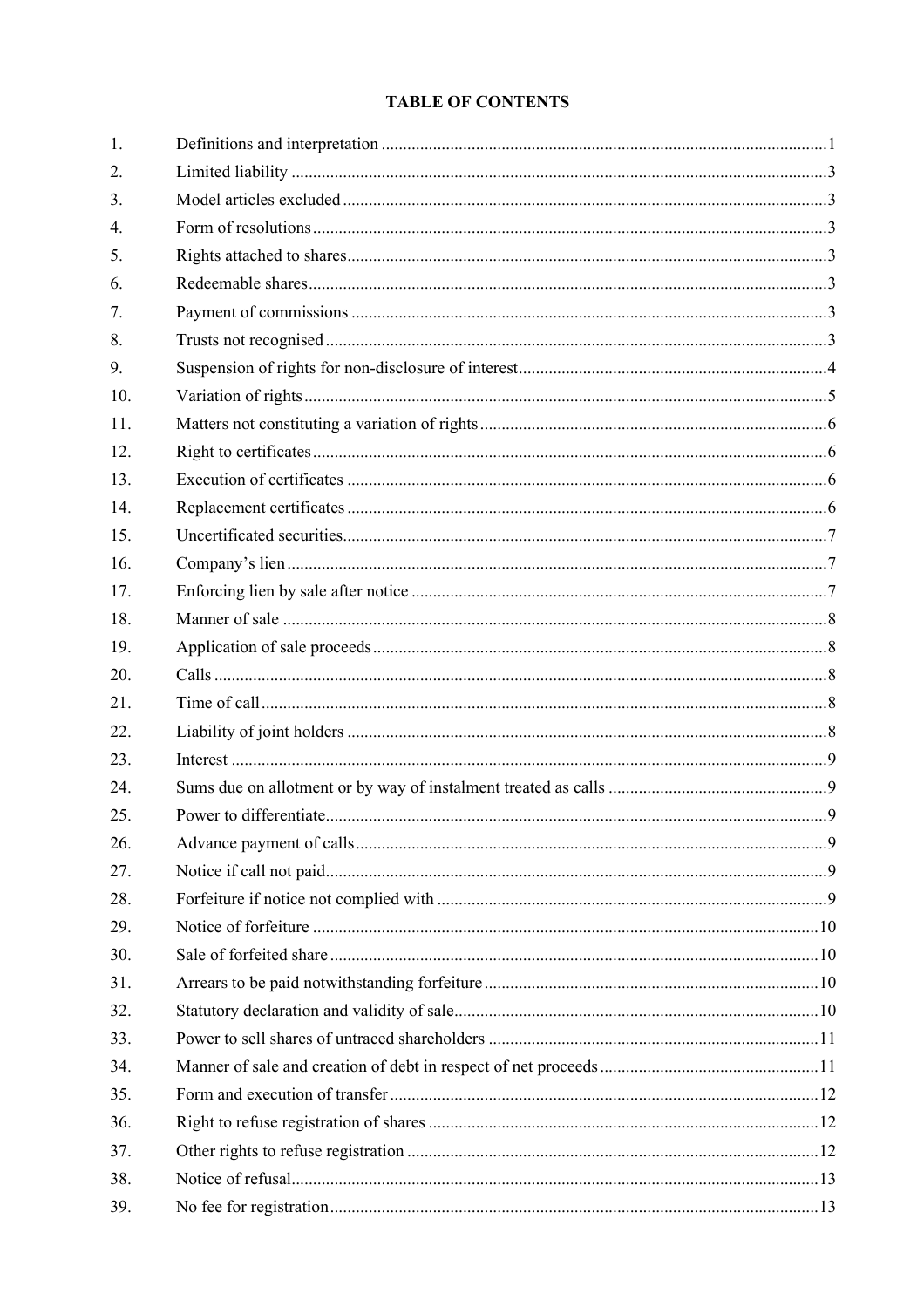| 40. |  |
|-----|--|
| 41. |  |
| 42. |  |
| 43. |  |
| 44. |  |
| 45. |  |
| 46. |  |
| 47. |  |
| 48. |  |
| 49. |  |
| 50. |  |
| 51. |  |
| 52. |  |
| 53. |  |
| 54. |  |
| 55. |  |
| 56. |  |
| 57. |  |
| 58. |  |
| 59. |  |
| 60. |  |
| 61. |  |
| 62. |  |
| 63. |  |
| 64. |  |
| 65. |  |
| 66. |  |
| 67. |  |
| 68. |  |
| 69. |  |
| 70. |  |
| 71. |  |
| 72. |  |
| 73. |  |
| 74. |  |
| 75. |  |
| 76. |  |
| 77. |  |
| 78. |  |
| 79. |  |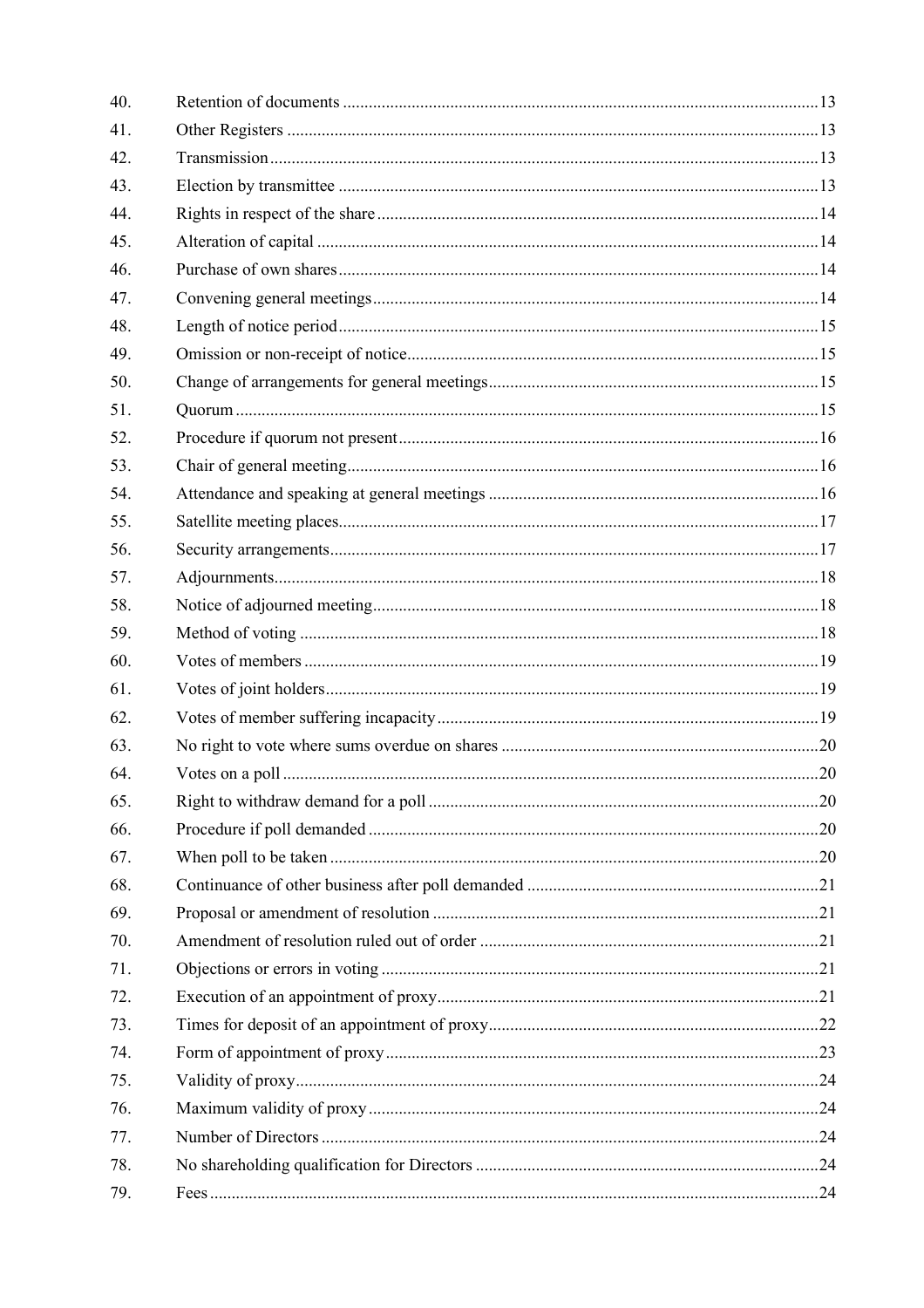| 80.  |                                                                                    |  |
|------|------------------------------------------------------------------------------------|--|
| 81.  |                                                                                    |  |
| 82.  |                                                                                    |  |
| 83.  |                                                                                    |  |
| 84.  |                                                                                    |  |
| 85.  |                                                                                    |  |
| 86.  |                                                                                    |  |
| 87.  |                                                                                    |  |
| 88.  |                                                                                    |  |
| 89.  |                                                                                    |  |
| 90.  |                                                                                    |  |
| 91.  |                                                                                    |  |
| 92.  |                                                                                    |  |
| 93.  |                                                                                    |  |
| 94.  |                                                                                    |  |
| 95.  |                                                                                    |  |
| 96.  |                                                                                    |  |
| 97.  |                                                                                    |  |
| 98.  | Company's power to remove a Director and appoint another in the Director's place34 |  |
| 99.  |                                                                                    |  |
| 100. |                                                                                    |  |
| 101. |                                                                                    |  |
| 102. |                                                                                    |  |
| 103. |                                                                                    |  |
| 104. |                                                                                    |  |
| 105. |                                                                                    |  |
| 106. |                                                                                    |  |
| 107. |                                                                                    |  |
| 108. |                                                                                    |  |
| 109. |                                                                                    |  |
| 110. |                                                                                    |  |
| 111. |                                                                                    |  |
| 112. |                                                                                    |  |
| 113. |                                                                                    |  |
| 114. |                                                                                    |  |
| 115. |                                                                                    |  |
| 116. |                                                                                    |  |
| 117. |                                                                                    |  |
| 118. |                                                                                    |  |
| 119. |                                                                                    |  |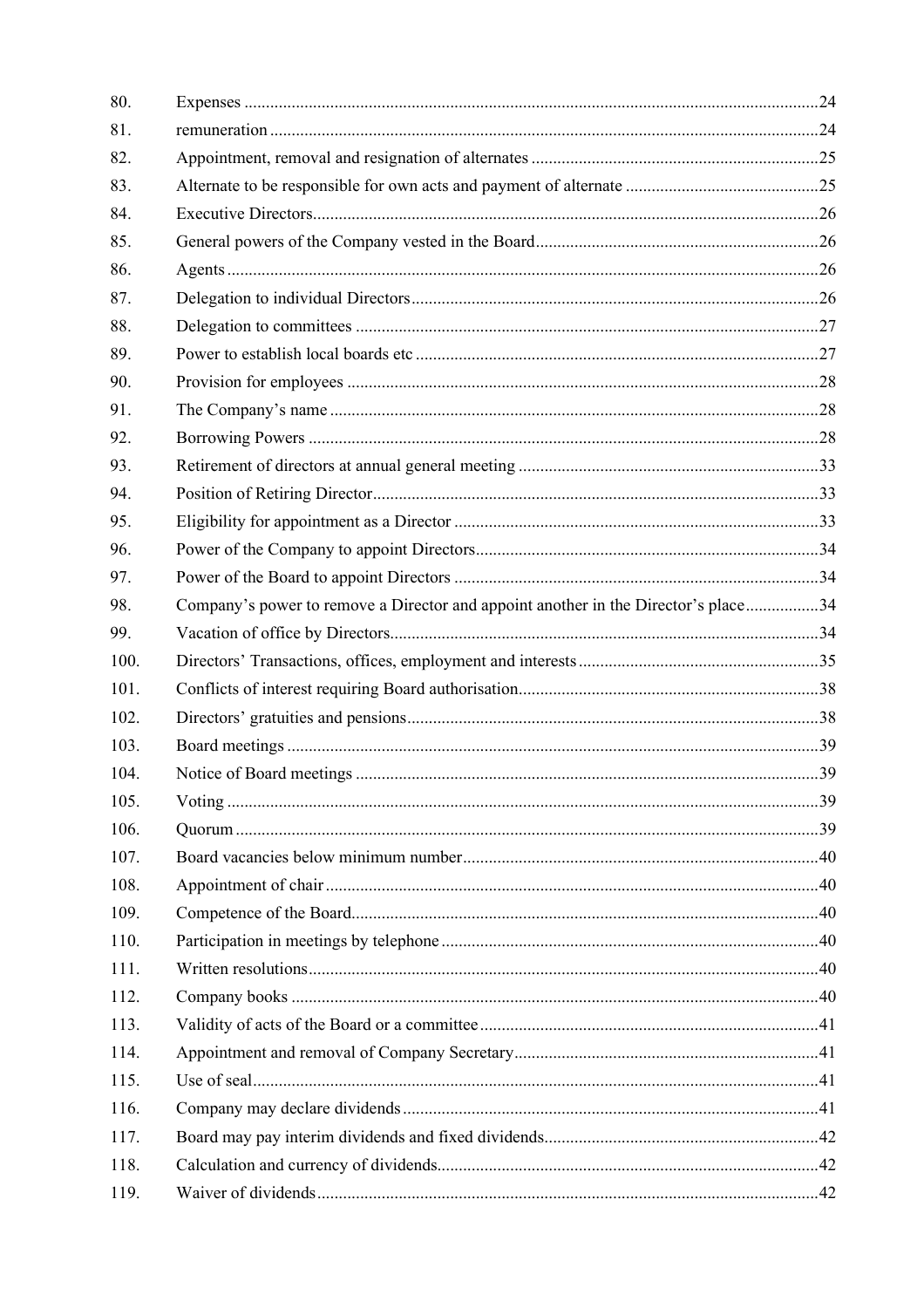| 120. |  |
|------|--|
| 121. |  |
| 122. |  |
| 123. |  |
| 124. |  |
| 125. |  |
| 126. |  |
| 127. |  |
| 128. |  |
| 129. |  |
| 130. |  |
| 131. |  |
| 132. |  |
| 133. |  |
| 134. |  |
| 135. |  |
| 136. |  |
| 137. |  |
| 138. |  |
| 139. |  |
| 140. |  |
| 141. |  |
| 142. |  |
| 143. |  |
| 144. |  |
| 145. |  |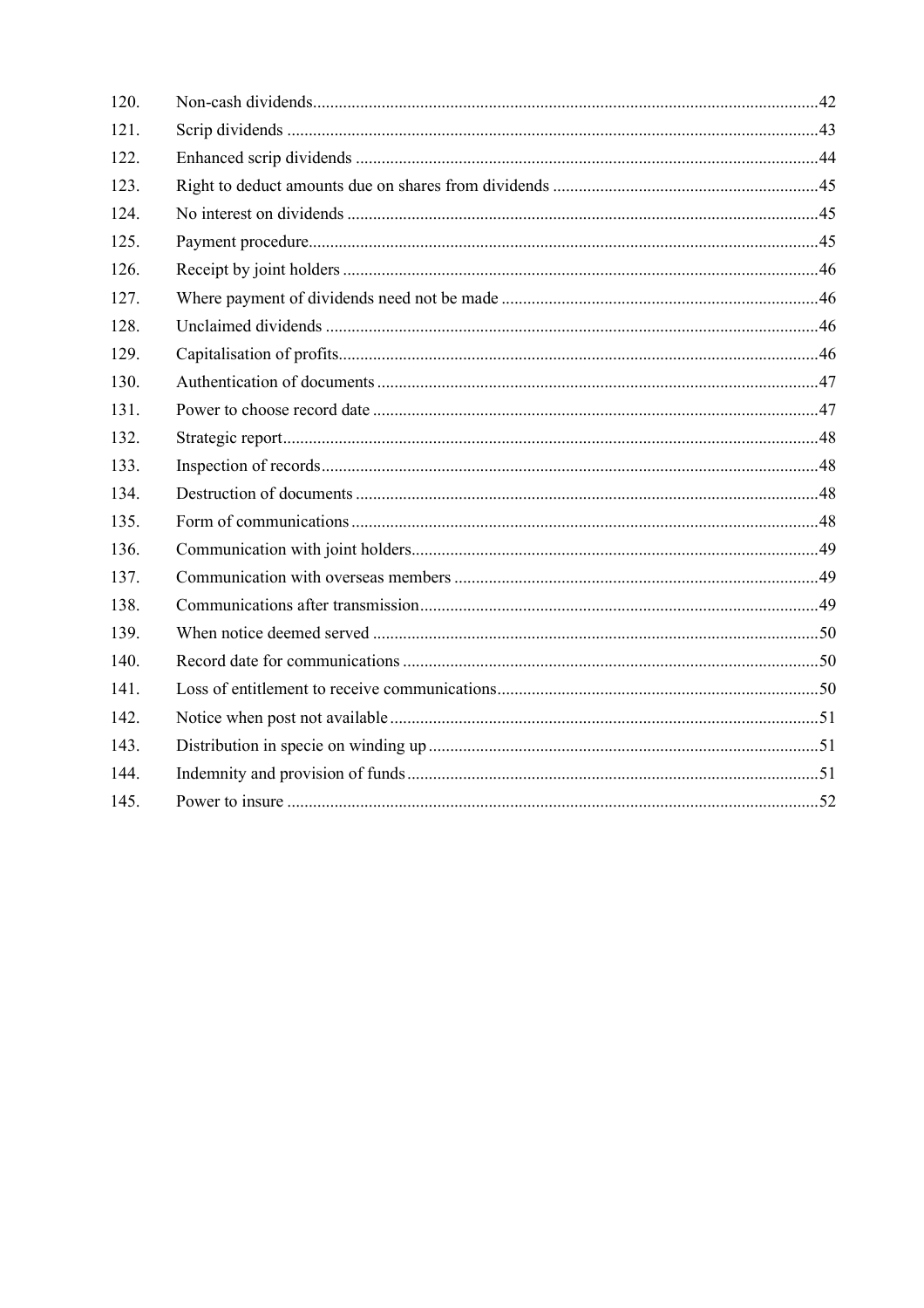### **The Companies Acts**

#### **Public Company Limited by Shares**

### **ARTICLES OF ASSOCIATION**

**of** 

#### **TORTILLA MEXICAN GRILL PLC**

(Adopted in substitution for and to the exclusion of all existing articles by a special resolution passed on 29 September 2021)

### **1. DEFINITIONS AND INTERPRETATION**

1.1 In these Articles, the following words and expressions have the meanings indicated below:

"**AIM**": the market of that name operated by the London Stock Exchange

"**AIM Rules**": the AIM Rules for Companies issued by the London Stock Exchange, as amended from time to time

"**these Articles**": these articles of association as originally adopted or as altered from time to time

"**Auditors**": the auditors of the Company for the time being or, in the case of joint auditors, any one of them

"**Board**": the board of Directors from time to time of the Company or those Directors present at a duly convened meeting of the Directors at which a quorum is present

"**clear days**": in relation to the period of a notice, that period excluding the day when the notice is given or deemed to be given and the day for which it is given or on which it is to take effect

"**Director**": a director for the time being of the Company

"**electronic facility**": any form of electronic facility approved for the relevant occasion by the Board under these Articles, including digital platforms, website addresses and conference call systems, and any device, system, procedure, method or other facility providing an electronic means of attendance, speaking, being heard and voting at a general meeting

"**Financial Conduct Authority**": the Financial Conduct Authority acting in its capacity as the competent authority for the purposes of Part VI of the Financial Services and Markets Act 2000

"holder": in relation to shares, the member whose name is entered in the Register as the holder of the shares (but, to the extent that these Articles would otherwise conflict with the Statutes, not including the Company itself in relation to shares held as treasury shares)

"**London Stock Exchange**": the London Stock Exchange plc

"**member**": a member of the Company (but, to the extent that these Articles would otherwise conflict with the Statutes, not including the Company itself in relation to shares held as treasury shares)

"**Office**": the registered office of the Company

"paid up": paid up or credited as paid up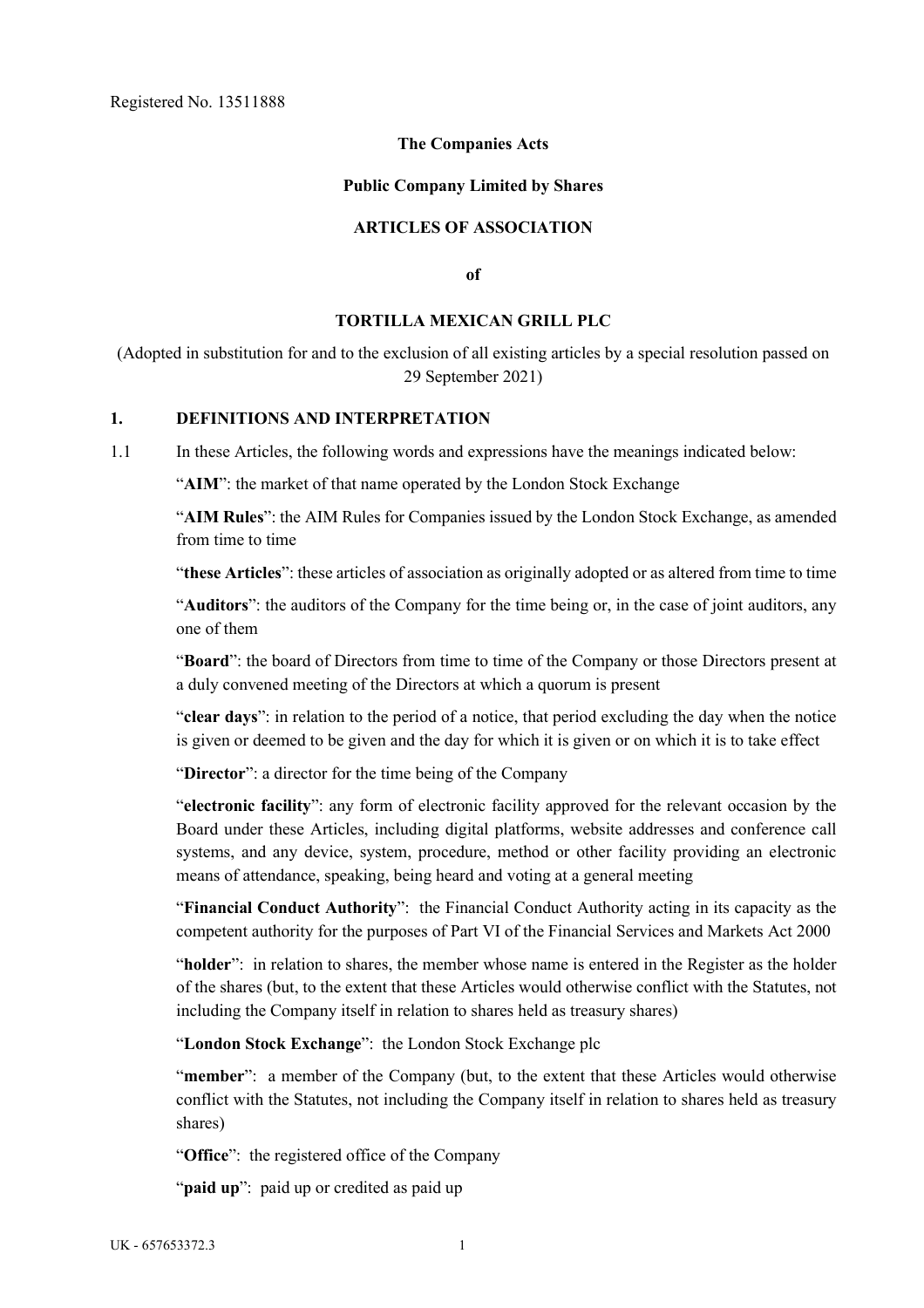"**Register**": the register of members of the Company

"**Regulations**": the Uncertificated Securities Regulations 2001

"**relevant system**": the computer-based system, and procedures, which enable title to units of a security to be evidenced and transferred without a written instrument, and which facilitate supplementary and incidental matters in accordance with the Regulations

"**Seal**": the common seal of the Company or any official seal kept by the Company pursuant to the Statutes

"**Secretary**": the secretary of the Company or any other person appointed to perform the duties of the secretary of the Company, including a joint, assistant or deputy secretary and any person appointed to perform the duties of secretary temporarily or in any particular case

"**Statutes**": every statute (including any statutory instrument, order, regulation or subordinate legislation made under it) concerning companies that are incorporated in England and Wales to the extent that it is for the time being in force or (where the context requires) was in force at a particular time, including the Companies Act 2006 and the Regulations

"**system**'**s rules**": the rules, regulations, procedures, facilities and requirements of the relevant system concerned

"**transfer instruction**": a properly authenticated dematerialised instruction on a relevant system in accordance with the Regulations in such form, in such manner and from such person as the Board may determine

"**transmittee**": a person entitled to a share in consequence of the death or bankruptcy of a member or of any other event giving rise to its transmission by operation of law

"**United Kingdom**": Great Britain and Northern Ireland

- 1.2 The expressions "debenture" and "debenture holder" include "debenture stock" and "debenture stockholder".
- 1.3 References to writing include any method of reproducing or representing words, symbols or other information in such form (including in electronic form or by making it available on a website) that it can be read or seen with the naked eye and a copy of it can be retained.
- 1.4 References to the execution of a document (including where execution is implied, such as in the giving of a written consent) include references to its being executed under hand or under seal or by any other method, and, in relation to anything sent or supplied in electronic form, include references to its being executed by such means and incorporating such information as the Board may from time to time stipulate for the purpose of establishing its authenticity and integrity.
- 1.5 Unless the context otherwise requires, words or expressions used in these Articles that are defined or used with a certain meaning in the Regulations or the Companies Act 2006 bear those definitions or meanings in these Articles (but as if their use in these Articles were contemplated as well as in the relevant legislation), except that the word "**company**" shall include any body corporate.
- 1.6 Except where the contrary is stated or the context otherwise requires, any reference (whether specific or collective) to a statute or statutory provision includes any order, regulation, instrument or other subordinate legislation made under it for the time being in force, and any reference to a statute, statutory provision, order, regulation, instrument or other subordinate legislation includes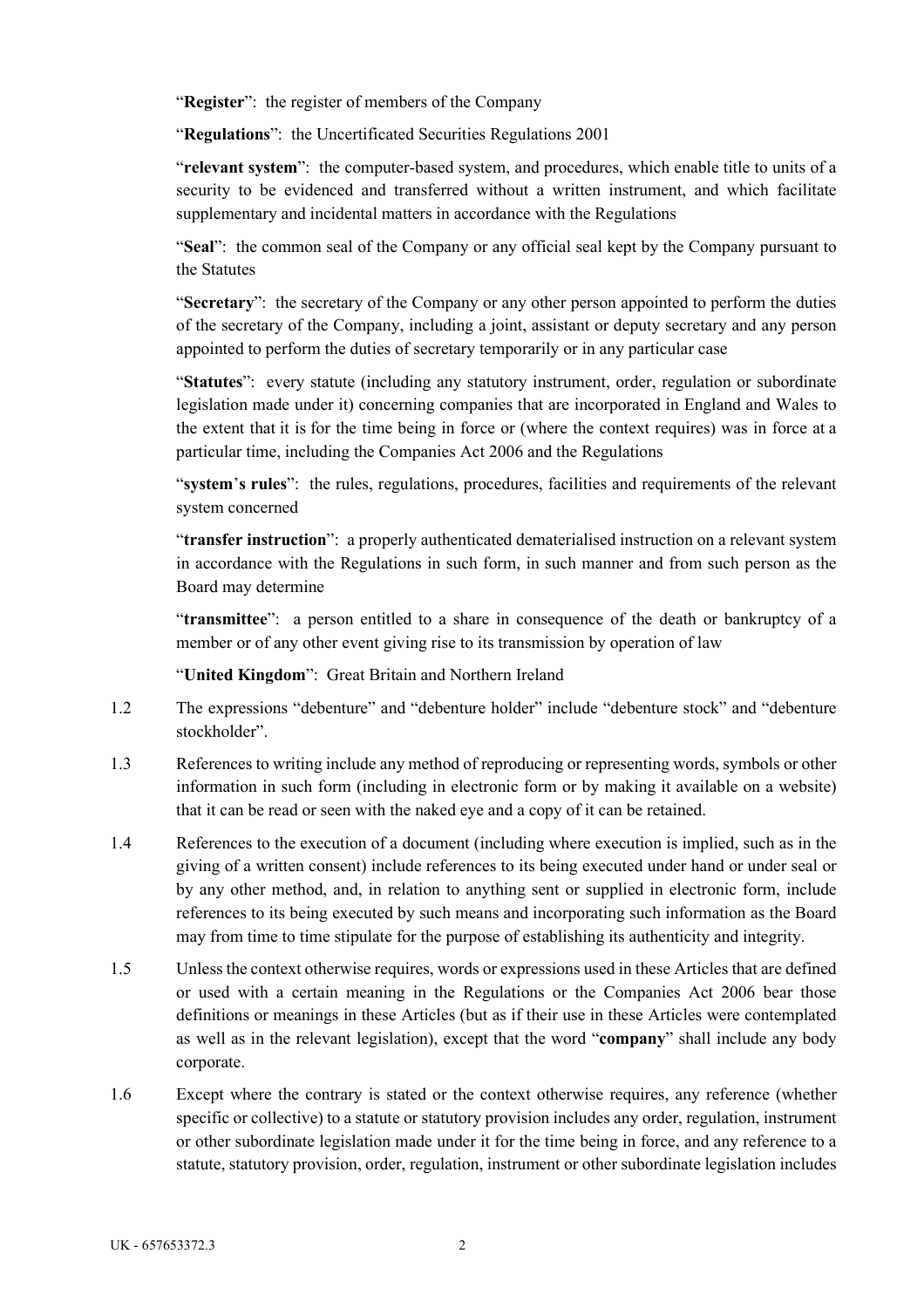any amendment, extension, consolidation, re-enactment or replacement of it for the time being in force.

- 1.7 Words importing the singular number only include the plural and vice versa. Words importing one gender include all other genders. Words importing persons include corporations.
- 1.8 References to a meeting shall not be taken as requiring more than one person to be present if any quorum requirement can be satisfied by one person.
- 1.9 References to any security as being in certificated form or uncertificated form refer, respectively, to that security being a certificated unit of a security or an uncertificated unit of a security for the purposes of the Regulations.
- 1.10 Words such as "**other**", "**include**", "**including**" and similar words shall not limit the general effect of words that precede or follow them and the ejusdem generis rule shall not apply.
- 1.11 Headings are inserted for convenience only and shall not affect the construction of these Articles.

# **2. LIMITED LIABILITY**

2.1 The liability of the members is limited to the amount, if any, unpaid on the shares held by them.

# **3. MODEL ARTICLES EXCLUDED**

3.1 No articles of association prescribed by the Statutes apply as the articles of association of the Company.

## **4. FORM OF RESOLUTIONS**

4.1 A special resolution shall be effective for any purpose for which an ordinary resolution is expressed to be required under the Statutes or these Articles.

### **5. RIGHTS ATTACHED TO SHARES**

5.1 Subject to the Statutes and without prejudice to any rights attached to any existing shares, any share may be issued with such rights or restrictions as the Company may by ordinary resolution determine (or, in the absence of any such determination or in so far as such ordinary resolution does not make specific provision, as the Board may determine).

## **6. REDEEMABLE SHARES**

6.1 The Company may issue shares which are to be redeemed, or are liable to be redeemed at the option of the Company or the holder, and the Board may determine the terms, conditions and manner of redemption of any such shares.

# **7. PAYMENT OF COMMISSIONS**

7.1 The Company may exercise the powers of paying commissions and brokerage conferred or permitted by the Statutes. Subject to the Statutes, any such commission may be satisfied by the payment of cash or by the allotment (or an option to call for the allotment) of fully or partly paid shares or partly in one way and partly the other.

### **8. TRUSTS NOT RECOGNISED**

8.1 Except as required by law, no person shall be recognised by the Company as holding any share upon any trust and the Company shall not be bound by or recognise (except as otherwise provided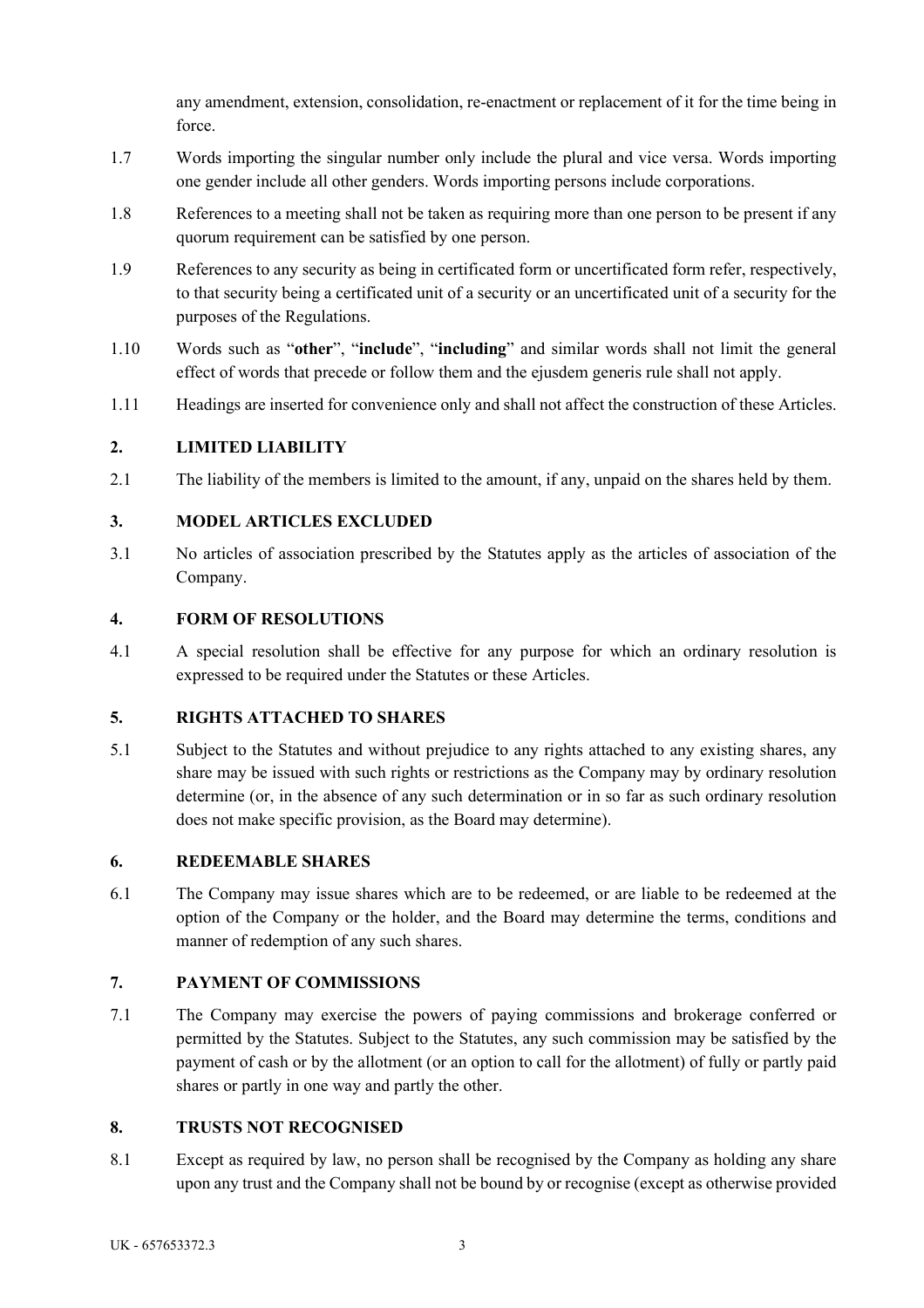by these Articles or by law or under an order of a court of competent jurisdiction) any interest in any share except an absolute right to the whole of the share in the holder.

# **9. SUSPENSION OF RIGHTS FOR NON-DISCLOSURE OF INTEREST**

- 9.1 If a member, or any other person appearing to be interested in shares held by that member, has been duly given a notice under section 793 of the Companies Act 2006 (a "**Disclosure Notice**") and has failed in relation to any shares (the "**default shares**") to give the Company the information required by such notice within 14 days of the date of such notice, then (unless the Board shall determine otherwise) from the expiry of that period:
	- 9.1.1 the member shall not be entitled in respect of the default shares to be present or to vote (in person, by proxy or, if it is a corporation, by representative) at any general meeting or at any separate meeting of the holders of any class of shares or on any poll; and
	- 9.1.2 where the default shares represent at least 0.25 per cent. of the issued shares of the Company or the class in question (in either case, calculated exclusive of shares held as treasury shares):
		- (a) any dividend (including shares issued in lieu of dividends) or other monies payable in respect of the default shares shall be withheld by the Company, which shall not have any obligation to pay interest on it; and
		- (b) no transfer, other than an excepted transfer, of any shares held by the member shall be registered unless the member is not in default as regards supplying the information required and the transfer is of part only of the member's holding and when lodged for registration is accompanied by a certificate from the member in a form satisfactory to the Board that, after due and careful enquiry, the member is satisfied that no person in default as regards supplying such information is interested in any of the shares that are the subject of the transfer.
- 9.2 Where, on the basis of information obtained from a member in respect of any share held by the member or from any other person appearing to be interested in such share, the Company gives a Disclosure Notice to any other person, it shall also send a copy of the notice to that member, but any failure to do so, or the non-receipt of the copy by the member, shall not invalidate or otherwise affect the operation of this Article.
- 9.3 Except to the extent that they are default shares by virtue of Article 9.1, any new shares in the Company issued in right of any default share shall be subject to the same restrictions in this Article as apply to the default share and for as long as they so apply. The Board may make any right to an allotment of the new shares subject to such restrictions when those shares are issued (and may for that purpose require the new shares to be issued and held in certificated form).
- 9.4 Where any restrictions imposed under this Article apply in relation to any shares, they shall cease to have effect if and when, and to the extent that, the Board so determines, except that particular shares shall in any event automatically cease to be subject to any such restrictions seven days after the earlier of (a) receipt by the Board of notice that such shares are the subject of an excepted transfer and (b) due compliance, to the satisfaction of the Board, with the relevant Disclosure Notice. If any or all of the restrictions in this Article shall cease to apply to particular shares, any dividends and other monies withheld by reason of a restriction which then ceases to apply shall be paid without interest to the person who would have been entitled to them if that restriction had not applied, or as that person may direct.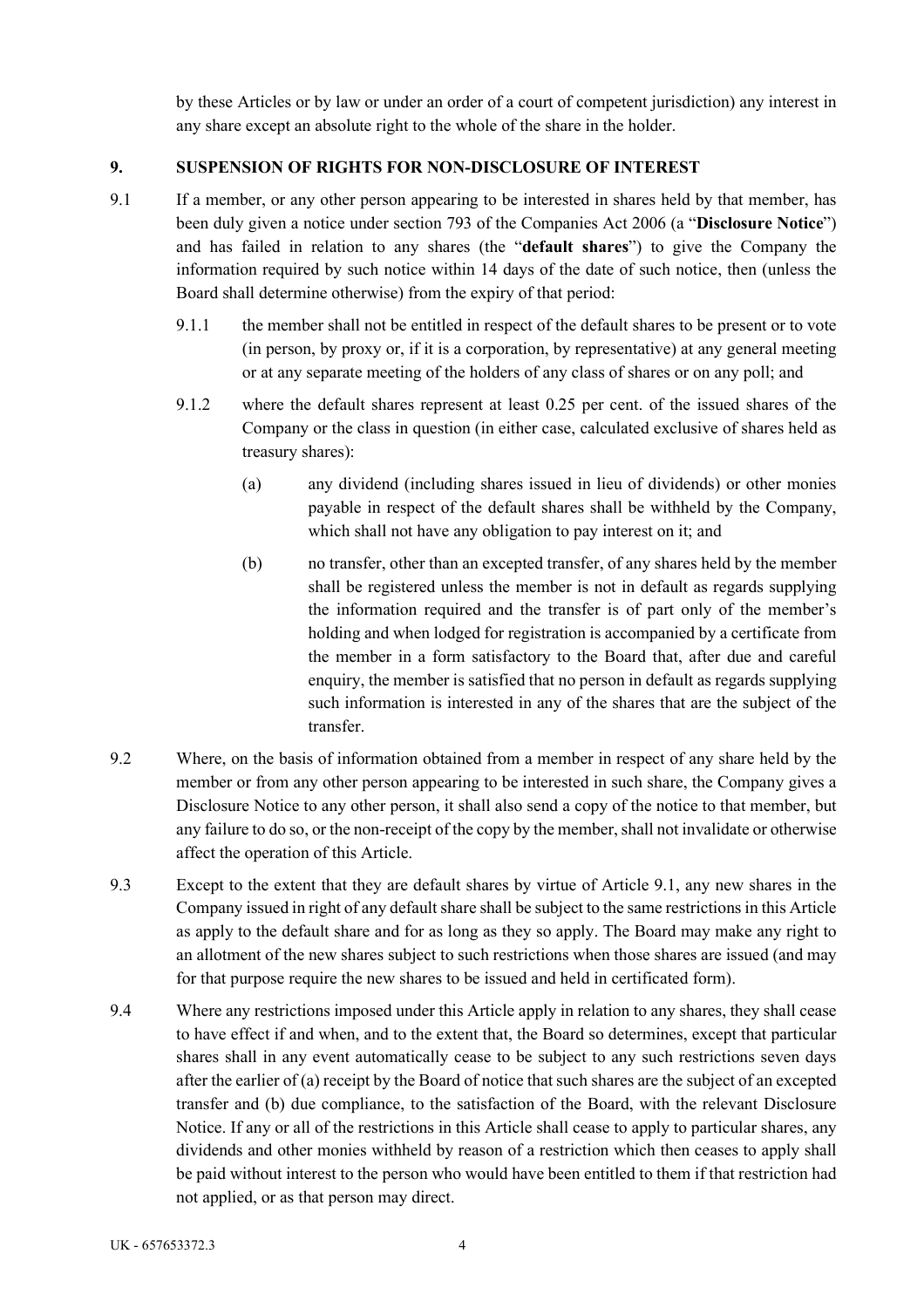- 9.5 This Article is in addition to, and shall not in any way prejudice or affect, the statutory rights of the Company arising from any failure by any person to give any information required by a Disclosure Notice within the time specified in it. For the purpose of this Article, a Disclosure Notice may require any information to be given before the expiry of 14 days from the date of the notice.
- 9.6 In this Article:
	- 9.6.1 an "**excepted transfer**" means
		- (a) a transfer pursuant to acceptance of a takeover bid;
		- (b) a transfer in consequence of a sale of the entire interest in the shares the subject of the transfer on a recognised investment exchange or on any other stock exchange outside the United Kingdom on which shares in the Company of that description are normally traded; or
		- (c) a transfer which is shown to the satisfaction of the Board to be made in consequence of a sale of such an entire interest otherwise than on any such stock exchange to a person who is not connected with the relevant member or with a person appearing to be interested in the shares the subject of the transfer;
	- 9.6.2 a "**person appearing to be interested**" in any shares means any person named in a response to a Disclosure Notice as being so interested or shown in any register kept by the Company under the Companies Act 2006 as so interested or, taking into account any response or failure to respond to such notice or to any other statutory notice or any other relevant information, any person whom the Company has reasonable cause to believe is so interested; and
	- 9.6.3 references to a person having failed to give the Company the information required by a Disclosure Notice, or being in default as regards supplying such information, include (i) references to the person's having failed or refused to give all or any part of it and (ii) references to the person's having given information which the person knows to be false in a material particular or the person's having recklessly given information which is false in a material particular.

Notwithstanding anything to the contrary in this Article, no restriction shall apply by virtue of this Article to the extent that applying the restriction would contravene the Regulations, but, subject to the system's rules, the Board may require the Operator of a relevant system to convert any share held in uncertificated form into certificated form in order to enable the Company to impose restrictions in relation to the share in accordance with this Article.

### **10. VARIATION OF RIGHTS**

- 10.1 The Company may by special resolution redesignate any shares, subject, where required, to due compliance with the provisions of the Statutes as to variation of class rights.
- 10.2 In addition, such provisions shall apply to the variation or abrogation of the special rights attached to some only of the shares of any class as if each group of shares of the class differently treated formed a separate class.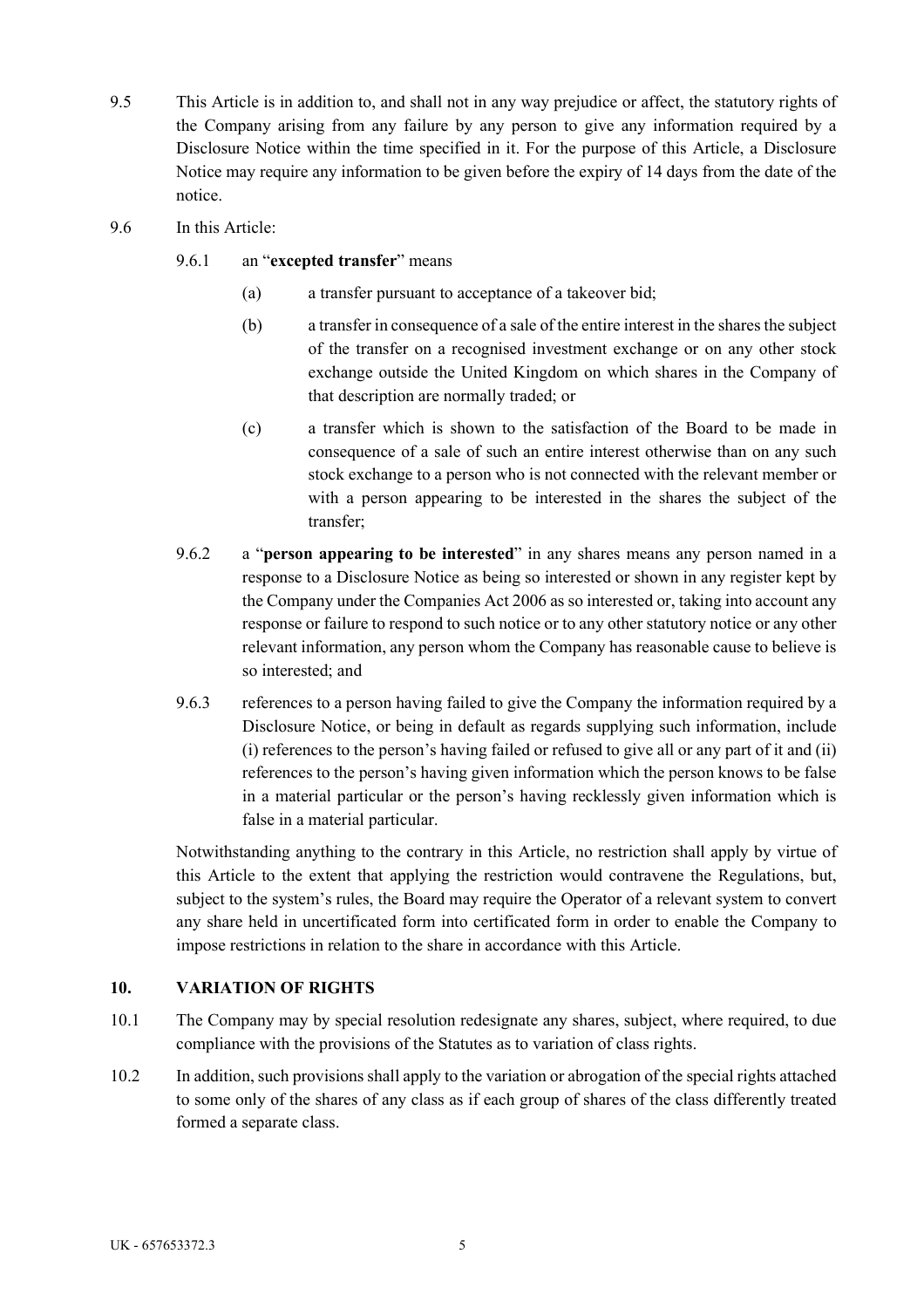## **11. MATTERS NOT CONSTITUTING A VARIATION OF RIGHTS**

- 11.1 The rights attached to any share or class of shares shall not, unless otherwise expressly provided by its terms of issue, be deemed to be varied, abrogated or breached by:
	- 11.1.1 the creation or issue of further shares ranking *pari passu* with it; or
	- 11.1.2 the purchase or redemption by the Company of any of its own shares (whether of that or any other class) or the sale of any shares (of that class or any other class) held as treasury shares.

## **12. RIGHT TO CERTIFICATES**

- 12.1 Except as otherwise provided in these Articles, every person whose name is entered in the Register as a holder of shares in the Company shall be entitled, within the time specified by the Statutes and without payment, to one certificate for all the shares of each class registered in the holder's name. Upon a transfer of part of the shares of any class registered in the holder's name, every holder shall be entitled without payment to one certificate for the balance in certificated form of the relevant holding. Upon request and upon payment, for every certificate after the first, of such reasonable sum (if any) as the Board may determine, every holder shall be entitled to receive several certificates for certificated shares of one class registered in the holder's name (subject to surrender for cancellation of any existing certificate representing such shares). Every holder shall be entitled to receive one certificate in substitution for several certificates for certificated shares of one class registered in the holder's name upon surrender to the Company of all the share certificates representing such shares.
- 12.2 Subject as provided in the preceding part of this Article, the Company shall not be bound to issue more than one certificate in respect of certificated shares registered in the names of two or more persons and delivery of a certificate to one joint holder shall be a sufficient delivery to all of them.

## **13. EXECUTION OF CERTIFICATES**

13.1 Every certificate for share or loan capital or other securities of the Company (other than letters of allotment, scrip certificates or similar documents) shall be issued under the Seal (or in such other manner as the Board, having regard to the terms of issue, the Statutes and the requirements of the Financial Conduct Authority or the AIM Rules (as applicable), may authorise) and each share certificate shall specify the shares to which it relates, the distinguishing number (if any) of the shares and the amount paid up on the shares. The Board may determine, either generally or in relation to any particular case, that any signature on any certificate need not be autographic but may be applied by some mechanical or other means, or printed on the certificate, or that certificates need not be signed.

### **14. REPLACEMENT CERTIFICATES**

14.1 If a share certificate for certificated shares is worn out, defaced or damaged then, upon its surrender to the Company, it shall be replaced free of charge. If a share certificate for certificated shares is or is alleged to have been lost or destroyed it may be replaced without fee but on such terms (if any) as to evidence and indemnity and to payment of any exceptional out-of-pocket expenses of the Company in investigating such evidence and preparing such indemnity as the Board thinks fit. The Company shall be entitled to treat an application for a replacement certificate made by one of joint holders as being made on behalf of all the holders concerned.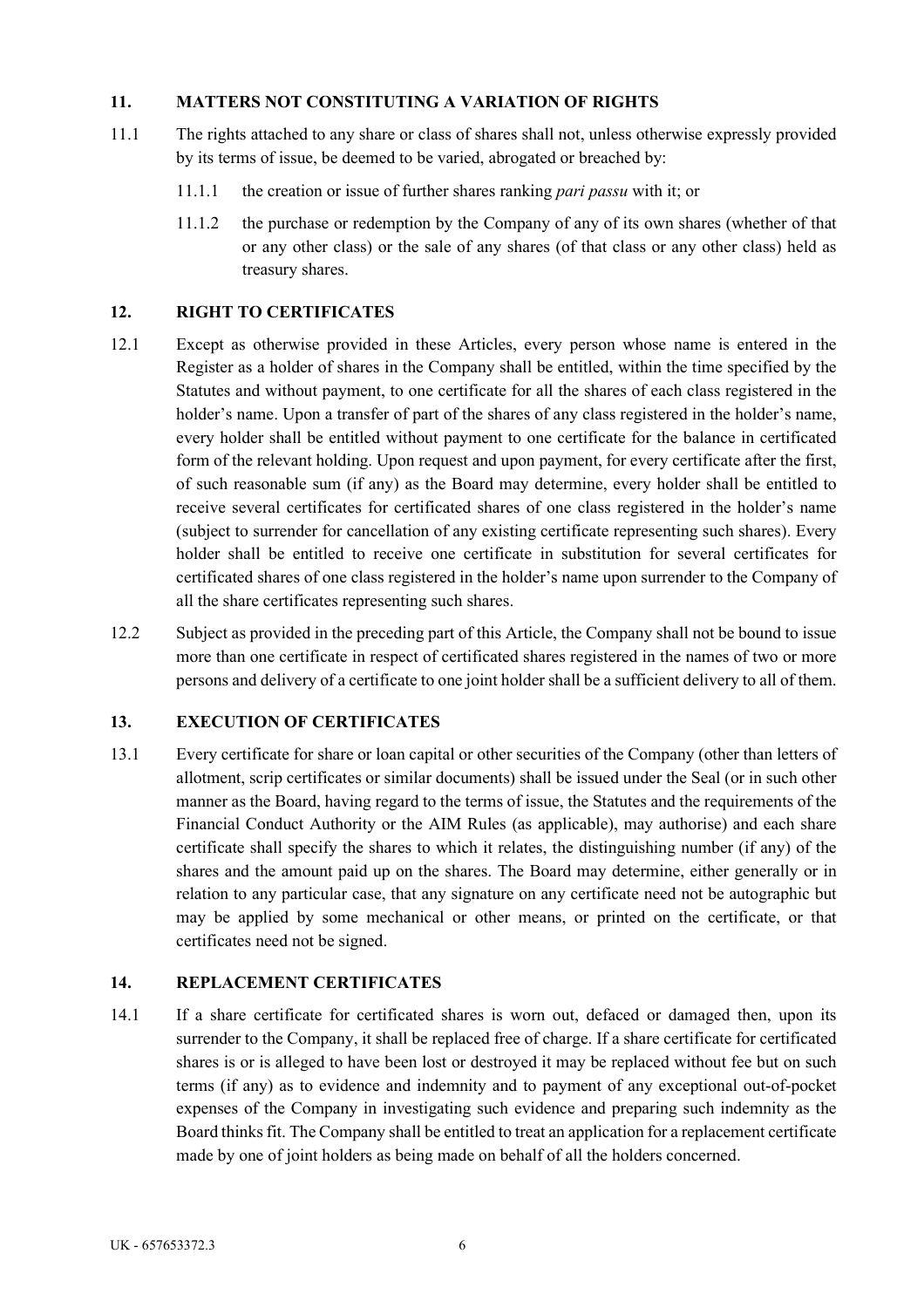## **15. UNCERTIFICATED SECURITIES**

- 15.1 Unless otherwise determined by the Board and permitted by the Regulations, the Company shall not issue and no person shall be entitled to receive a certificate in respect of any share or other security issued by the Company for so long as it is in uncertificated form.
- 15.2 Conversion of securities in certificated form into uncertificated form, and vice versa, may be made in such manner as the Board may, in its absolute discretion, think fit (subject always to the Statutes and the facilities and requirements of the relevant system).
- 15.3 All registers of holders relating to securities issued by the Company will be maintained as required by the Regulations and by the rules of the relevant system and will distinguish between securities held in uncertificated form and securities held in certificated form. Unless the Board shall otherwise determine, holdings of the same holder or joint holders in certificated form shall be treated as separate from the same person or persons' holdings in uncertificated form, but a class of securities shall not be treated as two classes by virtue only of the fact that it comprises securities in certificated form and securities in uncertificated form (even if, as a result of any provision of these Articles or the Regulations, securities are treated differently according to whether they are in certificated or uncertificated form).
- 15.4 No certificate will normally be issued in respect of securities held by a financial institution.
- 15.5 The provisions of these Articles shall not apply to shares of any class which are in uncertificated form to the extent that such Articles are inconsistent with:
	- 15.5.1 the holding of shares of that class in uncertificated form;
	- 15.5.2 the transfer of title to shares of that class by means of a relevant system; or
	- 15.5.3 any provision of the Regulations

but notwithstanding this the Board may require the Operator of a relevant system to convert any share held in uncertificated form into certificated form in order to enable the Company to deal with the share in accordance with these Articles.

### **16. COMPANY'S LIEN**

- 16.1 The Company shall have a first and paramount lien on every share (not being a fully paid share) for all monies (whether presently payable or not) called or payable at a fixed time in respect of that share. The Company's lien on a share shall extend to any amount payable in respect of it.
- 16.2 The Board may at any time resolve that any share shall be wholly or in part exempt from this Article.

### **17. ENFORCING LIEN BY SALE AFTER NOTICE**

17.1 The Company may sell, in such manner as the Board determines, any shares on which the Company has a lien if a sum in respect of which the lien exists is presently payable and is not paid within 14 clear days after a notice demanding payment has been given to the holder of the share or the relevant transmittee indicating that, if the notice is not complied with, the shares will be sold.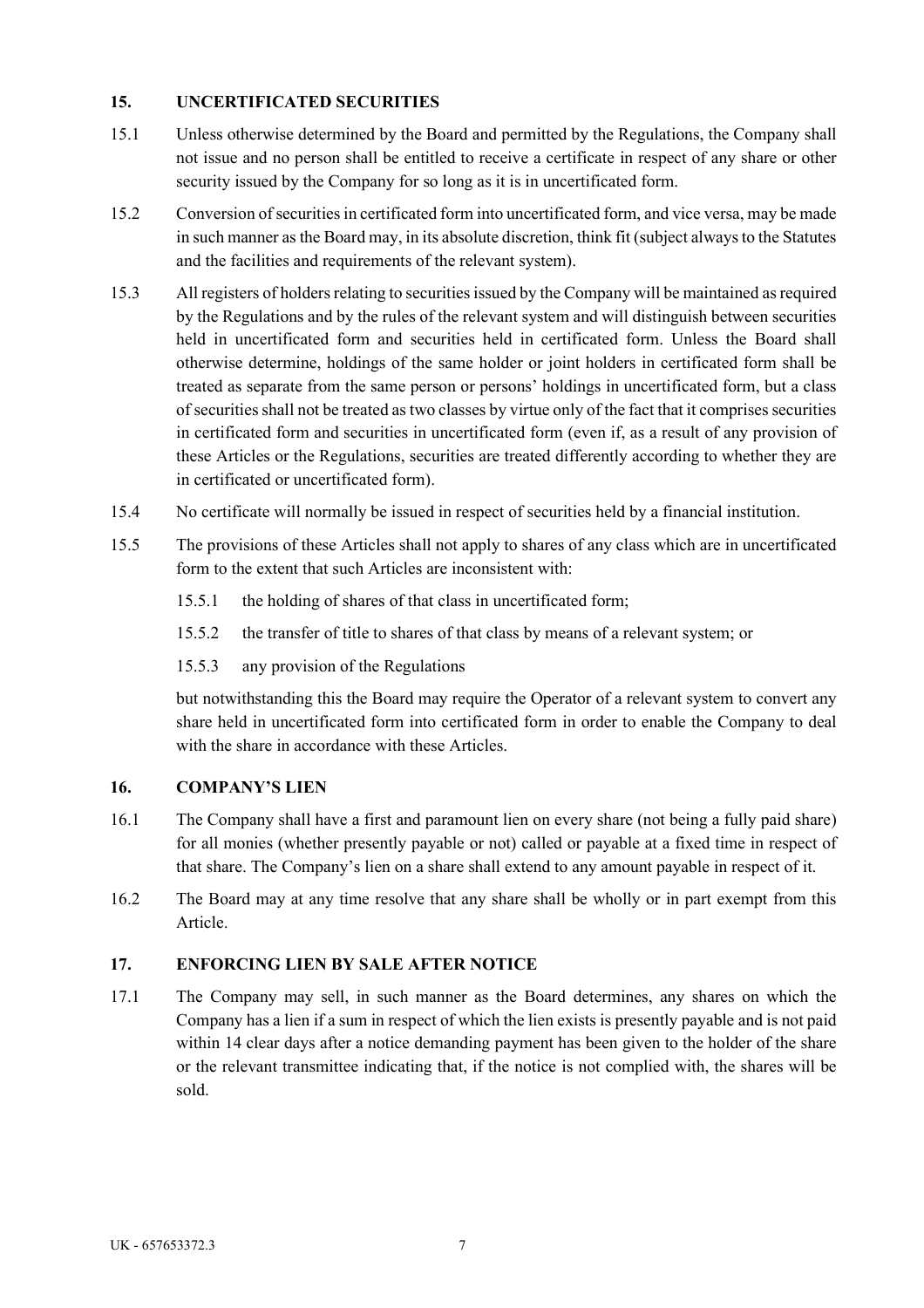## **18. MANNER OF SALE**

- 18.1 To give effect to a sale, the Board may:
	- 18.1.1 in the case of shares held in certificated form, authorise and instruct some person (which may include the holder of shares concerned) to execute an instrument of transfer of the shares sold; and
	- 18.1.2 in the case of shares held in uncertificated form, subject to the system's rules, require the Operator of a relevant system to convert any such share into certificated form in order to enable the Company to deal with the share in accordance with this Article, and after such conversion authorise and instruct some person to execute an instrument of transfer of the share (and to take such other steps as may be necessary to give effect to the sale);

in each case to, or in accordance with the directions of, the purchaser and the transfer will be valid even if in respect of any of the shares no certificate accompanies the instrument of transfer. The transferee shall not be bound to see to the application of the purchase money and the transferee's title to the shares shall not be affected by any irregularity or invalidity of the proceedings in reference to the sale.

## **19. APPLICATION OF SALE PROCEEDS**

19.1 The net proceeds of the sale, after payment of the costs, shall be applied in or towards payment of so much of the sum for which the lien exists as is presently payable, and any residue shall (in the case of shares held in certificated form, upon surrender to the Company for cancellation of the certificate for the shares sold and in the case of shares held in uncertificated form, within a reasonable time following receipt by the Company of the net proceeds of sale and subject in each such case to a like lien for any monies not presently payable as existed upon the shares before the sale) be paid to the person entitled to the shares immediately before the sale.

### **20. CALLS**

- 20.1 Subject to the terms of issue, the Board may from time to time make calls upon the members in respect of any money unpaid on their shares (whether in respect of the nominal amount or by way of premium). Each member shall (subject to receiving at least 14 clear days' notice specifying when and where payment is to be made) pay to the Company as required by the notice the amount called on the member's shares. A call may be made payable by instalments. A call may, at any time before receipt by the Company of any sum due under the call, be revoked in whole or in part and payment of a call may be postponed in whole or in part, as the Board may determine.
- 20.2 A person upon whom a call is made shall remain liable for all calls made upon that person notwithstanding the subsequent transfer of the shares in respect of which the call was made.

### **21. TIME OF CALL**

21.1 A call shall be deemed to have been made at the time when the resolution of the Board authorising the call was passed.

# **22. LIABILITY OF JOINT HOLDERS**

22.1 The joint holders of a share shall be jointly and severally liable to pay all calls in respect of the share.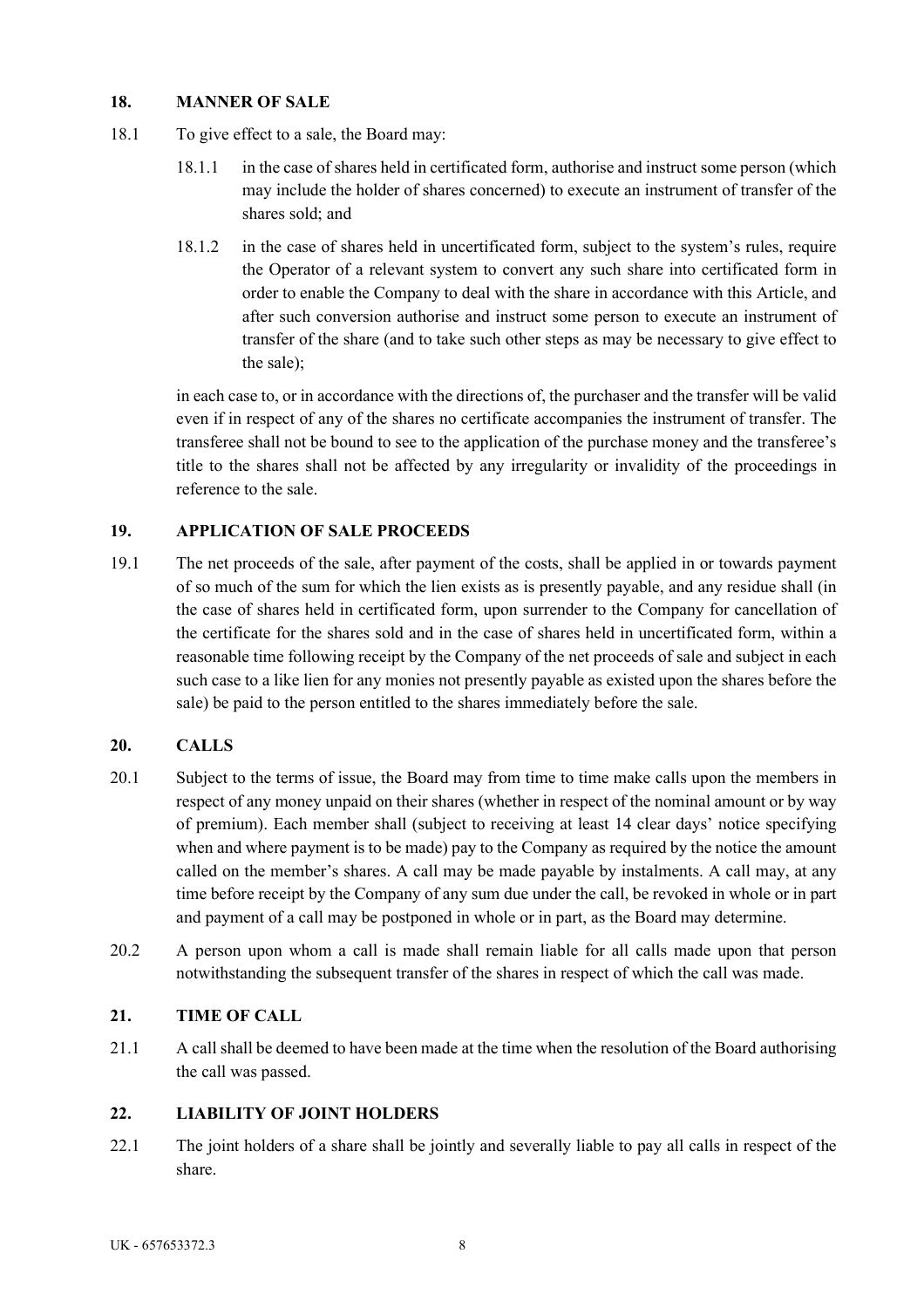# **23. INTEREST**

23.1 If a call remains unpaid after it has become due and payable, the person from whom it is due and payable shall pay all costs, charges and expenses that the Company may have incurred by reason of such non-payment, together with interest on the amount unpaid from the day it became due and payable until the day it is paid at the rate fixed by the terms of issue of the share or in the notice of the call or, if no rate is fixed, at the appropriate rate (as defined by section 609 of the Companies Act 2006) but the Board may waive payment of the interest wholly or in part.

# **24. SUMS DUE ON ALLOTMENT OR BY WAY OF INSTALMENT TREATED AS CALLS**

24.1 An amount payable in respect of a share on allotment or at any fixed date, whether in respect of the nominal amount of the share or by way of premium or as an instalment of a call, shall be deemed to be a call and, if it is not paid these Articles shall apply as if that amount had become due and payable by virtue of a call.

# **25. POWER TO DIFFERENTIATE**

25.1 Subject to the terms of issue, the Board may, on the issue of shares, differentiate between the allottees or holders in the amount of calls to be paid and the times of payment.

# **26. ADVANCE PAYMENT OF CALLS**

- 26.1 The Board may, if it thinks fit, receive from any member willing to advance them all or any part of the monies unpaid and uncalled upon the shares held by the member and may pay interest upon the monies so advanced (to the extent such monies exceed the amount of the calls due and payable upon the shares in respect of which they have been advanced) at such rate (not exceeding 15 per cent. per annum unless the Company by ordinary resolution otherwise directs) as the Board may determine.
- 26.2 A payment in advance of calls shall extinguish, to the extent of it, the liability upon the shares in respect of which it is advanced.

# **27. NOTICE IF CALL NOT PAID**

- 27.1 If a call or instalment of a call remains unpaid after it has become due and payable, the Board may at any time serve a notice on the holder requiring payment of so much of the call or instalment as remains unpaid together with any interest which may have accrued thereon and any costs, charges and expenses incurred by the Company by reason of such non-payment. The notice shall specify a further day (not being less than 14 clear days from the date of the notice) on or before which, and the place where the payment required by the notice is to be made and shall indicate that if the notice is not complied with the shares in respect of which the call was made or instalment is payable will be liable to be forfeited.
- 27.2 The Board may accept the surrender of any share liable to be forfeited and, in such case, references in these Articles to forfeiture shall include surrender.

# **28. FORFEITURE IF NOTICE NOT COMPLIED WITH**

28.1 If any notice served under the immediately preceding Article (Notice if call not paid) is not complied with, any share in respect of which the notice was given may, before payment of all calls or instalments and interest due in respect of it is made, be forfeited by (and with effect from the time of the passing of) a resolution of the Board that such share be forfeited. The forfeiture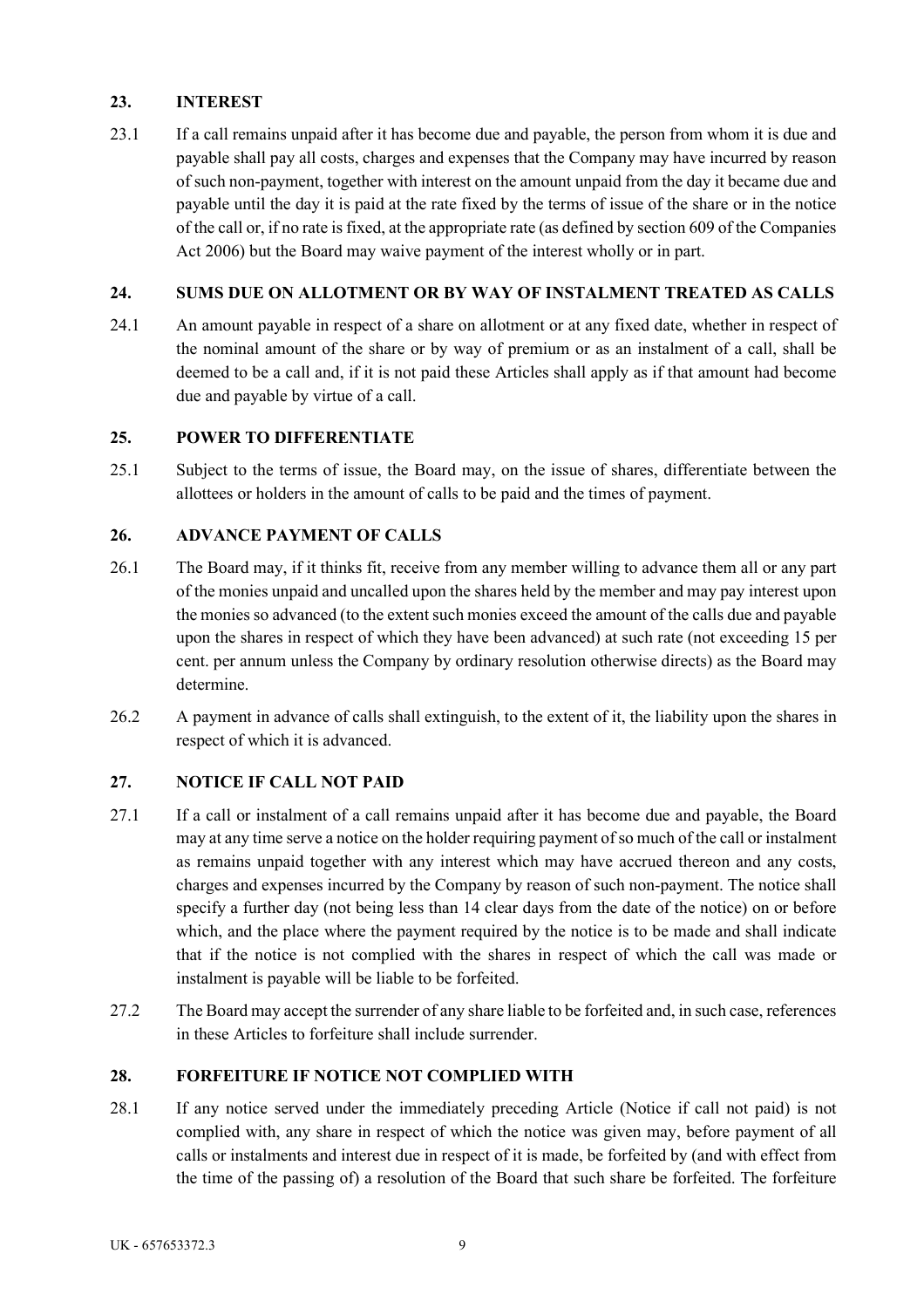shall include all dividends declared and other monies payable in respect of the forfeited shares and not paid before the forfeiture.

# **29. NOTICE OF FORFEITURE**

29.1 When any share has been forfeited, notice of the forfeiture shall be served upon the person who was, before the forfeiture, the holder of the share, but a forfeiture shall not be invalidated by any failure to give such notice. An entry of such notice and an entry of the forfeiture with the date thereof shall forthwith be made in the Register in respect of such share. However, no forfeiture shall be invalidated by any omission to make such entries as aforesaid.

# **30. SALE OF FORFEITED SHARE**

- 30.1 Until cancelled in accordance with the Statutes, a forfeited share shall be deemed to be the property of the Company and may be sold, re-allotted or otherwise disposed of either to the person who was the holder before the forfeiture or to any other person upon such terms and in such manner as the Board thinks fit. To give effect to a sale or other disposal, the Board may:
	- 30.1.1 in the case of shares held in certificated form, authorise and instruct some person (which may include the holder of shares concerned) to execute an instrument of transfer of the shares; and
	- 30.1.2 in the case of shares held in uncertificated form, subject to the system's rules, require the Operator of a relevant system to convert any such share into certificated form in order to enable the Company to deal with the share in accordance with this Article, and after such conversion authorise and instruct some person to execute an instrument of transfer of the share (and to take such other steps as may be necessary to give effect to the sale or disposal);

to the designated transferee (and the transfer will be valid even if in respect of any of the shares no certificate accompanies the instrument of transfer). The Company may receive any consideration given for the share on its disposal and may register the transferee as holder of the share. At any time before a sale, re-allotment or other disposition, the forfeiture may be cancelled on such terms as the Board thinks fit.

# **31. ARREARS TO BE PAID NOTWITHSTANDING FORFEITURE**

- 31.1 A person whose shares have been forfeited shall cease to be a member in respect of the forfeited shares and, in the case of shares held in certificated form, shall surrender to the Company for cancellation the certificate for the forfeited shares but in all cases shall remain liable to the Company for all monies which at the date of forfeiture were presently payable by the person to the Company in respect of those shares with interest thereon from the date of forfeiture until payment at such rate (not exceeding 15 per cent. per annum) as the Board may determine.
- 31.2 The Board may waive payment wholly or in part and the Board may enforce payment without any allowance for the value of the shares at the time of forfeiture or for any consideration received on their disposal.

# **32. STATUTORY DECLARATION AND VALIDITY OF SALE**

32.1 A statutory declaration by a Director or the Secretary that a share has been forfeited on a specified date shall be conclusive evidence of the facts stated in it as against all persons claiming to be entitled to the share. The declaration shall (subject to the completion of any formalities necessary to effect a transfer) constitute a good title to the share and the person to whom the share is disposed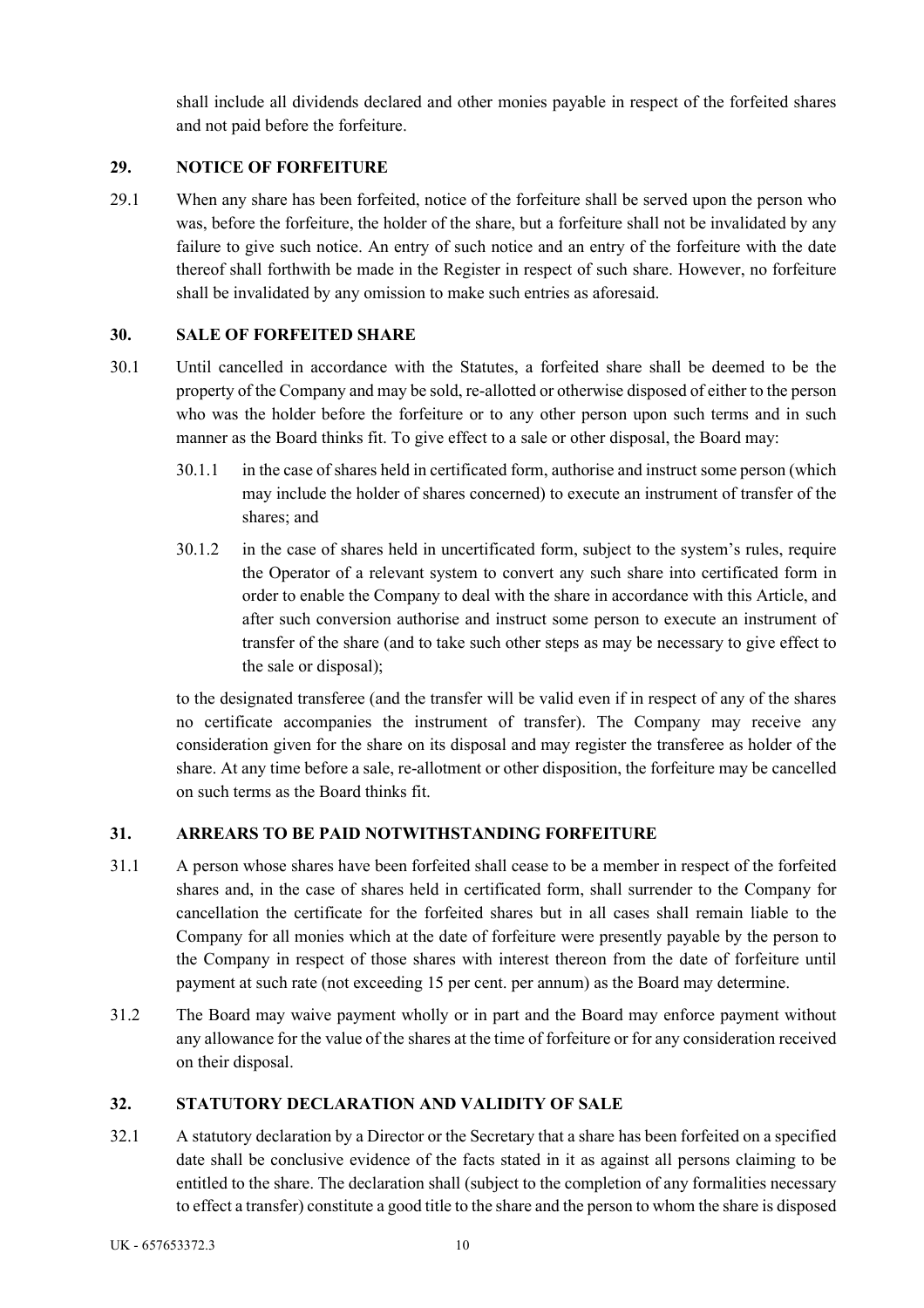of shall be registered as the holder of the share and shall be discharged from all calls made prior to such disposition and shall not be bound to see to the application of the consideration (if any), nor shall the person's title to the share be affected by any irregularity in or invalidity of the proceedings in reference to the forfeiture, sale, re-allotment or other disposal of the share.

### **33. POWER TO SELL SHARES OF UNTRACED SHAREHOLDERS**

- 33.1 Subject to the Regulations, the Company shall be entitled to sell at the best price reasonably obtainable any shares of a holder or transmittee if in respect of those shares:
	- 33.1.1 no cheque, warrant or other financial instrument or payment sent by the Company in the manner authorised by these Articles has been cashed for a period of at least 12 years (the "**qualifying period**") and in the qualifying period the Company has paid at least three dividends and no dividend has been claimed;
	- 33.1.2 the Company has at the expiration of the qualifying period given notice of its intention to sell such shares by two advertisements, one in a national newspaper published in the United Kingdom and the other in a newspaper circulating in the area in which the last known address of the holder or the address at which service of notices may be effected in the manner authorised by these Articles is located;
	- 33.1.3 so far as the Board is aware, the Company has not during the qualifying period or the period of three months after the date of such advertisements (or the later of the two dates if they are published on different dates) and prior to the exercise of the power of sale received any communication from the holder or transmittee,

and where this power has arisen and at the time of its exercise that holder or transmittee holds, or is entitled by transmission to hold, any other shares issued in right of the shares to be sold, this power shall be deemed to have arisen also in relation to those other shares.

#### **34. MANNER OF SALE AND CREATION OF DEBT IN RESPECT OF NET PROCEEDS**

- 34.1 To give effect to any sale pursuant to the immediately preceding Article, the Board may:
	- 34.1.1 in the case of shares held in certificated form, authorise and instruct some person (which may include the holder of shares concerned) to execute an instrument of transfer of the shares; and
	- 34.1.2 in the case of shares held in uncertificated form, subject to the system's rules, require the Operator of a relevant system to convert any such share into certificated form in order to enable the Company to deal with the share in accordance with this Article, and after such conversion authorise and instruct some person to execute an instrument of transfer of the share (and to take such other steps as may be necessary to give effect to the sale or disposal);

and such instrument of transfer and the taking of such other steps as may be necessary shall be as effective as if they had been executed by the holder or transmittee of the shares. The transfer will be valid even if in respect of any of the shares no certificate accompanies the instrument of transfer. The transferee shall not be bound to see to the application of the purchase money and the transferee's title shall not be affected by any irregularity in, or invalidity of, the proceedings relating to the sale.

34.2 The net proceeds of sale shall belong to the Company, which shall be indebted to the former holder or transmittee for an amount equal to such proceeds and shall enter the name of such former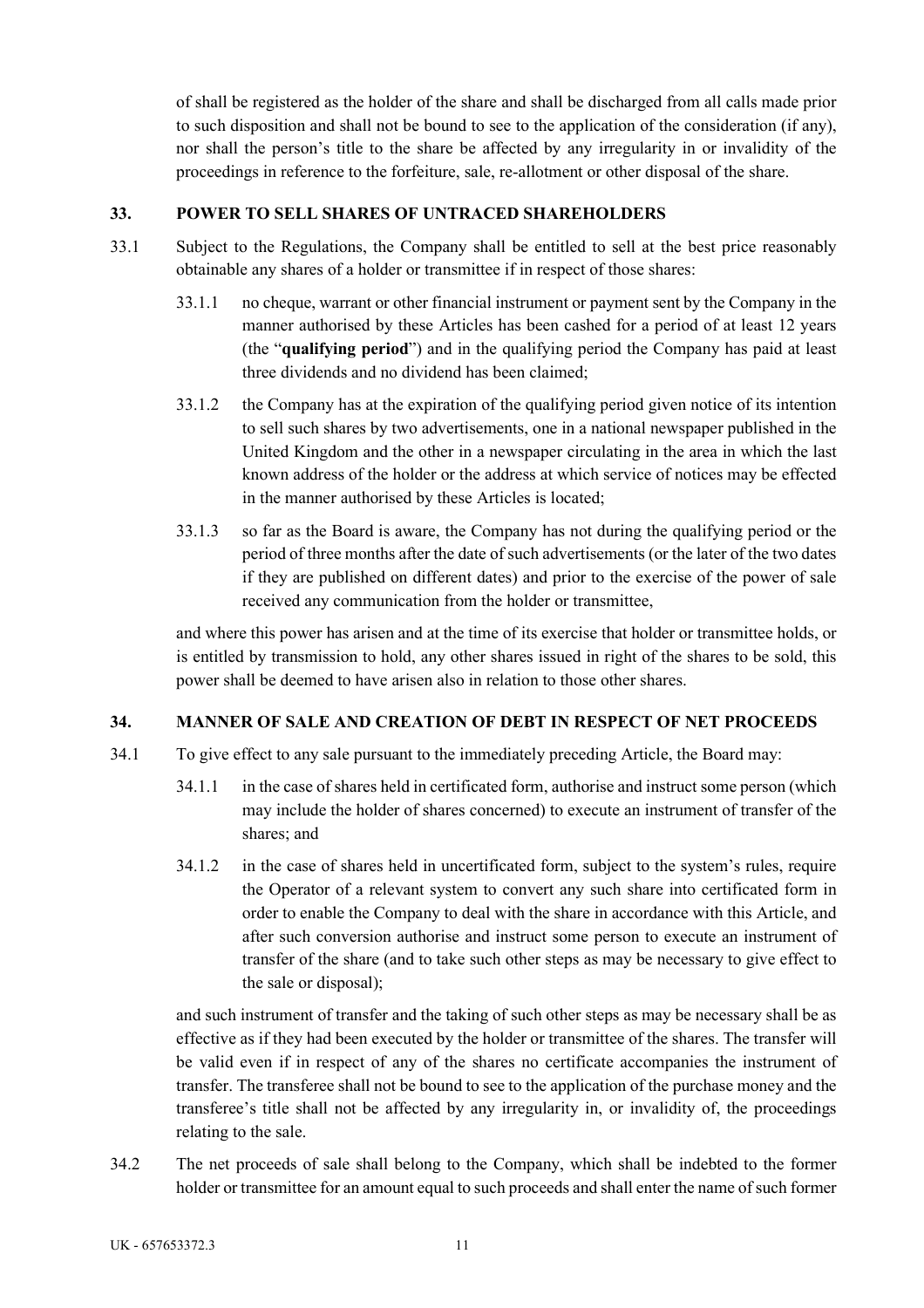member or other person in the books of the Company as a creditor for such amount. No trust shall be created in respect of the debt, no interest shall be payable in respect of it and the Company shall not be required to account for any monies earned on the net proceeds, which may be employed in the business of the Company or otherwise invested as the Board thinks fit.

### **35. FORM AND EXECUTION OF TRANSFER**

- 35.1 Subject to such of the restrictions of these Articles as may be applicable, a member may transfer all or any of the member's shares, in the case of shares held in certificated form, by an instrument of transfer in any usual form or in any other form which the Board may approve or, in the case of shares held in uncertificated form, in accordance with the Regulations and the system's rules and otherwise in such manner as the Board in its absolute discretion shall determine. An instrument of transfer shall be executed by or on behalf of the transferor and (unless the share is fully paid) by or on behalf of the transferee. Subject to the Statutes, the transferor shall be deemed to remain the holder of the share until the name of the transferee is entered in the Register in respect of it.
- 35.2 Subject to the Statutes and notwithstanding any other provisions of these Articles, the Board shall have power to implement any arrangements it may think fit to enable:
	- 35.2.1 title to any securities of the Company to be evidenced and transferred without a written instrument in accordance with the Regulations and the facilities and requirements of the relevant system concerned; and
	- 35.2.2 rights attaching to such securities to be exercised notwithstanding that such securities are held in uncertificated form where, in the Board's opinion, these Articles do not otherwise allow or provide for such exercise.

### **36. RIGHT TO REFUSE REGISTRATION OF SHARES**

36.1 Subject to the Statutes, the Board may refuse to register the transfer of a certificated share which is not fully paid or on which the Company has a lien provided that, where any such shares are admitted to the Official List of the Financial Conduct Authority or to trading on AIM, such discretion may not be exercised in such a way as to prevent dealings in the shares of that class from taking place on an open and proper basis.

### **37. OTHER RIGHTS TO REFUSE REGISTRATION**

- 37.1 Subject to the Statutes, the Board may also refuse to register the transfer of a share:
	- 37.1.1 in the case of shares held in certificated form, if it is not lodged, duly stamped (if necessary), at the Office or at such other place as the Board may appoint and accompanied by the certificate for the shares to which it relates (where a certificate has been issued in respect of the shares and these Articles do not provide for such a transfer to be valid without production of the certificate) or such other evidence as the Board may reasonably require to show the right of the transferor to make the transfer;
	- 37.1.2 if it is not in respect of one class of share only;
	- 37.1.3 if it is not in favour of four or fewer transferees;
	- 37.1.4 if it is in favour of a minor, bankrupt or person of mental ill health;
	- 37.1.5 without prejudice to the foregoing, in the case of shares held in uncertificated form, in any other circumstances permitted by the Regulations or the system's rules; or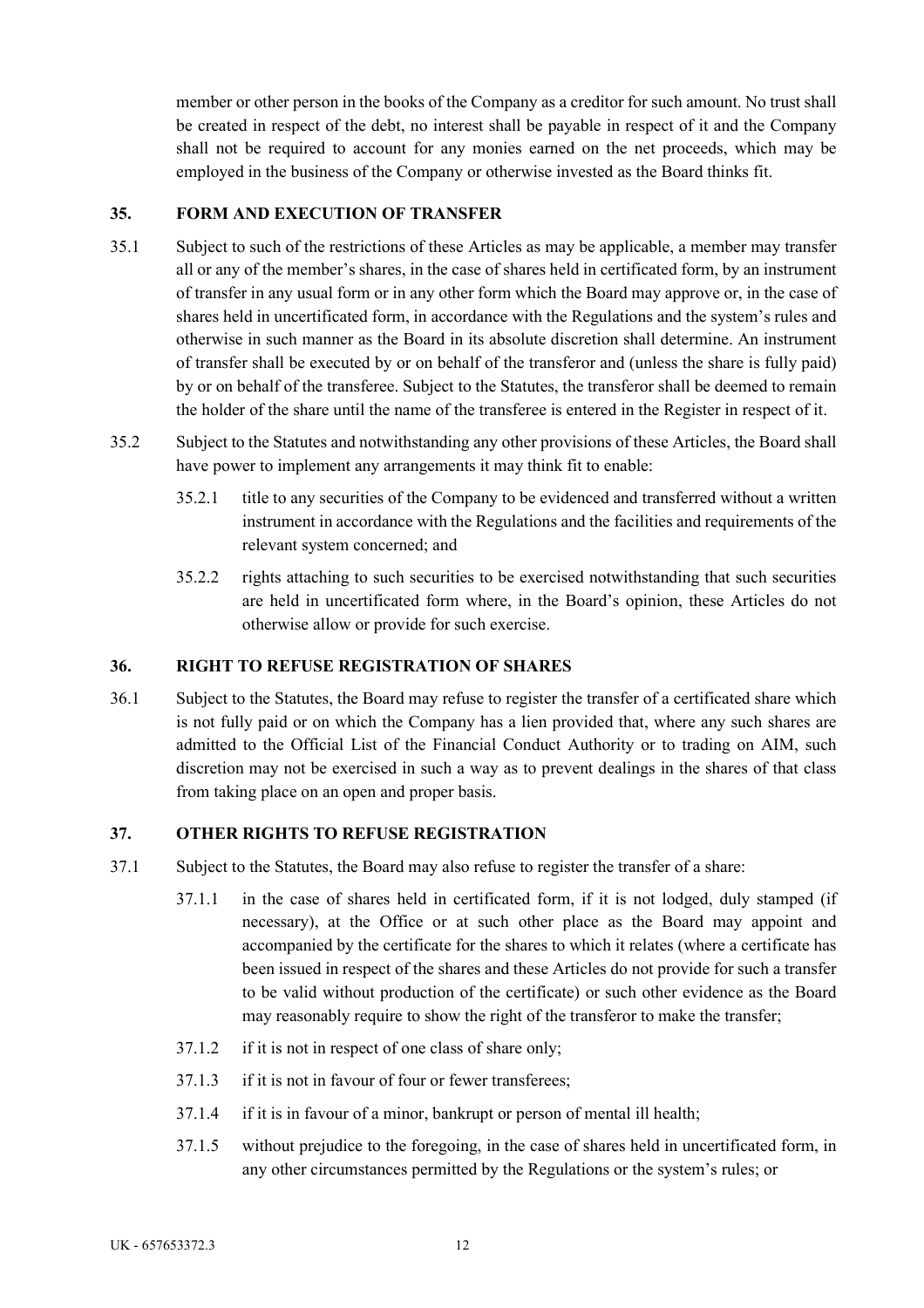37.1.6 where the Board is obliged or entitled to refuse to do so as a result of any failure to comply with a notice under section 793 of the Companies Act 2006.

## **38. NOTICE OF REFUSAL**

38.1 If the Board refuses to register a transfer it shall, in the case of shares held in certificated form, within two months after the date on which the transfer was lodged and, in the case of shares held in uncertificated form, within two months after the date on which the relevant Operatorinstruction was received by or on behalf of the Company, send to the transferee notice of the refusal together with its reasons for the refusal.

### **39. NO FEE FOR REGISTRATION**

39.1 No fee shall be charged for the registration of any instrument of transfer or document relating to or affecting the title to any share.

## **40. RETENTION OF DOCUMENTS**

40.1 Any instrument of transfer which is registered may be retained by the Company, but any instrument of transfer which the Board refuses to register shall be returned to the person lodging it when notice of the refusal is given.

## **41. OTHER REGISTERS**

41.1 Subject to the Statutes, the Company may keep an overseas, local or other register in any place, and the Board may make and vary such regulations as it may think fit concerning the keeping of that register.

### **42. TRANSMISSION**

42.1 Where transmission occurs in relation to a share in consequence of the death or bankruptcy of a member or of any other event giving rise to its transmission by operation of law, the survivor or survivors (in the case of death) where the member was a joint holder, and the transmittee where the member was a sole holder or the only survivor of joint holders, shall be the only person recognised by the Company as having any title to the relevant shares; but nothing contained in this Article shall release the estate of a deceased member from any liability in respect of any share solely or jointly held by the deceased member.

### **43. ELECTION BY TRANSMITTEE**

43.1 A transmittee may, upon such evidence being produced as the Board may require and subject (where relevant) to the system's rules, elect either to become the holder of the share or to have some person nominated by the transmittee registered as the transferee. If electing to become the holder, the transmittee shall give notice to the Company to that effect. If electing to have another person registered, the transmittee shall, subject (where relevant) to the system's rules, effect or procure a transfer of the share in favour of that person. Subject to the Statutes, all the provisions of these Articles relating to the transfer of shares shall apply to the notice or instrument of transfer as if the death or bankruptcy of the member or other event giving rise to the transmission had not occurred and the notice or instrument of transfer was an instrument of transfer executed by the member.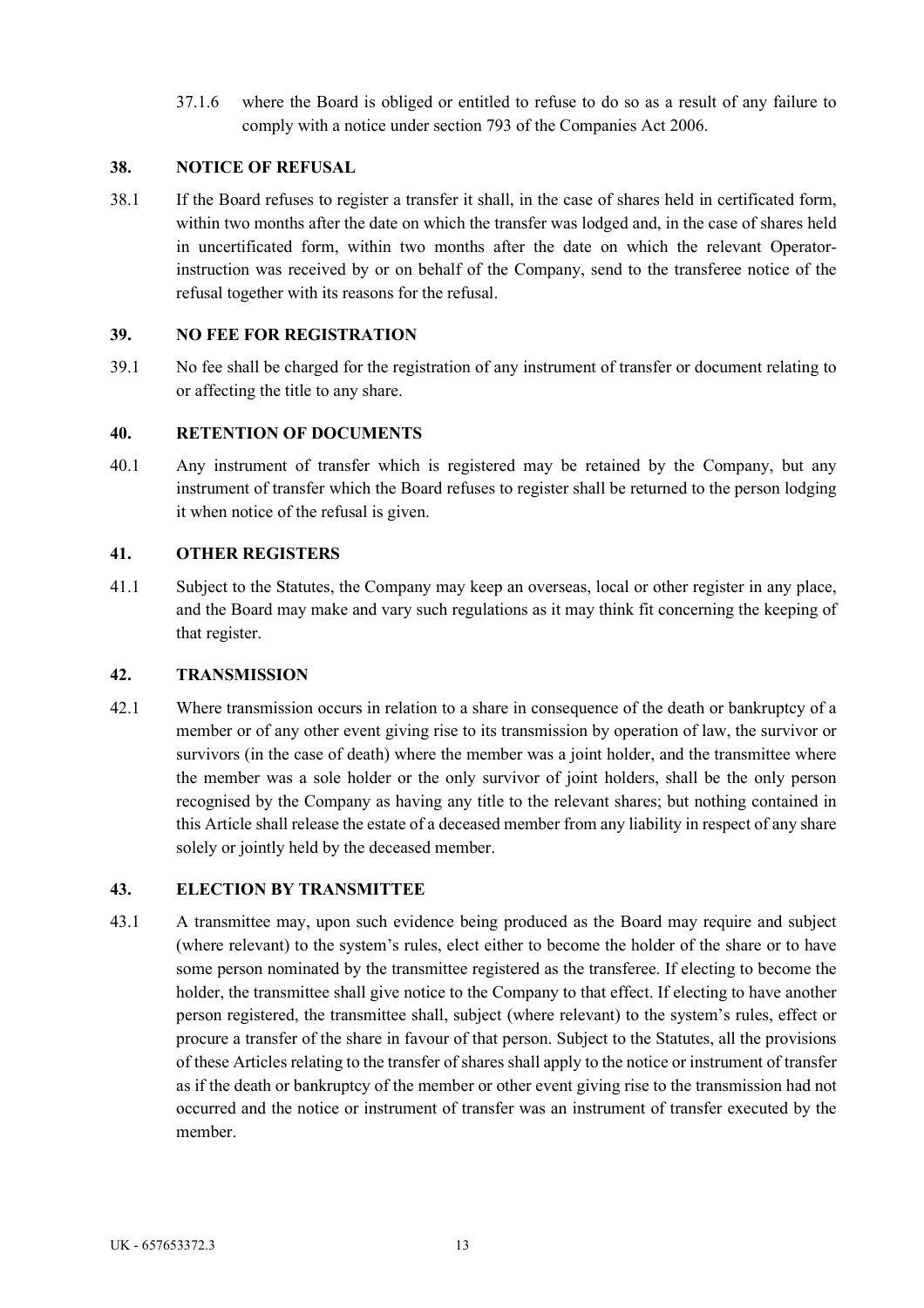## **44. RIGHTS IN RESPECT OF THE SHARE**

44.1 A transmittee shall have all the same rights as a holder of the share concerned, except that the transmittee shall not be entitled in respect of the share to attend or vote at any general meeting of the Company or at any separate meeting of the holders of any class of shares in the Company until the transmittee is registered as the holder of the share. The Board may at any time give notice to the transmittee requiring the transmittee to elect either to become the holder of the share or to transfer the share and, if the notice is not complied with within 60 clear days from the date of the notice, the Board may withhold payment of all dividends and other monies payable in respect of the share until the transmittee complies with the notice.

## **45. ALTERATION OF CAPITAL**

- 45.1 Where the Company sub-divides its shares, or any of them, into shares of a smaller amount, the resolution may determine that, as between the shares resulting from the sub-division, any of them may have a preference or advantage as compared with others.
- 45.2 Whenever as a result of a consolidation, division or sub-division of shares any member would become entitled to fractions of a share, the Board may deal with the fractions as it thinks fit and, in particular, may sell the shares representing the fractions to any person (including, subject to the Statutes, the Company) and may distribute the net proceeds of sale in due proportion among those members except for amounts of £5.00 or less, which shall be retained for the benefit of the Company. To give effect to any such sale, the Board may authorise and instruct a person to take such steps as may be necessary (subject, in the case of shares held in uncertificated form, to the system's rules) to transfer or deliver the shares to, or in accordance with the directions of, the purchaser. Subject to the Statutes, where a shareholder holds shares in both certificated and uncertificated form, the Board may for these purposes treat them as separate holdings, and may at its discretion arrange for any shares representing fractions to be entered in the Register as held in certificated or uncertificated form in order to facilitate their sale under this Article. The transferee shall not be bound to see to the application of the purchase money and the transferee's title shall not be affected by any irregularity in, or invalidity of, the proceedings relating to the sale.

### **46. PURCHASE OF OWN SHARES**

- 46.1 Subject to the Statutes and to any rights conferred on the holders of any class of shares, the Company may not purchase any of its shares unless the purchase has been sanctioned by a special resolution passed at a separate general meeting (or meetings if there is more than one class) of the holders of any shares which entitle the holders to convert them into equity share capital of the Company.
- 46.2 On a purchase by the Company of its own shares, neither the Company nor the Board shall be required to select the shares to be purchased rateably or in any particular manner as between the holders of shares of the same class or as between them and the holders of shares of any other class or in accordance with the rights as to dividends or capital attached to any class of shares.

### **47. CONVENING GENERAL MEETINGS**

47.1 The Board may convene a general meeting whenever it thinks fit and shall do so on requisition in accordance with the Statutes. A general meeting may be convened and held in any manner permitted by these Articles. Nothing in these Articles authorises or allows a general meeting to be held exclusively by means of an electronic facility.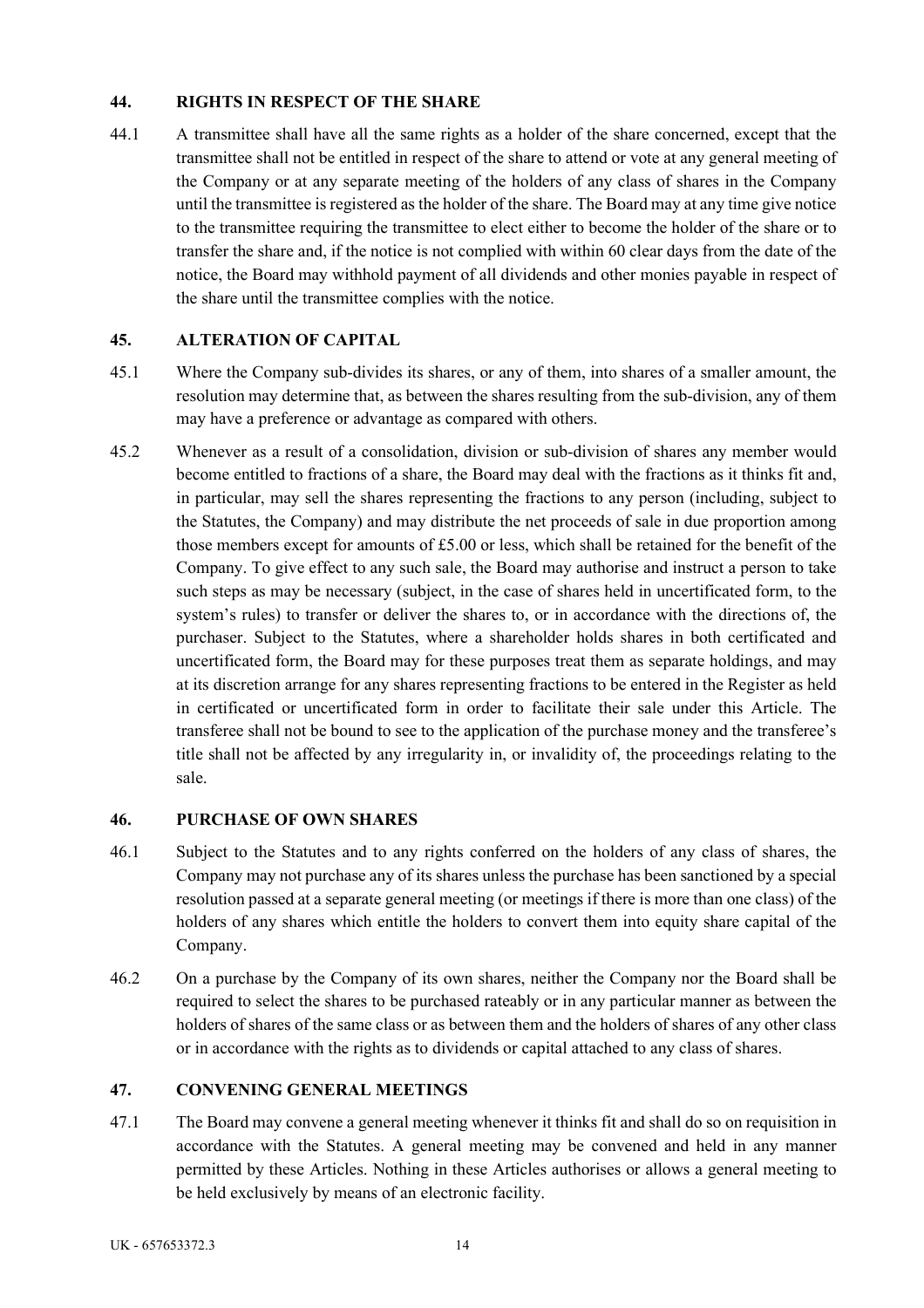- 47.2 The Board can make whatever arrangements it thinks fit to allow those entitled to do so to attend and participate in any general meeting, including by means of an electronic facility, and any reference in these Articles to a member's or proxy's attendance in person shall be construed accordingly notwithstanding that they might not be in a place where others are physically attending.
- 47.3 Where attendance by electronic facility is enabled, the requirement to put any document on display or make it available for inspection will be satisfied if the document is made available for the required period in electronic form to those persons entitled to inspect it.
- 47.4 Unless the notice of meeting provides, or the chair of the meeting decides, otherwise, a general meeting will be treated as taking place where the chair of the meeting is at the time of the meeting.

## **48. LENGTH OF NOTICE PERIOD**

48.1 An annual general meeting shall be convened by at least 21 clear days' notice. Subject to the Statutes, all other general meetings shall be convened by at least 14 clear days' notice. Subject to these Articles and to any restrictions imposed on any shares, the notice shall be given to all the members, to all transmittees and to the Directors and Auditors.

## **49. OMISSION OR NON-RECEIPT OF NOTICE**

49.1 No proceedings at any meeting shall be invalidated by any accidental omission to give notice of the meeting, or to send an instrument of proxy, to any person entitled to receive it or, in the case of notice in electronic form or made available by means of a website, to invite any such person to appoint a proxy, or by reason of any such person not receiving any such notice, instrument or invitation.

### **50. CHANGE OF ARRANGEMENTS FOR GENERAL MEETINGS**

50.1 If for any reason the Board considers it impractical or undesirable to hold a meeting on the day, at the time or in any place specified for the holding of the meeting, or if the Board decides to change the arrangements for holding the meetings, whether by introducing, varying or cancelling the use of an electronic facility or in any other respect, it can change such date, time, place and arrangements (or whichever it requires), and may do so more than once in relation to the same meeting. There shall be no business of the meeting other than business that would have been transacted had no change been made. References in these Articles to the time of the holding of general meetings shall in the case of a postponed meeting be construed accordingly and any appointment of proxy may be validly received at such later time as is consistent with the altered time. The Board will, insofar as it is practicable, take reasonable steps to ensure that the change is announced on the Company's website or by a relevant regulatory news service, but it shall not be necessary to restate the business of the meeting in the announcement.

# **51. QUORUM**

51.1 No business shall be transacted at any general meeting unless a quorum is present when the meeting proceeds to business, but the absence of a quorum shall not preclude the choice or appointment of a chair of the meeting. Except as otherwise provided by these Articles, two members present in person or by proxy and entitled to vote shall be a quorum for all purposes.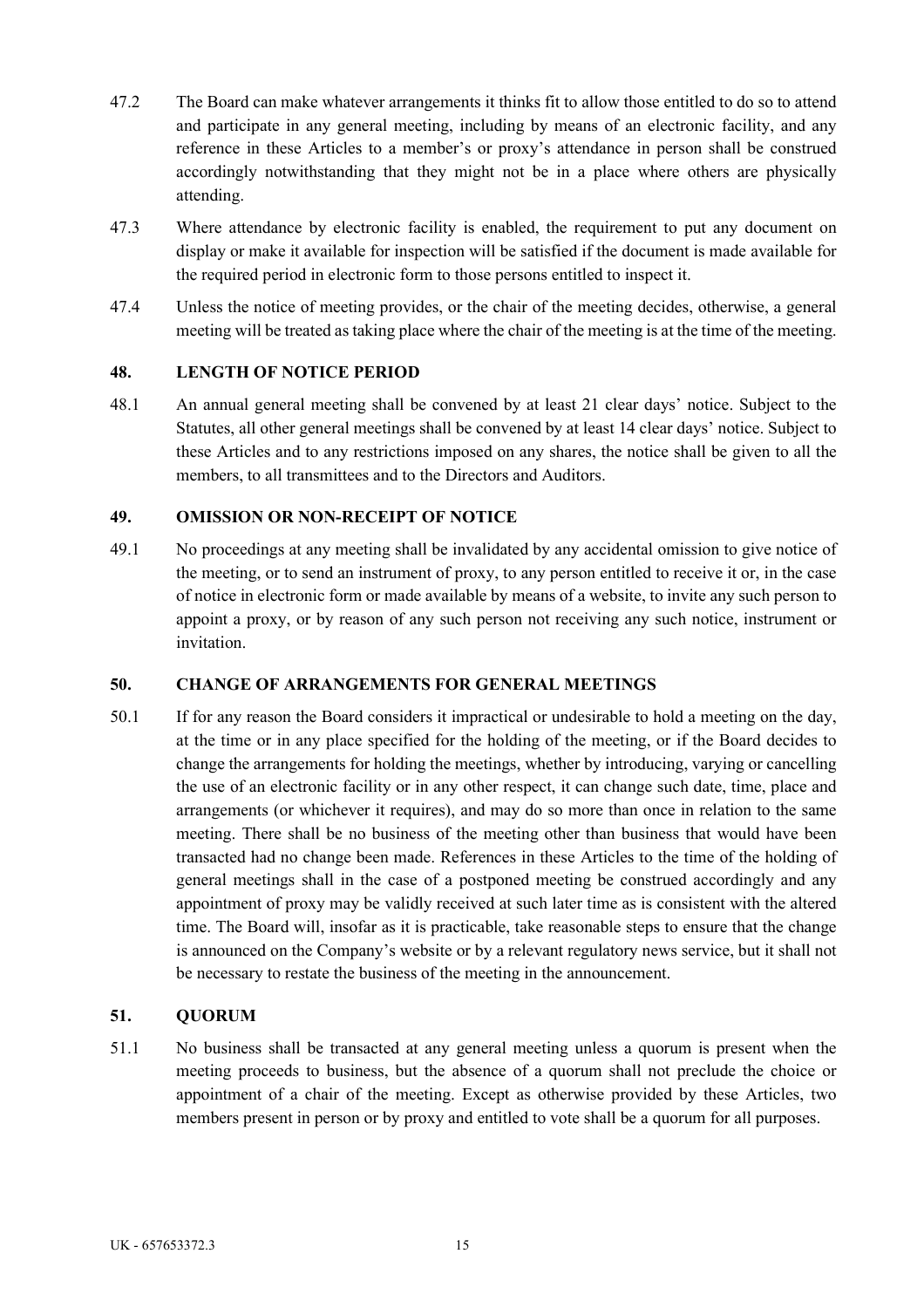## **52. PROCEDURE IF QUORUM NOT PRESENT**

- 52.1 If within fifteen minutes (or such longer time not exceeding one hour as the chair of the meeting may decide to wait) after the time appointed for the commencement of the meeting a quorum is not present, the meeting shall (if requisitioned in accordance with the Statutes) be dissolved or (in any other case) stand adjourned to such other day (not being less than ten clear days nor more than 28 days later) and time as may be decided by the chair of the meeting, who shall also decide as to any place or places for the meeting and the means of attending and participating at the adjourned meeting. One member present in person or by proxy (whatever the number of shares held by the member) and entitled to vote shall be a quorum at the adjourned meeting.
- 52.2 The Company shall give not less than seven clear days' notice of any meeting adjourned through want of a quorum and the notice shall specify that one member present in person or by proxy (whatever the number of shares held by the member) and entitled to vote shall be a quorum.

## **53. CHAIR OF GENERAL MEETING**

- 53.1 The chair (if any) of the Board or, in the chair's absence, the deputy chair (if any) shall preside as chair at every general meeting. If there is no such chair or deputy chair, or if at any meeting neither the chair nor a deputy chair is present within five minutes after the time appointed for the commencement of the meeting, or if neither of them is willing to act as chair, the Directors present shall choose one of their number to act, or if one Director only is present that Director shall preside as chair, if willing to act. If no Director is present, or if each of the Directors present declines to take the chair, the persons present and entitled to vote shall elect one of their number to be chair.
- 53.2 The chair of the meeting may invite any person to attend and speak (including by means of an electronic facility) at any general meeting of the Company whom the chair considers to be equipped by knowledge or experience of the Company's business to assist in the deliberations of the meeting.
- 53.3 The decision of the chair of the meeting as to points of order, matters of procedure or arising incidentally out of the business of a general meeting shall be conclusive, as shall be the chair's decision, acting in good faith, on whether a point or matter is of this nature.

### **54. ATTENDANCE AND SPEAKING AT GENERAL MEETINGS**

- 54.1 The Directors may make whatever arrangements they consider appropriate to enable those attending a general meeting to exercise their rights to speak or vote at it, including arrangements involving the use of an electronic facility for those who are not in a place where others are physically attending.
- 54.2 A person is able to exercise the right to speak at a general meeting when that person is in a position during the meeting, including by means of an electronic facility, to communicate simultaneously to all those attending the meeting any information or opinions which that person has on the business of the meeting.
- 54.3 A person is able to exercise the right to vote at a general meeting when:
	- 54.3.1 that person is able, including by means of an electronic facility, to vote during the meeting on resolutions put to the vote at the meeting or, in the case of a poll, within the time specified for the taking of the poll; and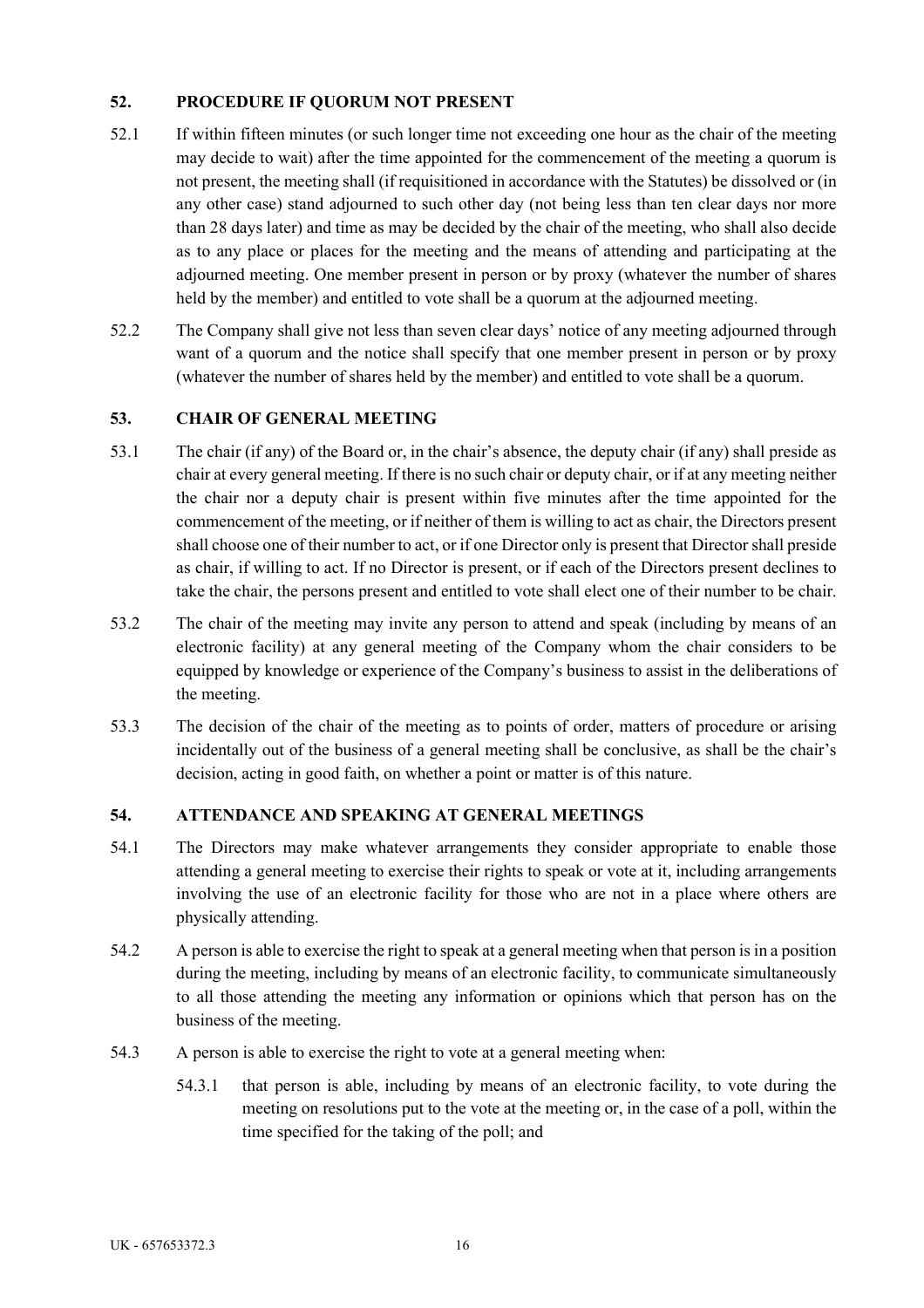- 54.3.2 that person's vote can be taken into account in determining whether or not such resolutions are passed at the same time as the votes of all the other persons attending the meeting.
- 54.4 All persons seeking to attend and participate in a general meeting by means of an electronic facility are responsible for maintaining adequate facilities to enable them to do so. Subject to the right of the chair to adjourn a general meeting under these Articles, the inability of a person at any time to attend or participate in the whole or any part of a general meeting by means of an electronic facility shall not invalidate the proceedings of that meeting.
- 54.5 Each Director shall be entitled to attend and to speak at any general meeting of the Company and at any separate general meeting of the holders of any class of shares or debentures in the Company.

## **55. SATELLITE MEETING PLACES**

- 55.1 If the Board so decides, a general meeting or adjourned meeting may be held at a certain place (the "**Principal Place**"), such as the place at which the chair of the meeting will be present, but with one or more other places made available as satellite meeting places. Members entitled to attend and participate in the meeting who attend any such satellite meeting place in person or by proxy may be counted in the quorum and participate in the general meeting or adjourned meeting as if they were at the Principal Place; and for the purposes of these Articles the meeting shall consist of all those persons entitled to attend and participate in the meeting who attend (including by means of an electronic facility), whether at the Principal Place or any satellite meeting place.
- 55.2 If not stated in the notice of meeting, the location of any satellite meeting place may be given in a letter accompanying the notice of meeting, but any failure to do this will not invalidate the notice of meeting.
- 55.3 The meeting will be duly constituted and its proceedings valid if the chair of the meeting is satisfied that facilities are available throughout the meeting to enable all members or proxies attending the meeting by whatever means and at all the meeting places to:
	- 55.3.1 participate in the business for which the meeting has been called;
	- 55.3.2 hear all the people who speak at the meeting and at any satellite meeting place; and
	- 55.3.3 be heard by all other people attending and participating in the meeting.
- 55.4 The Board may make such arrangements as it thinks fit for simultaneous attendance and participation at the meeting, including the use of over-flow rooms, and may vary any such arrangements or make new arrangements. Arrangements may be notified in advance or at the meeting by whatever means the Board thinks appropriate to the circumstances. Each person entitled to attend the meeting will be bound by the arrangements made by the Board.

### **56. SECURITY ARRANGEMENTS**

56.1 The Board may direct that persons entitled to attend any general meeting should submit to such procedures, including searches, identification vetting, health and safety checks, questions or other security arrangements or restrictions, both before and during the meeting, as the Board shall, in compliance with the Statutes, consider appropriate in the circumstances and the Board may in its absolute discretion refuse entry or access by electronic facility to the meeting to any person who fails to comply with any such procedure. If any person has gained entry or access to a general meeting and refuses to comply with any such procedure or disrupts the proper and orderly conduct of the meeting, the chair of the meeting may at any time without the consent of the meeting require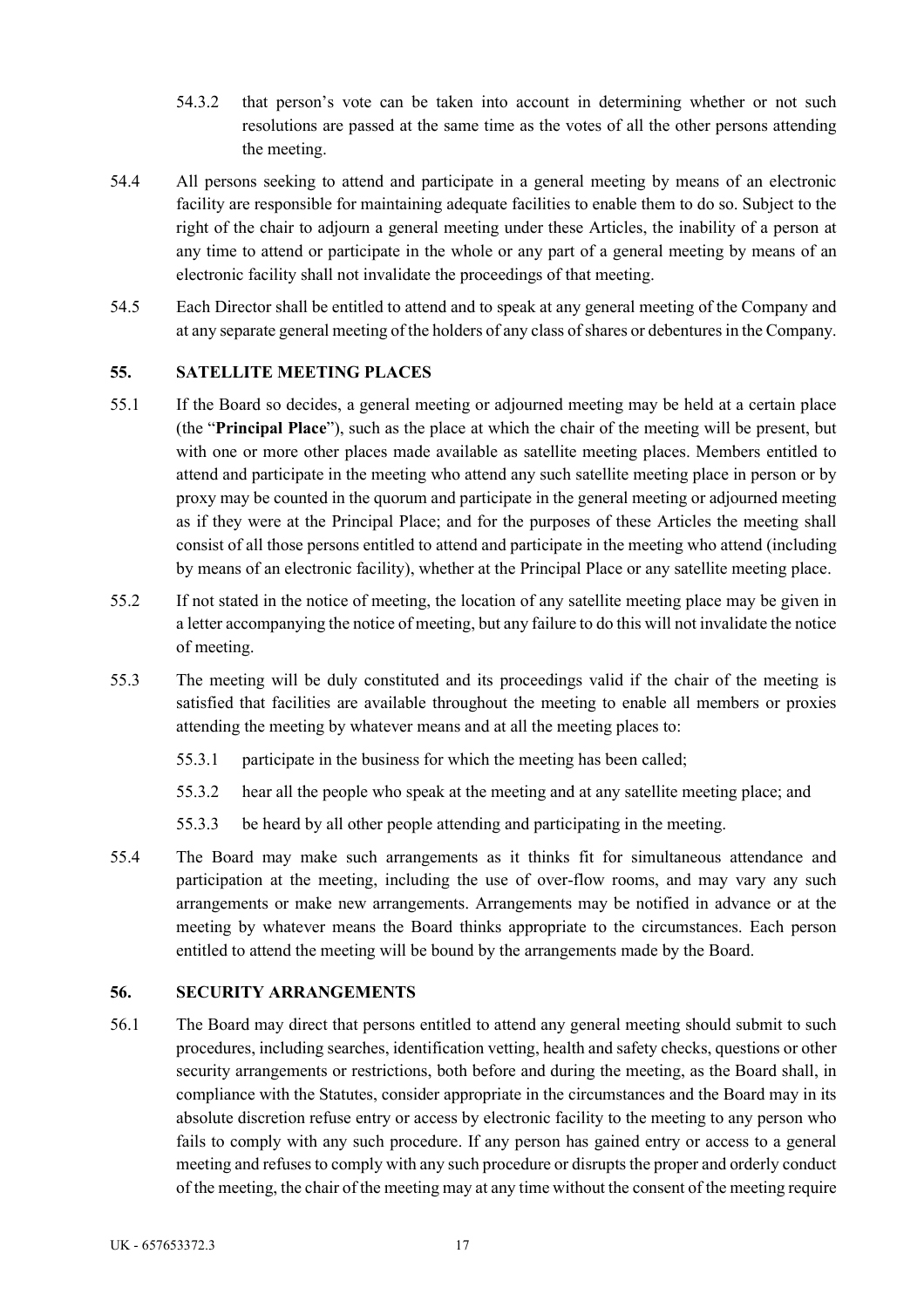the person to leave or to be removed from the meeting or may, if the person is participating by electronic facility, disconnect the person from the meeting.

# **57. ADJOURNMENTS**

- 57.1 The chair of the meeting may at any time without the consent of the meeting adjourn any meeting (whether or not it has commenced or a quorum is present) either indefinitely or to such time as the chair may decide if it appears to the chair that:
	- 57.1.1 any place appointed for the meeting cannot conveniently accommodate the persons entitled to attend;
	- 57.1.2 the conduct of persons present prevents, or is likely to prevent, the orderly continuation of business or the security arrangements for holding the meeting are otherwise compromised or likely to be inadequate;
	- 57.1.3 the outage, inadequacy or unreliability of any electronic facility used for the purposes of the meeting is such that the meeting cannot properly proceed; or
	- 57.1.4 an adjournment is otherwise necessary so that the business of the meeting may be properly conducted

and, if the chair fixes a time for the adjourned meeting the chair shall also decide as to any place or places for the adjourned meeting and the means of attending and participating at the adjourned meeting.

- 57.2 In addition, the chair of the meeting may at any time with the consent of any meeting at which a quorum is present (and shall if so directed by the meeting) adjourn the meeting either indefinitely or to such time as the chair may decide. When the chair fixes a time for the adjourned meeting the chair shall also decide as to any place or places for the adjourned meeting and the means of attending and participating at the adjourned meeting, but if the meeting is adjourned indefinitely such matters shall be fixed by the Board.
- 57.3 No business shall be transacted at any adjourned meeting except business which might properly have been transacted at the meeting had the adjournment not taken place. Except as expressly provided otherwise, the provisions of these Articles relating to general meetings shall apply equally to any adjourned meeting.

# **58. NOTICE OF ADJOURNED MEETING**

58.1 If a meeting is adjourned indefinitely or for 30 days or more or for lack of a quorum, at least seven clear days' notice specifying the place, the day and the time of the adjourned meeting shall be given, but it shall not be necessary to specify in the notice the nature of the business to be transacted at the adjourned meeting. Otherwise, it shall not be necessary to give notice of an adjourned meeting.

# **59. METHOD OF VOTING**

- 59.1 Except as otherwise provided by these Articles, at any general meeting a resolution put to the vote of the meeting shall be decided on a show of hands unless before or on the declaration of the result of the show of hands a poll is duly demanded. Subject to the Statutes, a poll may be demanded by:
	- 59.1.1 the chair of the meeting;
	- 59.1.2 at least five members or proxies entitled to vote on the resolution;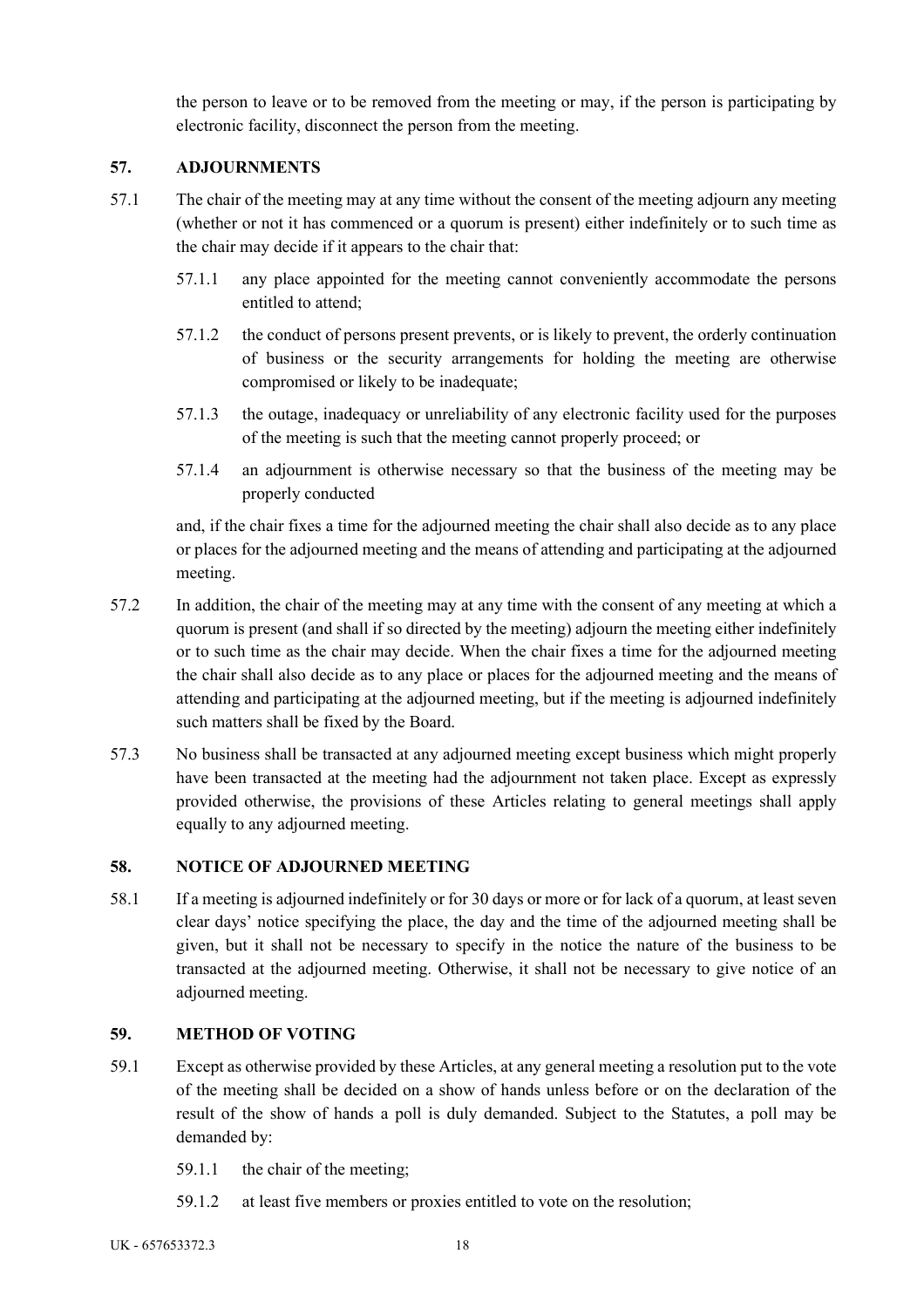- 59.1.3 any member or proxy alone or together with one or more others representing in aggregate at least one-tenth of the total voting rights of all the members having the right to attend and vote on the resolution (excluding any voting rights attached to any shares held as treasury shares); or
- 59.1.4 any member or proxy alone or together with one or more others holding or having been appointed in respect of shares conferring a right to vote on the resolution, being shares on which an aggregate sum has been paid up equal to not less than one-tenth of the total sum paid up on all the shares conferring that right (excluding any voting rights attached to any shares held as treasury shares).
- 59.2 Unless a poll is so demanded and the demand is not withdrawn, a declaration by the chair of the meeting that a resolution has been carried or carried unanimously or by a particular majority or not carried by a particular majority or lost and an entry to that effect in the minutes of the meeting shall be conclusive evidence of the fact without proof of the number or proportion of the votes recorded in favour of or against such resolution.
- 59.3 Where members are present in person or by proxy by means of an electronic facility, all resolutions shall be decided on a poll and without first being put to a show of hands. A poll shall be deemed to have been duly demanded automatically at the time fixed for the meeting and those attending by electronic facility shall cast their votes by such electronic means as the Board shall have approved.

# **60. VOTES OF MEMBERS**

- 60.1 Subject to the Statutes, to any rights or restrictions attached to any shares and to any other provisions of these Articles, on a show of hands every member who is present in person shall have one vote and on a poll every member shall have one vote for every share of which the member is the holder.
- 60.2 If the notice of the meeting has specified a time (which is not more than 48 hours, taking no account of any part of a day that is not a working day, before the time fixed for the meeting) by which a person must be entered on the Register in order to have the right to attend and vote at the meeting, no person registered after that time shall be eligible to attend and vote at the meeting in person or by proxy by right of that registration, even if present at the meeting. References in these Articles to members present in person or by proxy shall be construed accordingly.

### **61. VOTES OF JOINT HOLDERS**

61.1 In the case of joint holders of a share who are entitled to vote the vote of the senior who tenders a vote, whether in person or by proxy, shall be accepted to the exclusion of the votes of the other joint holders; and seniority shall be determined by the order in which the names of the holders stand in the Register.

# **62. VOTES OF MEMBER SUFFERING INCAPACITY**

62.1 A member in respect of whom an order has been made by any competent court or official on the ground that the member is or may be suffering from mental disorder or is otherwise incapable of managing the member's own affairs may vote, whether on a show of hands or on a poll, by any person authorised in such circumstances to do so on the member's behalf and that person may vote on a poll by proxy. The vote of such member shall not be valid unless evidence to the satisfaction of the Board of the authority of the person claiming to exercise the right to vote is deposited at the Office, or at such other place as is specified in accordance with these Articles for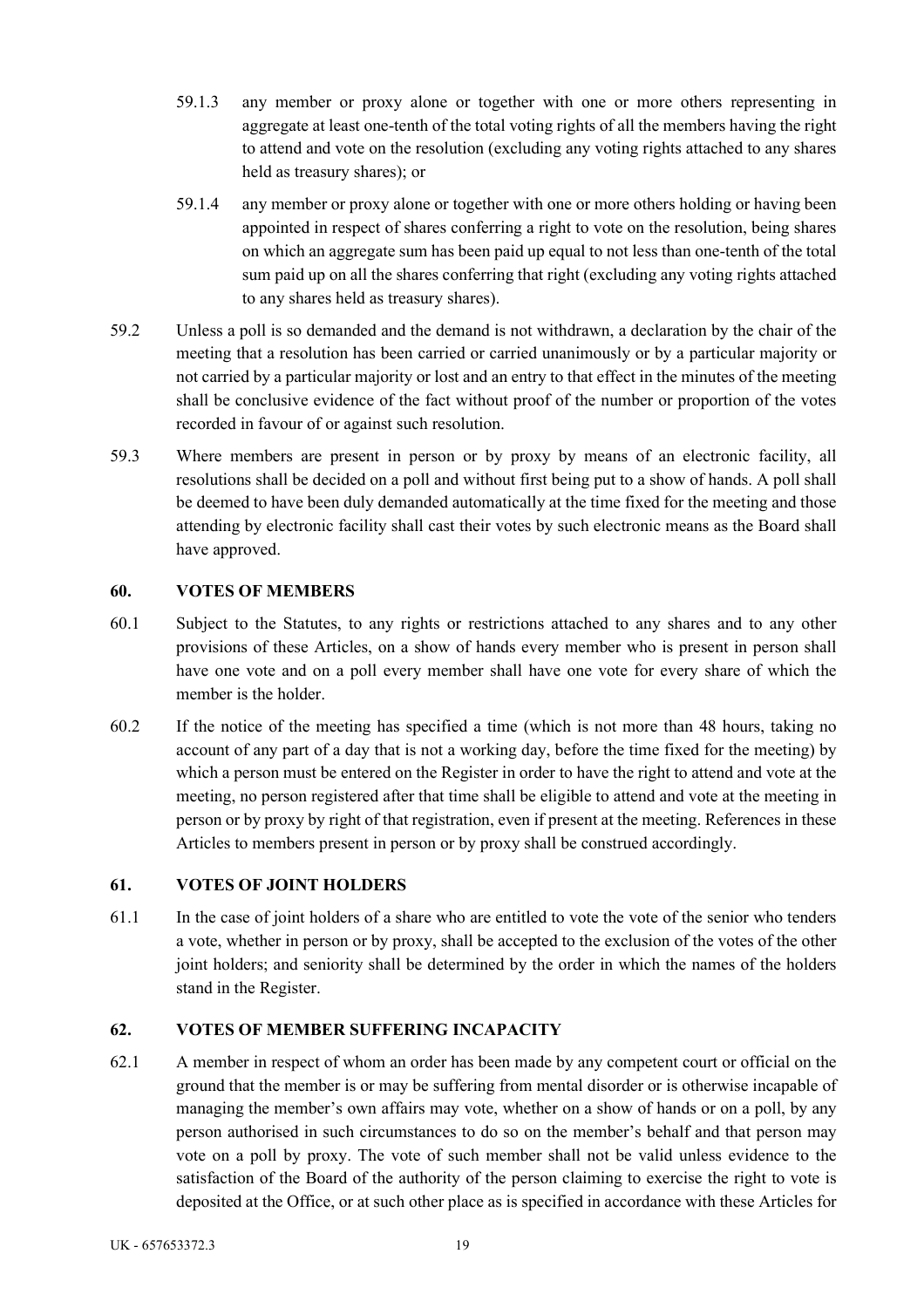the deposit of appointments of proxy in hard copy form, not later than the last time at which an appointment of proxy should have been delivered in order to be valid for use at that meeting or on the holding of that poll.

### **63. NO RIGHT TO VOTE WHERE SUMS OVERDUE ON SHARES**

No member shall, unless the Board otherwise decides, (except as proxy for another member) vote at any general meeting or at any separate meeting of holders of any class of shares in the Company, either in person or by proxy, or exercise any other right or privilege as a member in respect of any share in the Company held by the member unless all monies presently payable by the member in respect of that share have been paid.

## **64. VOTES ON A POLL**

64.1 On a poll, a member entitled to more than one vote on a poll need not, if the member votes, use all the member's votes, or cast all the votes the member uses, in the same way.

## **65. RIGHT TO WITHDRAW DEMAND FOR A POLL**

65.1 Except in the case of a poll that, in accordance with these Articles, has been deemed to have been demanded, the demand for a poll may, before the earlier of the close of the meeting and the taking of the poll, be withdrawn but only with the consent of the chair of the meeting and, if a demand is withdrawn, any other persons entitled to demand a poll may do so. If a demand is withdrawn, it shall not be taken to have invalidated any result of a show of hands declared before the demand was made. If a poll is demanded before the declaration of the result of a show of hands and the demand is duly withdrawn, the chair of the meeting may give whatever directions the chair considers necessary to ensure that the business of the meeting proceeds as it would have if the demand had not been made.

### **66. PROCEDURE IF POLL DEMANDED**

66.1 A duly demanded poll shall be taken in such manner as the chair of the meeting directs and the chair may appoint scrutineers (who need not be persons entitled to vote) and fix a time and place for declaring the result of the poll. The result of the poll shall be deemed to be the resolution of the meeting at which the poll was demanded.

### **67. WHEN POLL TO BE TAKEN**

67.1 A poll duly demanded on the election of a chair of the meeting or on a question of adjournment shall be taken forthwith. A poll duly demanded on any other question shall be taken either forthwith or on such date (being not more than 30 days after the poll is demanded) as may be fixed by the chair of the meeting, who shall also give directions as to any place or places for taking the poll and the manner or means (including by electronic facility) by which it will be taken. No notice need be given of a poll not taken immediately if the time at which it is to be taken, and any place or places for taking the poll and the manner or means by which it will be taken are announced at the meeting at which it is demanded. In any other case, at least seven clear days' notice shall be given specifying the time and any place or places for taking the poll and the manner or means by which it will be taken. The result of the poll shall be deemed to be the resolution of the meeting at which the poll was demanded.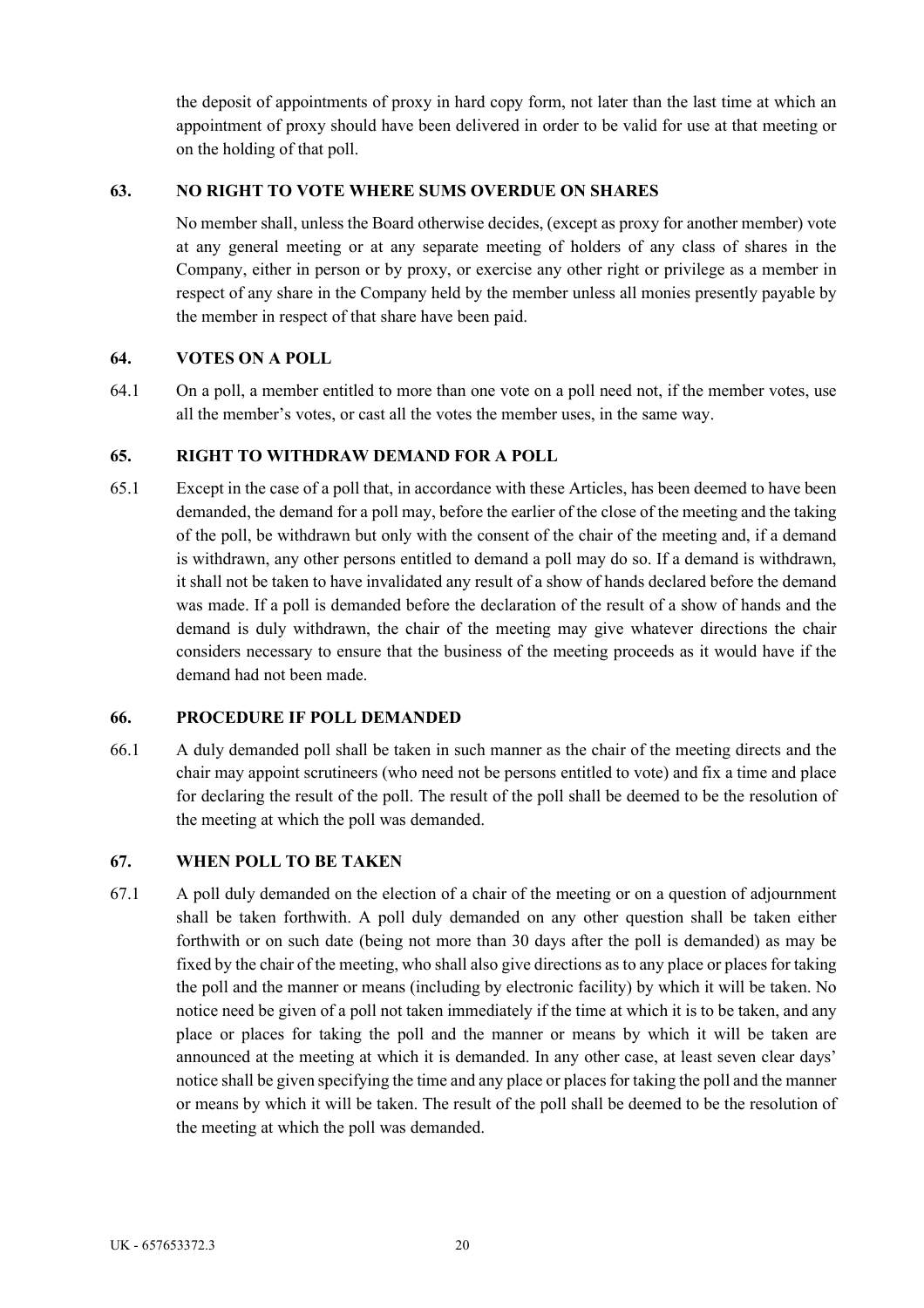### **68. CONTINUANCE OF OTHER BUSINESS AFTER POLL DEMANDED**

68.1 The demand for a poll shall not prevent the continuance of a meeting for the transaction of any business other than the question on which the poll was demanded.

## **69. PROPOSAL OR AMENDMENT OF RESOLUTION**

69.1 A resolution proposed by the chair of the meeting does not need to be seconded. In the case of a resolution duly proposed as a special resolution, no amendment to that resolution (other than an amendment to correct an obvious error) may be considered or voted upon. In the case of a resolution duly proposed as an ordinary resolution, no amendment to that resolution (other than an amendment to correct an obvious error) may be considered or voted upon unless at least 48 hours prior to the time appointed for holding the meeting or adjourned meeting at which such ordinary resolution is to be proposed notice of the terms of the amendment and of the intention to move the amendment has been lodged in writing in hard copy form at the Office or received in electronic form at the electronic address at which the Company has or is deemed to have agreed to receive it, or the chair of the meeting in the chair's absolute discretion decides in good faith that it may be considered and voted upon.

## **70. AMENDMENT OF RESOLUTION RULED OUT OF ORDER**

70.1 If an amendment is proposed to any resolution under consideration which the chair of the meeting rules out of order, the proceedings on the substantive resolution shall not be invalidated by any error in such ruling.

## **71. OBJECTIONS OR ERRORS IN VOTING**

- 71.1 If:
	- 71.1.1 any objection shall be raised to the qualification of any voter;
	- 71.1.2 any votes have been counted which ought not to have been counted or which might have been rejected; or
	- 71.1.3 any votes are not counted which ought to have been counted

the objection or error shall not vitiate the decision of the meeting or adjourned meeting on any resolution unless it is raised or pointed out at the meeting or, as the case may be, the adjourned meeting at which the vote objected to is given or tendered or at which the error occurs. Any objection or error shall be referred to the chair of the meeting and shall only vitiate the decision of the meeting on any resolution if the chair of the meeting decides that the matter objected to or the error may have affected the decision of the meeting. The decision of the chair of the meeting on such matters shall be conclusive.

# **72. EXECUTION OF AN APPOINTMENT OF PROXY**

- 72.1 If the appointment of a proxy is:
	- 72.1.1 in hard copy form, it shall be executed under the hand of the appointor or of the appointor's attorney authorised in writing or, if the appointor is a corporation, either under its seal or under the hand of an officer, attorney or other person authorised to sign it;
	- 72.1.2 in electronic form, it shall be executed by or on behalf of the appointor.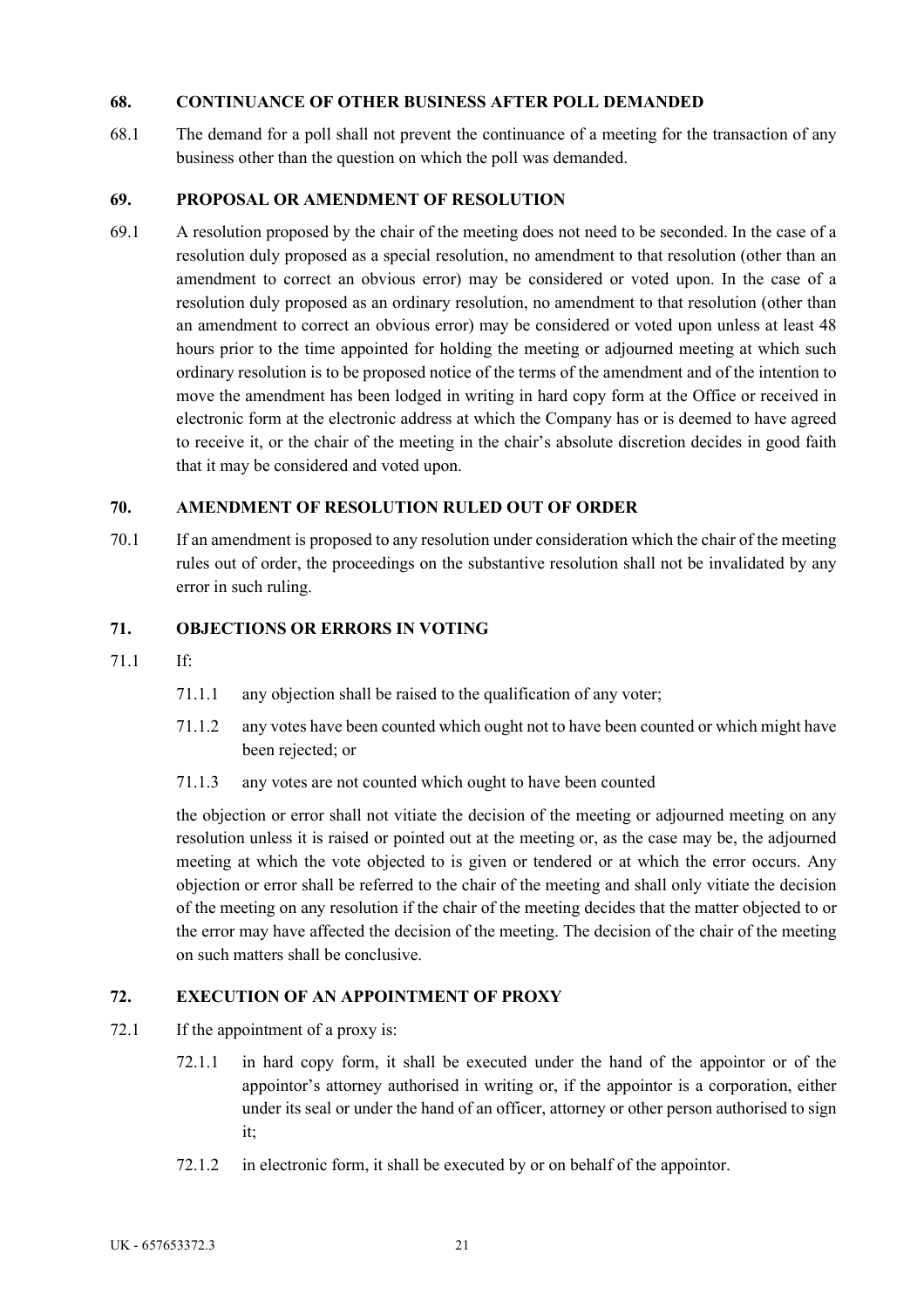- 72.2 Subject as provided in this Article, in the case of an appointment of proxy purporting to be executed on behalf of a corporation by an officer of that corporation it shall be assumed, unless the contrary is shown, that such officer was duly authorised to do so on behalf of that corporation without further evidence of that authorisation.
- 72.3 The Board may (but need not) allow proxy appointments to be made in electronic form, and if it does it may make such appointments subject to such stipulations, conditions or restrictions, and require such evidence of valid execution, as the Board thinks fit.
- 72.4 A proxy need not be a member of the Company.

## **73. TIMES FOR DEPOSIT OF AN APPOINTMENT OF PROXY**

- 73.1 The appointment of a proxy shall:
	- 73.1.1 if in hard copy form, be deposited at the Office (or at such other address within the United Kingdom as is specified for the purpose in the notice convening the meeting or in the instrument) not less than 48 hours, taking no account of any part of a day that is not a working day, before the time of the holding of the meeting or adjourned meeting at which the person named in the appointment proposes to vote, or by such later time as the Board decides; or
	- 73.1.2 if in electronic form, where an address has been specified for the purpose of receiving documents or information by electronic means:
		- (a) in the notice convening the meeting, or
		- (b) in any instrument of proxy sent out by the Company in relation to the meeting, or
		- (c) in any invitation to appoint a proxy by electronic means issued by the Company in relation to the meeting,

be received at such address not less than 48 hours, taking no account of any part of a day that is not a working day, before the time for holding the meeting or adjourned meeting at which the person named in the appointment proposes to vote, or by such later time as the Board decides;

- 73.1.3 in the case of a poll taken more than 48 hours after it is demanded, be deposited or received in that manner after the poll has been demanded and not less than 24 hours before the time appointed for the taking of the poll, or by such later time as the Board decides; or
- 73.1.4 where the poll is not taken forthwith but is taken not more than 48 hours after it was demanded, be delivered at the meeting at which the poll was demanded to the chair of the meeting or to any Director,

provided in each case that the power of attorney or other authority (if any) under which it is signed, or a copy of such authority certified notarially or in some other way approved by the Board, has been received in hard copy form (or, to the extent the Directors think fit, in electronic form) at the Office, or at such other address or place within the United Kingdom as is specified for the purpose in the notice convening the meeting or in the instrument, no later than the latest time for receipt of the appointment of proxy. An appointment of proxy that is not deposited, delivered or received in a manner so permitted shall be invalid.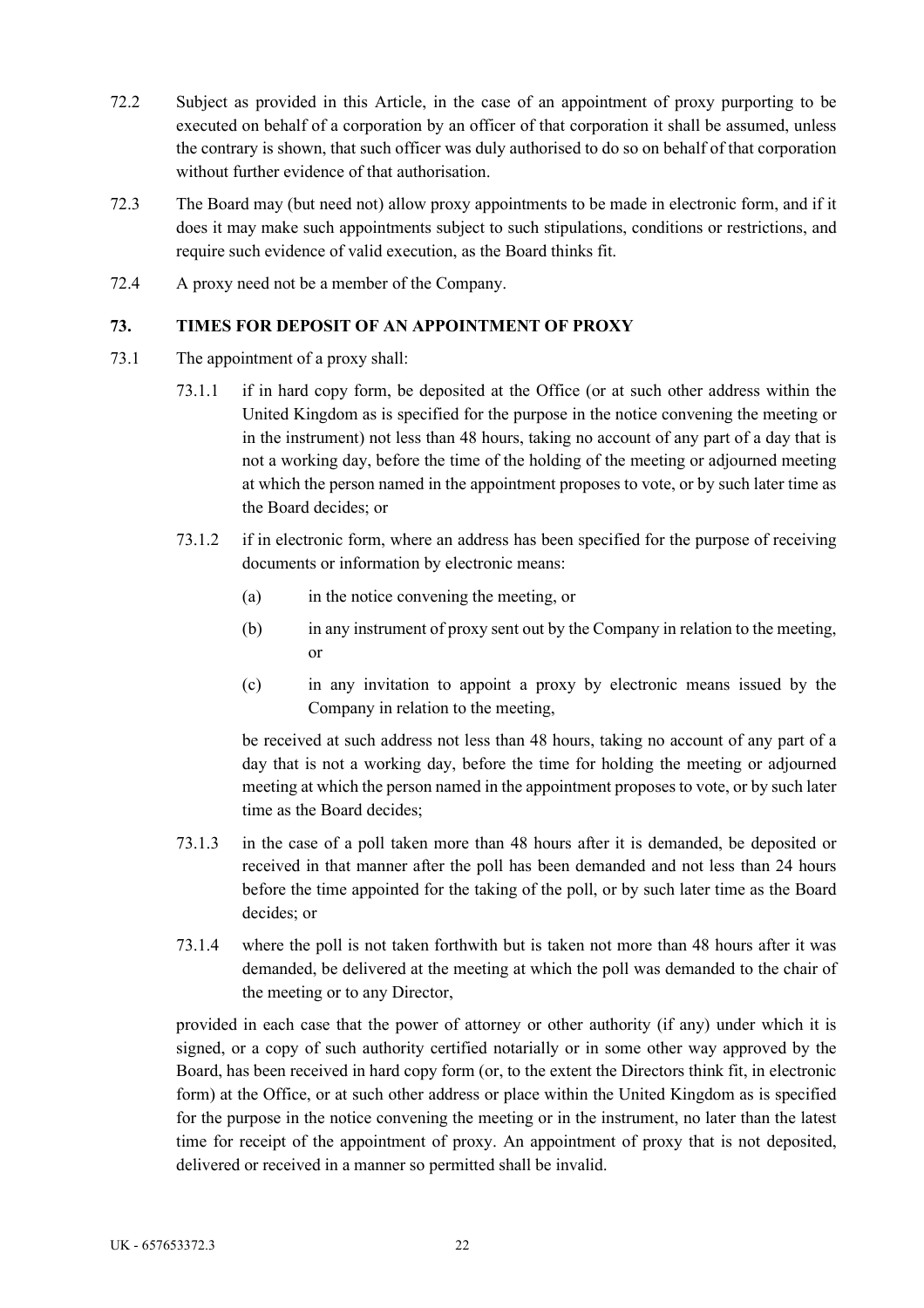73.2 Except as provided otherwise in any terms and conditions issued, endorsed or adopted by the Board to facilitate the appointment by members of more than one proxy to exercise all or any of the member's rights at a meeting, when two or more valid but differing appointments of proxy are deposited, delivered or received in respect of the same share for use at the same meeting, the one which is last deposited, delivered or received (regardless of its date or of the date of execution) shall be treated as replacing the others as regards that share; if the Company is unable to determine which was last deposited, delivered or received, none of them shall be treated as valid in respect of that share. The deposit, delivery or receipt of an appointment of a proxy shall not preclude a member from attending and voting in person at the meeting or poll concerned.

### **74. FORM OF APPOINTMENT OF PROXY**

- 74.1 The appointment of a proxy shall be in any usual form or any other form that the Board may approve and may relate to more than one meeting. The Board may, if it thinks fit but subject to the Statutes, include with the notice of any meeting forms of appointment of proxy for use at the meeting.
- 74.2 Appointments of proxies may specify how the proxy appointed under them is to vote (or that the proxy is to abstain from voting) on one or more resolutions, but the Company shall not be obliged to ascertain that any proxy has complied with those or any other instructions given by the appointor and no decision on any resolution shall be vitiated by reason only that any proxy has not done so.
- 74.3 A member may appoint more than one proxy in relation to a meeting, provided that each proxy is appointed to exercise the rights attached to a different share or shares held by the member. The appointment of a proxy shall be deemed to include all the relevant member's rights to attend and speak at the meeting and vote in respect of the share or shares concerned (but so that each proxy appointed by that member may vote on a show of hands notwithstanding that the member would only have had one vote if voting in person, and may demand or join in demanding a poll as if the proxy held the share or shares concerned) and, except to the extent that the appointment comprises instructions to vote in a particular way, to permit the proxy to vote or abstain as the proxy thinks fit on any business properly dealt with at the meeting, including a vote on any amendment of a resolution put to the meeting or on any motion to adjourn.
- 74.4 On a vote on a resolution on a show of hands at a meeting, every proxy present who has been duly appointed by one or more members entitled to vote on the resolution has one vote, except that if the proxy has been duly appointed by more than one member entitled to vote on the resolution and:
	- 74.4.1 has been instructed by one or more of those members to vote for the resolution and by one or more other of those members to vote against it, or
	- 74.4.2 has been instructed to vote the same way (either for or against) on the resolution by all of those members except those who have given the proxy discretion as to how to vote on the resolution

the proxy is entitled to one vote for and one vote against the resolution.

74.5 The appointment shall, unless the contrary is stated in it, be as valid for any adjournment of the meeting as for the meeting to which it relates (regardless of any change of date, time or place effected in accordance with these Articles).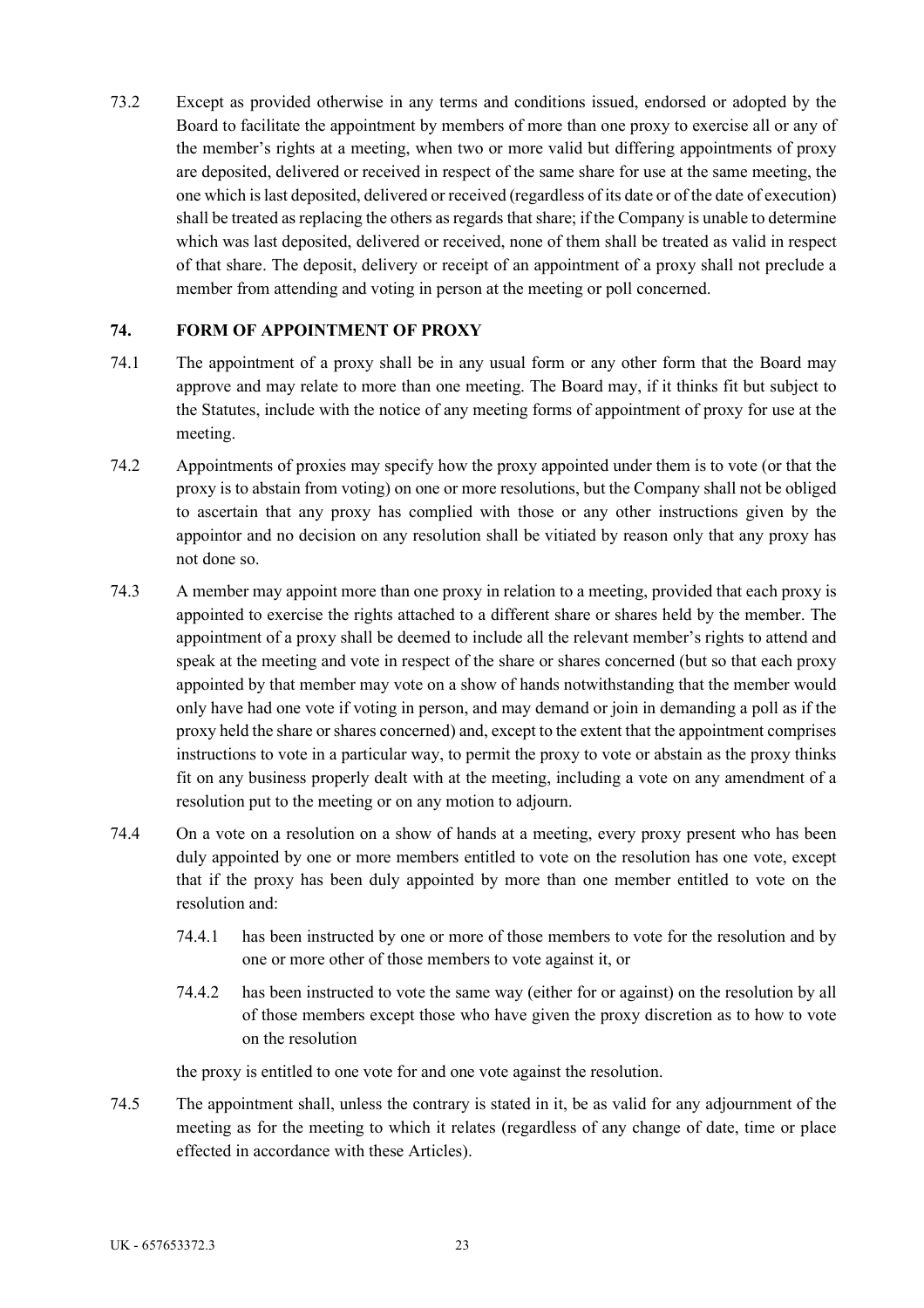# **75. VALIDITY OF PROXY**

75.1 Subject to the Statutes, a vote given or poll demanded by proxy shall be valid, notwithstanding the previous determination of the proxy's authority unless notice of such determination was received by the Company at the Office (or at such other place at which the appointment of proxy was duly deposited or, where the appointment of the proxy was in electronic form, at the address at which such appointment was duly received) not later than the last time at which an appointment of proxy should have been deposited, delivered or received in order to be valid for use at the meeting or on the holding of the poll at which the vote was given or the poll demanded.

# **76. MAXIMUM VALIDITY OF PROXY**

76.1 A valid appointment of proxy shall cease to be valid after the expiration of 12 months from the date of its execution except that it will remain valid after that for the purposes of a poll or an adjourned meeting if the meeting at which the poll was demanded or the adjournment moved was held within the 12-month period.

# **77. NUMBER OF DIRECTORS**

77.1 Unless otherwise determined by ordinary resolution of the Company, the number of Directors (disregarding alternate directors) shall not be less than two but shall not be subject to any maximum number**.**

## **78. NO SHAREHOLDING QUALIFICATION FOR DIRECTORS**

78.1 No shareholding qualification for Directors shall be required.

### **79. FEES**

79.1 Each of the Directors (but not including, unless the Board determines otherwise, any Director who for the time being holds an executive office or employment with the Company or a subsidiary of the Company) shall be paid a fee for the Director's services at such rate as may from time to time be determined by the Board or by a committee authorised by the Board provided that the aggregate of such fees (excluding any amounts payable under any other provision of these Articles) shall not exceed £400,000 per annum in any financial year of the Company or such higher amount as the Company by ordinary resolution may determine from time to time. Such fee shall be deemed to accrue from day to day.

### **80. EXPENSES**

80.1 The Directors may be paid all travelling, hotel and other expenses properly incurred by them in the conduct of the Company's business performing their duties as Directors including all such expenses incurred in connection with attending and returning from meetings of the Board or any committee of the Board or general meetings or separate meetings of the holders of any class of shares or debentures of the Company or otherwise in connection with the business of the Company.

### **81. REMUNERATION**

81.1 Any Director who is appointed to any executive office may be paid such remuneration (whether by way of salary, commission, participation in profits or otherwise) in such manner as the Board or any committee authorised by the Board may decide.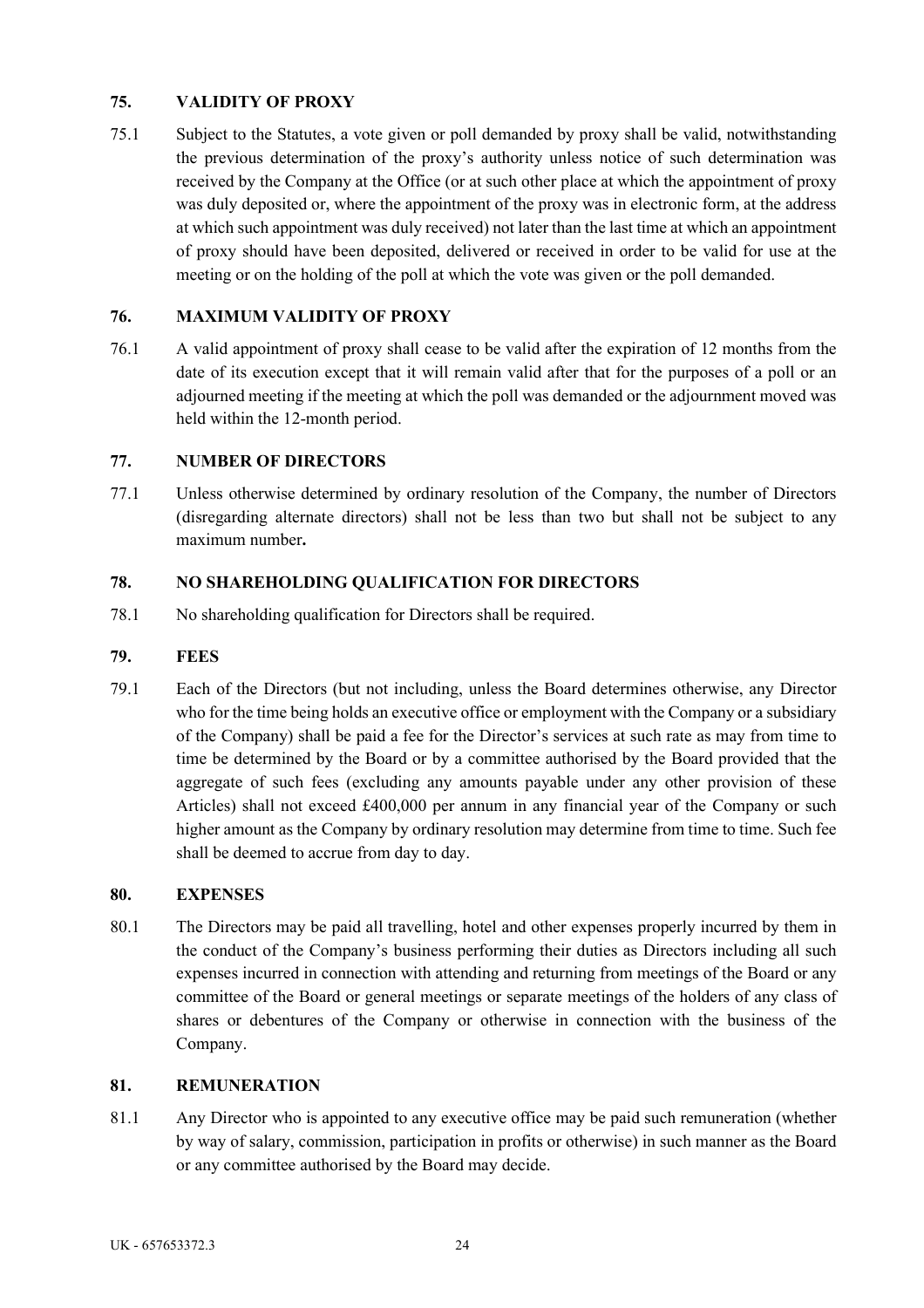81.2 Any Director who serves on any committee or who devotes special attention to the business of the Company or goes or resides abroad for any purposes of the Company shall receive such remuneration by way of salary, commission, participation in profits or otherwise as the Board or any committee authorised by the Board may determine in addition to or in lieu of any remuneration paid to, or provided for, such Director by or pursuant to any other provision of these Articles.

### **82. APPOINTMENT, REMOVAL AND RESIGNATION OF ALTERNATES**

- 82.1 Any Director (other than an alternate Director) may appoint any person to be the Director's alternate and may revoke any such appointment, in either case by notice in writing delivered to the Secretary at the Office or delivered in any other manner (including by electronic means) approved by the Board. If the alternate is not already a Director, the appointment, unless previously approved by the Board, shall have effect only upon and subject to its being so approved. Any appointment of an alternate will only have effect once the person who is to be appointed has consented to act.
- 82.2 If the appointor so requests, an alternate shall (subject to giving to the Company an address for service within the United Kingdom) be entitled to receive notice of all meetings of the Board or of committees of the Board of which the appointor is a member, to attend and vote and be counted in the quorum as a Director at any such meeting at which the appointor is not personally present, and generally, in the absence of the appointor, at the meeting to exercise and discharge all the functions, powers and duties of the appointor as a Director and for the purposes of the proceedings at the meeting, these Articles shall apply as if the alternate were a Director. A Director present at a meeting of the Board or committee of the Board and appointed alternate for another Director shall have an additional vote for each appointor of the alternate who is absent from such meeting (but shall count as one only for the purpose of determining whether a quorum is present).
- 82.3 Execution by an alternate of any document (including any deed) on behalf of the Company or any resolution in writing of the Board or a committee of the Board shall, unless the notice of appointment of the alternate provides to the contrary, be as effective as execution by the appointor.
- 82.4 An alternate shall cease to be an alternate if the alternate resigns or if for any reason the alternate's appointment is revoked or if the alternate's appointor ceases to be a Director; but, if a Director retires by rotation or otherwise but is reappointed or deemed to have been reappointed at the meeting at which the Director retires, any appointment of an alternate made by the Director which was in force immediately prior to the Director's retirement shall continue as if the Director had not retired. The appointment of an alternate shall be revoked on the happening of any event that, if the alternate were a Director, would cause vacation of such office under these Articles.

# **83. ALTERNATE TO BE RESPONSIBLE FOR OWN ACTS AND PAYMENT OF ALTERNATE**

83.1 An alternate shall be deemed an officer of the Company and shall be subject to these Articles relating to Directors (except as regards power to appoint an alternate and remuneration) and an alternate shall not be deemed the agent of the alternate's appointor and shall alone be responsible to the Company for the alternate's own acts and defaults. An alternate may be interested in and benefit from contracts, arrangements, transactions and other matters or situations and be paid expenses and indemnified, and accept benefits from third parties, to the same extent as if the alternate were a Director but, except to the extent that the alternate's appointor directs the payment to the alternate of part or all of the fee or other remuneration which would otherwise be payable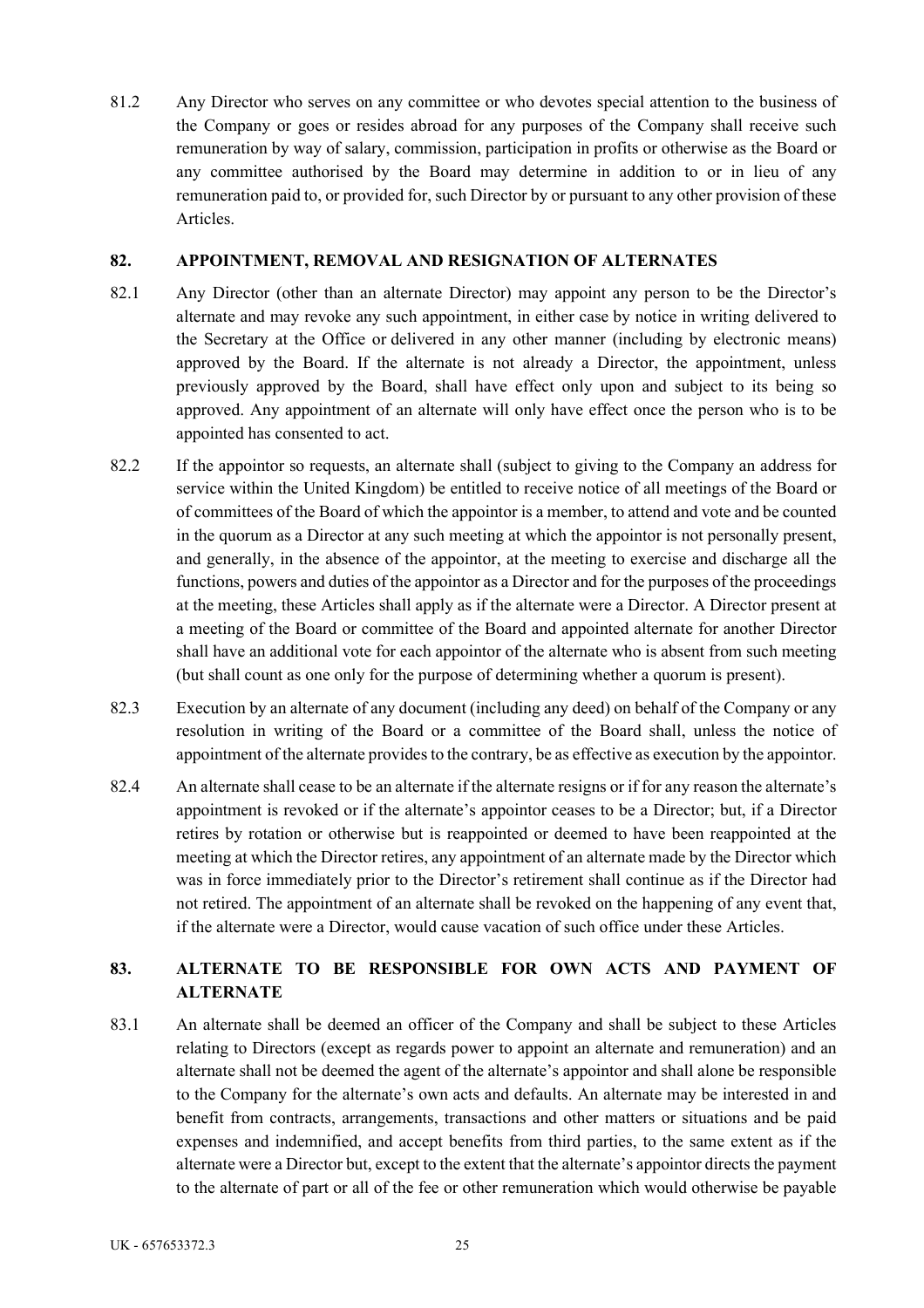to the appointor, the alternate shall not be entitled to any fee or other remuneration from the Company for acting in that capacity.

# **84. EXECUTIVE DIRECTORS**

- 84.1 The Board or any committee authorised by the Board may from time to time appoint one or more of its body to hold any employment or executive office with the Company for such period (subject to the Statutes) and on such other terms as the Board or any committee authorised by the Board may decide and may revoke or terminate any appointment so made. Any revocation or termination of the appointment shall be without prejudice to any claim for damages that the Director may have against the Company or that the Company may have against the Director for any breach of any contract of service between the Director and the Company.
- 84.2 The Board may from time to time appoint any person to any office or employment having a descriptive designation or title including the word "**directo**r" or attach to any existing office or employment with the Company such a designation or title and may at any time determine any such appointment or the use of any such designation or title. The inclusion of the word "**director**" in the designation or title of any such office or employment with the Company shall not imply that the holder of the office is a director of the Company nor shall such holder thereby be empowered in any respect to act as a director of the Company or be deemed to be a director for any of the purposes of the Statutes or these Articles.

# **85. GENERAL POWERS OF THE COMPANY VESTED IN THE BOARD**

- 85.1 The business of the Company shall be managed by the Board, which, subject to these Articles and any direction given to the Company by special resolution, may exercise all the powers of the Company. No alteration of these Articles and no such direction shall invalidate any prior act of the Board which would have been valid if that alteration had not been made or that direction had not been given.
- 85.2 The powers given by this Article shall not be limited by any special power given to the Board by any other Article.

### **86. AGENTS**

- 86.1 The Board may, by power of attorney or otherwise, appoint any person to be the agent of the Company on such terms (including terms as to remuneration) and subject to such conditions as it may decide and may delegate to any person so appointed any of its powers, authorities and discretions (with power to sub-delegate). The Board may remove any person so appointed and may revoke or vary the delegation but no person dealing in good faith and without notice of the revocation or variation shall be affected by it.
- 86.2 The power to delegate contained in this Article shall be effective in relation to the powers, authorities and discretions of the Board generally and shall not be limited by the fact that in certain Articles, but not in others, express reference is made to particular powers, authorities or discretions being exercised by the Board or by committee authorised by the Board.

### **87. DELEGATION TO INDIVIDUAL DIRECTORS**

87.1 The Board may entrust to and confer upon a Director any of its powers, authorities and discretions (with power to sub-delegate) upon such terms (subject to the Statutes) and subject to such conditions and with such restrictions as it may decide. The Board may from time to time revoke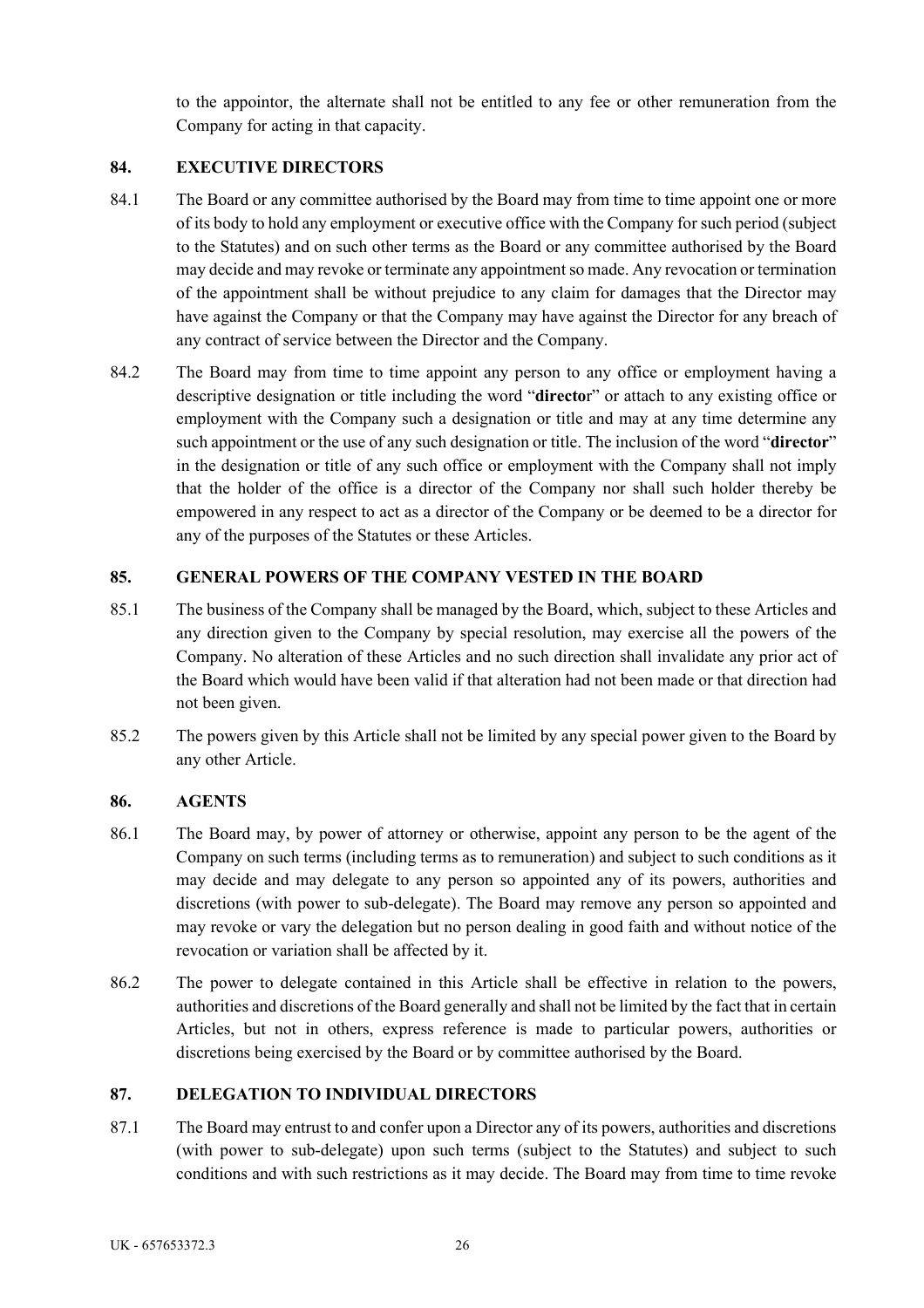or vary all or any of them but no person dealing in good faith and without notice of the revocation or variation shall be affected by it.

87.2 The power to delegate contained in this Article shall be effective in relation to the powers, authorities and discretions of the Board generally and shall not be limited by the fact that in certain Articles, but not in others, express reference is made to particular powers, authorities or discretions being exercised by the Board or by a committee authorised by the Board.

### **88. DELEGATION TO COMMITTEES**

- 88.1 The Board may delegate any of its powers, authorities and discretions (with power to subdelegate) to any committee consisting of such person or persons as it thinks fit (whether a member or members of its body or not) provided that the majority of the members of the committee are Directors. Subject to any restriction on sub-delegation imposed by the Board, any committee so formed may exercise its power to sub-delegate by sub-delegating to any person or persons (whether or not a member or members of the Board or of the committee). Subject to any regulations imposed on it by the Board, the proceedings of any committee consisting of two or more members shall be governed by the provisions in these Articles for regulating proceedings of the Board so far as applicable except that no meeting of that committee shall be quorate for the purpose of exercising any of its powers, authorities or discretions unless a majority of the committee present at the meeting are Directors. A member of a committee shall be paid such remuneration (if any) in such manner as the Board may decide, and, in the case of a Director, either in addition to or in place of the Director's ordinary remuneration as a Director.
- 88.2 The power to delegate contained in this Article shall be effective in relation to the powers, authorities and discretions of the Board generally and shall not be limited by the fact that in certain of these Articles, but not in others, express reference is made to particular powers, authorities or discretions being exercised by the Board or by a committee authorised by the Board.

### **89. POWER TO ESTABLISH LOCAL BOARDS ETC**

- 89.1 The Board may:
	- 89.1.1 establish any divisional, departmental, regional, local or area boards, divisions or managing agencies for introducing, conducting or managing all or any of the business or affairs of the Company, either in the United Kingdom or elsewhere;
	- 89.1.2 make regulations for the proceedings and activities of any such establishment (but so that otherwise its proceedings shall be governed by those of these Articles which regulate proceedings of the Board to the extent that they are capable of applying to it);
	- 89.1.3 appoint any persons (whether Directors or not) as regional directors, local directors, divisional directors, area directors, advisory directors, managers or agents or to serve in any other capacity in connection with any such establishment, and may fix their remuneration;
	- 89.1.4 delegate to any such establishment and to any such appointee (including anyone appointed before this Article was adopted) any of the powers, authorities and discretions vested in the Board, with power to sub-delegate;
	- 89.1.5 authorise any such appointees to fill any vacancies in any such establishment and to act notwithstanding vacancies,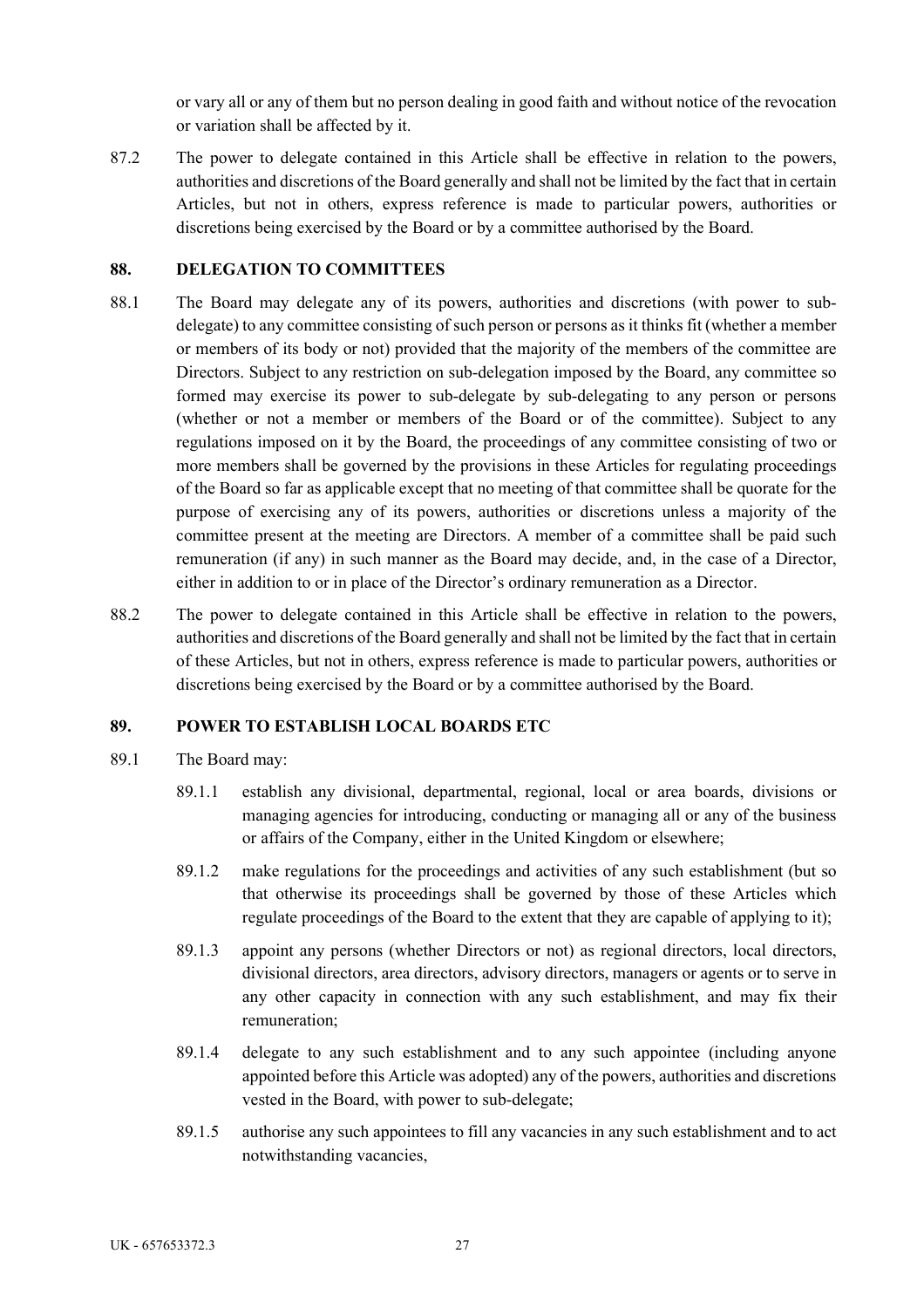provided that any such appointment or delegation shall be made upon such terms and subject to such conditions as the Board may think fit, and the Board may remove any persons so appointed, and may revoke, suspend or vary any such delegation but this shall not affect the position of any person dealing in good faith who has not had notice that the Board has done so. No such appointee shall be a Director as such or be entitled to be present at any meeting of the Board (except at the request of the Board and, if present at such request, the appointee shall not be entitled to vote at that meeting) or have power under the terms of this Article to enter into any contract or transact any business on behalf of the Company except to the extent (if any) specifically authorised by the Board.

### **90. PROVISION FOR EMPLOYEES**

90.1 The Board may exercise any power conferred by the Statutes to make provision for the benefit of persons employed or formerly employed by the Company or any of its subsidiaries in connection with the cessation or the transfer to any person of the whole or part of the undertaking of the Company or that subsidiary.

### **91. THE COMPANY'S NAME**

91.1 Subject to the Statutes, the Board may from time to time change the name of the Company to any name considered by the Board to be advantageous, expedient or otherwise desirable.

## **92. BORROWING POWERS**

- 92.1 The Board may exercise all the powers of the Company to borrow money, to guarantee, to indemnify and to mortgage or charge all or any part of the undertaking, property and assets (present and future) and uncalled capital of the Company and, subject to the Statutes, to issue debentures and other securities, whether outright or as collateral security, for any debt, liability or obligation of the Company or of any third party.
- 92.2 The Board shall restrict the borrowings of the Company and exercise all voting and other rights or powers of control exercisable by the Company in relation to its subsidiary undertakings (if any) so as to secure (but as regards subsidiary undertakings only in so far as by the exercise of such rights or powers of control the Board can secure) that the aggregate principal amount from time to time outstanding of all borrowings by the Group (exclusive of borrowings owing by one member of the Group to another member of the Group) shall not at any time without the previous sanction of an ordinary resolution of the Company exceed an amount equal to ten times the Adjusted Capital and Reserves.
- 92.3 For the purposes of this Article:
	- 92.3.1 "**the Adjusted Capital and Reserves**" means the aggregate of:
		- (a) the amount paid up on the share capital of the Company;
		- (b) the amounts standing to the credit of the capital and revenue reserves of the Company and its subsidiary undertakings (including any share premium account, capital redemption reserve, redenomination reserve, reserves arising on a revaluation of fixed assets or on consolidation and any credit balance on profit and loss account); and
		- (c) the amounts, so far as attributable to the Company or a subsidiary undertaking, standing to the credit of investment grants equalisation account, deferred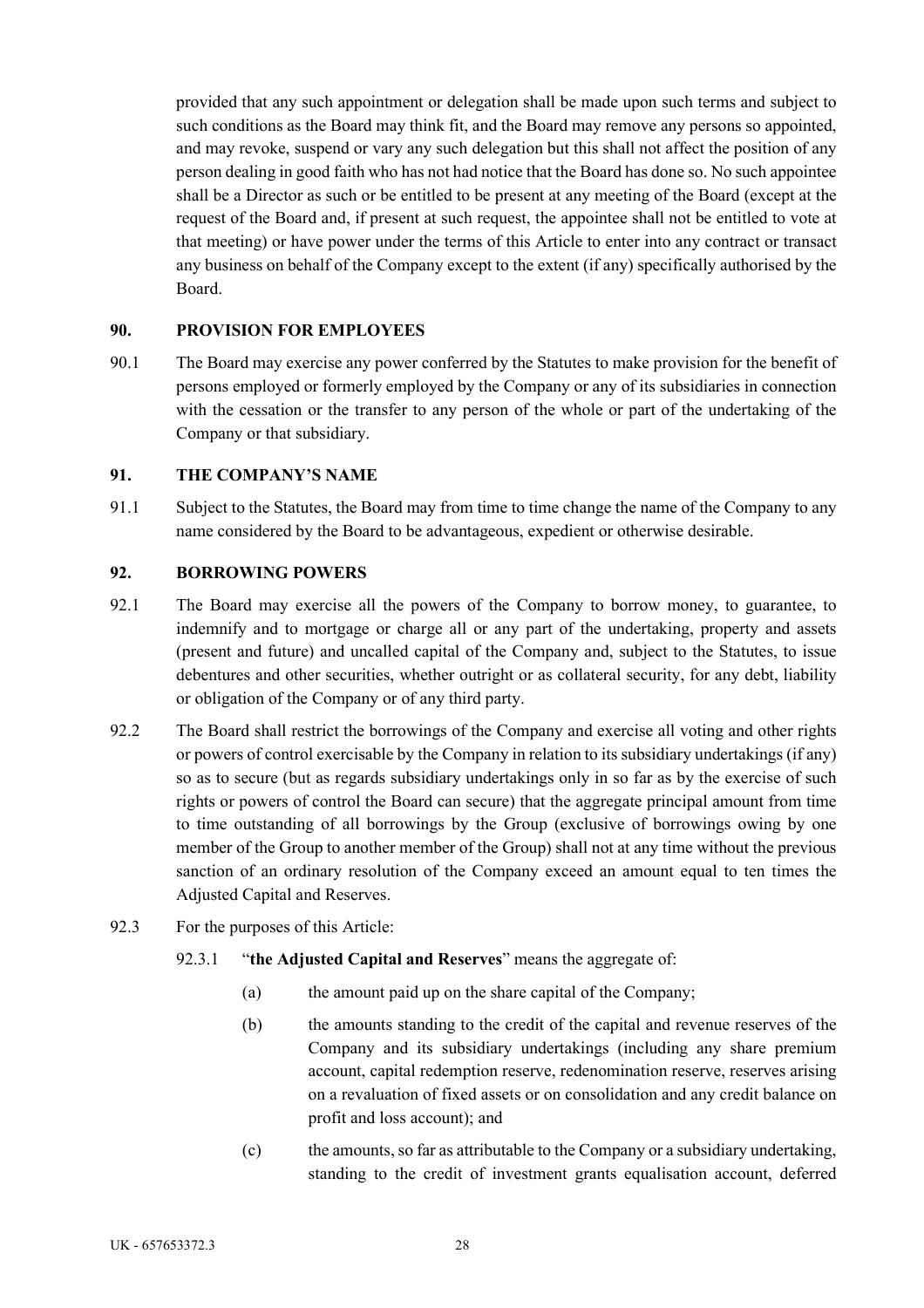regional development grants equalisation account or any other equalisation account of a similar nature;

as shown by the then latest audited balance sheet but after:

- (d) excluding (so far as not already excluded) any sums set aside for taxation;
- (e) making such adjustments as may be appropriate to reflect any variation in the amount of the paid up share capital or reserves (but not profit and loss account) since the date of the relevant audited balance sheet and any variation in the amounts attributable to the interest of the Company in the share capital of any subsidiary undertaking and so that for this purpose if any issue or proposed issue of shares by a member of the Group for cash has been underwritten then such shares shall be deemed to have been issued and the amount (including any premium) of the subscription monies payable in respect thereof (not being monies payable later than six months after the date of allotment) shall to the extent so underwritten be deemed to have been paid up on the date when the issue of such shares was underwritten (or, if such underwriting was conditional, on the date when it became unconditional); and
- (f) making such adjustments as may be appropriate in respect of any distribution declared, recommended or made by any member of the Group (otherwise than to a member of the Group) out of profits earned up to and including the date of the audited balance sheet of the Group to the extent that such distribution is not provided for in such balance sheet;
- (g) deducting the amount of any debit balance on the profit and loss account existing at the date of the relevant audited balance sheet to the extent that a deduction has not already been made on that account;
- (h) deducting any amounts shown as attributable to minority interests;
- (i) adding back, if it is a liability, or deducting, if it is an asset, the amount (net of any related deferred tax asset or liability, as the case may be) that relates to any defined benefit pension scheme;
- (j) adding back sums equivalent to the amount of goodwill arising on acquisitions of companies and businesses remaining part of the Group at the date of calculation and which, at that date, had been written off against share capital and reserves in accordance with United Kingdom accounting practice; and
- (k) making such other (if any) adjustments as the Auditors after consultation with the Board may consider appropriate.
- 92.3.2 "**borrowings**" include not only items referred to as borrowings in the audited balance sheet but also the following, except in so far as otherwise taken into account:
	- (a) the nominal amount of any share capital and the principal amount of any debentures or borrowed monies of any person, the beneficial interest in which is not for the time being owned by a member of the Group, and the payment or repayment of which is the subject of a guarantee or indemnity by a member of the Group or is secured on the assets of any member of the Group;
	- (b) the outstanding amount raised by acceptances by any bank or accepting house under any acceptance credit opened on behalf of and in favour of any member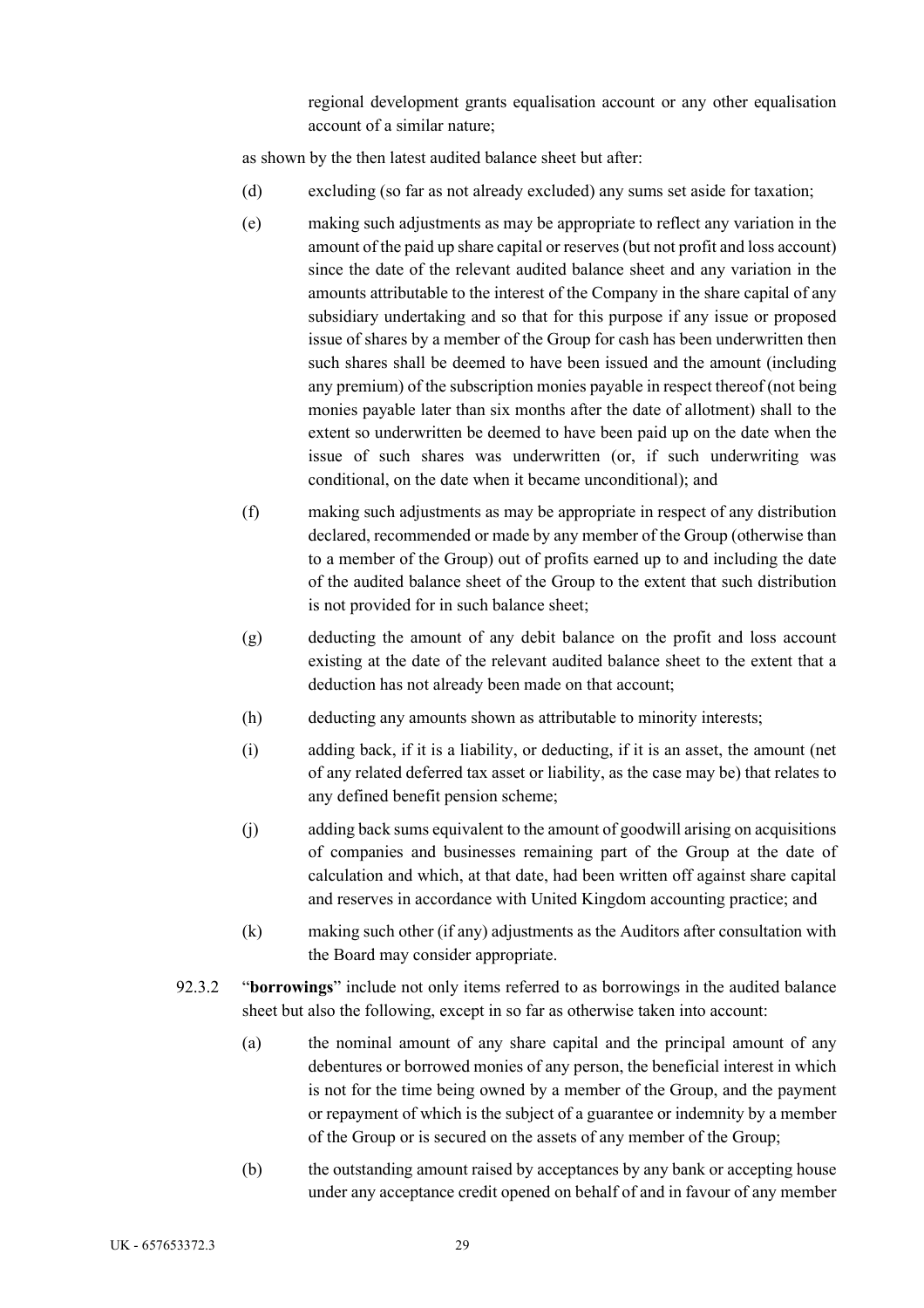of the Group, not being acceptances of trade bills for the purchase of goods or services in the ordinary course of business;

- (c) the principal amount of any debenture (whether secured or unsecured) of a member of the Group, which debenture is owned otherwise than by another member of the Group Provided that where the amount raised by the Company or any of its subsidiary undertakings by the issue of any debentures, debenture stocks, loan stocks, bonds, notes or other indebtedness is less than the nominal or principal amount thereof (including for these purposes any fixed or minimum premium payable on final redemption or repayment but disregarding the expenses of any such issue) the amount to be treated as monies borrowed for the purpose of this Article shall, so long as the nominal or principal amount of such monies borrowed is not presently due and payable, be the nominal or principal amount thereof (together with any fixed or minimum premium payable on final redemption or repayment) but after deducting therefrom the unexpired portion of any discount applied to such amount in the audited balance sheet of the Group. Any references in this Article to debentures or monies borrowed or the nominal or principal amount thereof shall, accordingly, be read subject to this sub-paragraph;
- (d) the principal amount of any preference share capital of any subsidiary undertaking owned otherwise than by a member of the Group;
- (e) any fixed or minimum premium payable on the repayment of any borrowing or deemed borrowing; and
- (f) the capital value of any financial lease required to be capitalised and treated as a liability in the audited balance sheet by any applicable accounting standard from time to time in force,

but do not include:

- (g) monies borrowed by a member of the Group for the purpose of repaying the whole or any part of any borrowings of such member of the Group or any other member of the Group for the time being outstanding and so to be applied within six months of being so borrowed, pending their application for such purpose within such period;
- (h) monies borrowed by a member of the Group for the purpose of financing any contract in respect of which any part of the price receivable by that member or any other member of the Group is guaranteed or insured by UK Export Finance, or by any other governmental department or agency fulfilling a similar function, up to an amount equal to that part of the price receivable under the contract which is so guaranteed or insured;
- (i) for a period of 12 months from the date upon which a company becomes a member of the Group, an amount equal to the monies borrowed by such company outstanding at the date when it becomes such a member provided always that monies borrowed by the Group (including monies otherwise excluded by the application of this sub-paragraph) must not exceed an amount equal to ten times the Adjusted Capital and Reserves;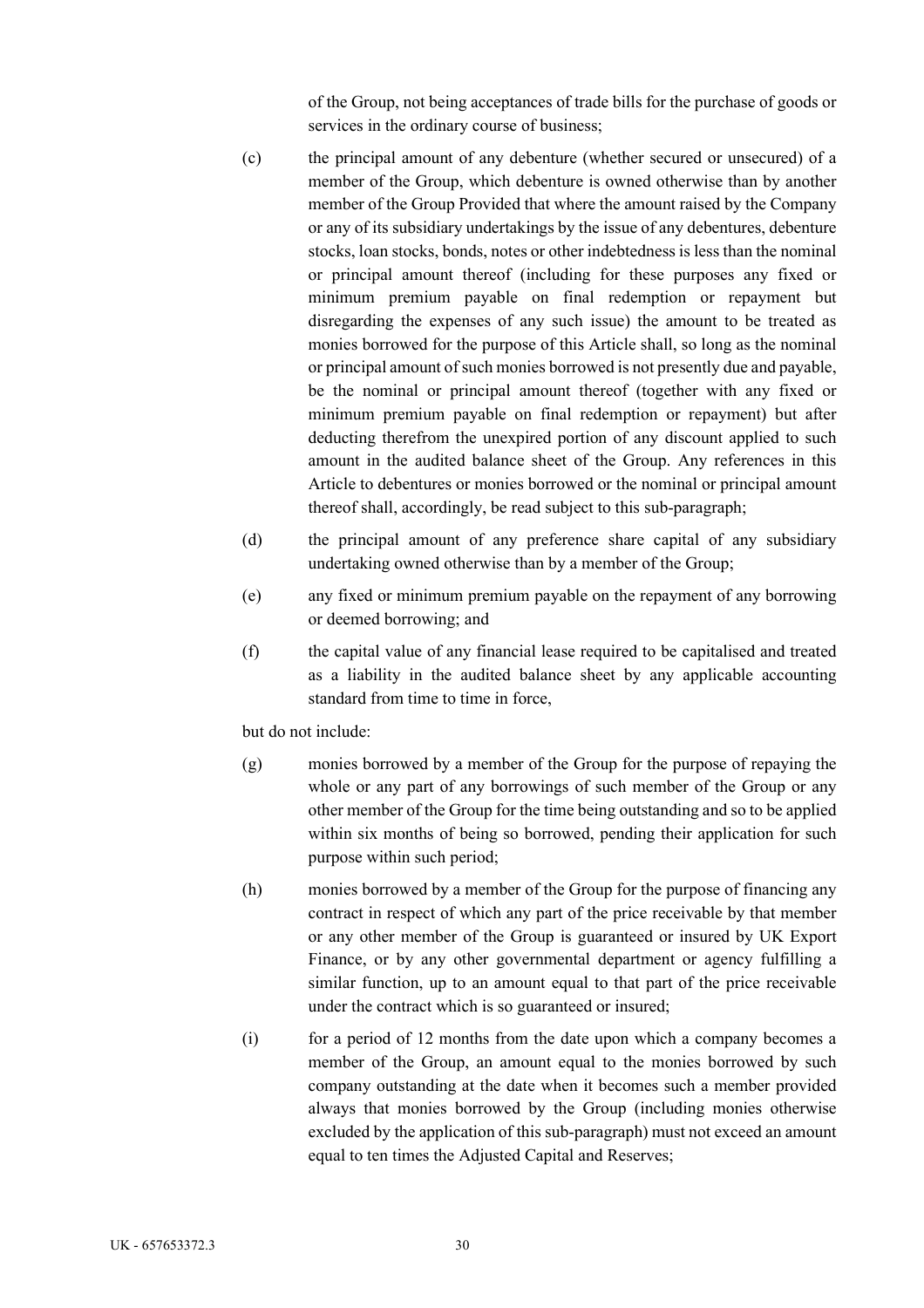- (j) an amount equal to the minority proportion of monies borrowed by a partly owned subsidiary of the Group (after excluding any monies borrowed owing between members of the Group) except to the extent that such monies borrowed are guaranteed by the Company or any wholly owned subsidiary undertaking of the Company. For these purposes the minority proportion shall be the proportion of the issued equity share capital of such partly owned subsidiary which is not for the time being beneficially owned within the Group. Monies borrowed by a member of the Group from a partly owned subsidiary of the Group which would fall to be excluded as being monies borrowed owing between members of the Group shall nevertheless be included to the extent of an amount equal to such minority proportion of such monies borrowed; and
- (k) sums advanced or paid to any member of the Group (or its agents or nominee) by customers of any member of the Group as unexpended customer receipts or progress payments pursuant to any contract between such customer and a member of the Group in relation thereto;

provided that, in calculating borrowings under this Article there shall be credited (subject, in the case of any item held or deposited by a partly owned subsidiary undertaking, to the exclusion of a proportion thereof equal to the proportion of the issued equity share capital of the partly owned subsidiary undertaking which is not attributable to the Company or any subsidiary undertaking of the Company) against the amount of any monies borrowed the aggregate of:

- (i) cash in hand of the Group; and
- (ii) cash deposits and the balance on each current account of the Group with banks in the United Kingdom or elsewhere if the remittance of the cash to the United Kingdom is not prohibited by any law, regulation, treaty or official directive; and
- (iii) the amount of all assets ("**short term assets**") as might be included in "Investments - short term loans and deposits" in a consolidated balance sheet of the Group prepared as at the date of the relevant calculation in accordance with the principles with which the then latest audited balance sheet was produced; and
- (iv) the amount of any cash or short term assets securing the repayment by the Group of any amount borrowed by the Group deposited or otherwise placed with the trustee, agent, lender or similar entity in respect of the relevant borrowing; and
- 92.3.3 where the aggregate principal amount of borrowings required to be taken into account for the purposes of this Article on any particular date is being ascertained:
	- (a) monies borrowed by the Company or any subsidiary undertaking expressed in or calculated by reference to a currency other than sterling shall be converted into sterling by reference to the rate of exchange used for the conversion of such currency in preparation of the audited balance sheet which forms the basis of the calculation of the Adjusted Capital and Reserves or, if such calculation did not involve the relevant currency, by reference to the rate of exchange or approximate rate of exchange ruling as at the date of the aforesaid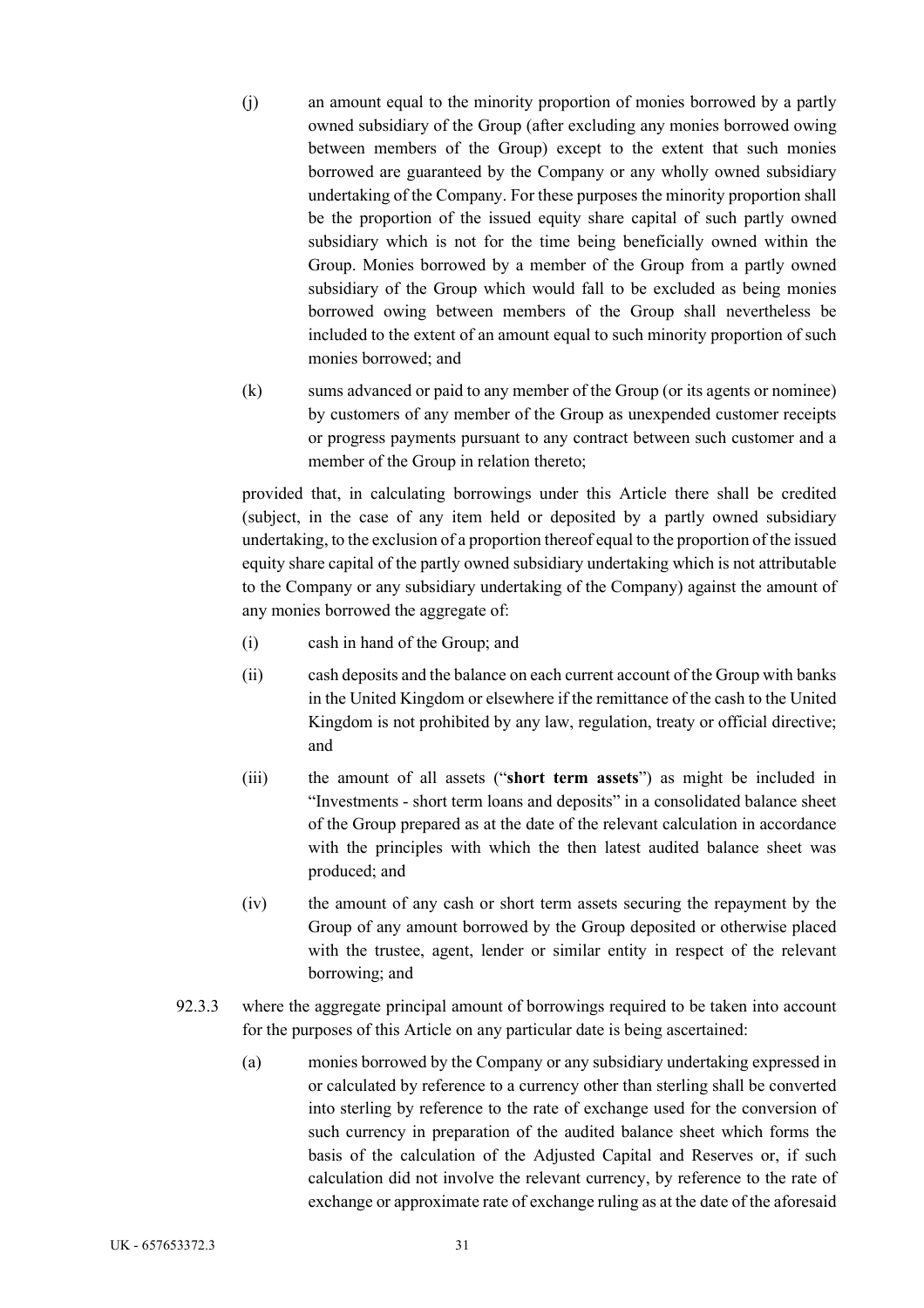audited balance sheet as the Auditors may consider appropriate for this purpose; and

- (b) if under the terms of any borrowing or as the result of any exchange cover scheme, forward currency contract, option or other arrangement, the amount of money that would be required to discharge the principal amount of such borrowing in full if it fell to be repaid (at the option of the Company or by reason of default) on such date is less than the amount that would otherwise be taken into account in respect of such borrowing for the purpose of this Article, the amount of such borrowing to be taken into account for the purpose of this Article shall be such lesser amount;
- 92.3.4 "**audited balance sheet**" means the audited balance sheet of the Company prepared for the purposes of the Statutes or, if an audited consolidated balance sheet of the Company and its subsidiary undertakings (with such exceptions as may be permitted in the case of a consolidated balance sheet prepared for the purposes of the Statutes) has been prepared for those purposes for the same financial year, means that audited consolidated balance sheet in which event all references to reserves and profit and loss account shall be deemed to be references to consolidated reserves and consolidated profit and loss account respectively and there shall be excluded any amounts attributable to outside interests in subsidiary undertakings;
- 92.3.5 the Company may from time to time change the accounting convention on which the audited balance sheet is based, provided that any new convention adopted complies with the requirements of the Statutes; if the Company should prepare its main audited balance sheet on the basis of one such convention, but a supplementary audited balance sheet or statement on the basis of another, the main audited balance sheet shall be taken as the audited balance sheet for the purposes of this Article;
- 92.3.6 no amount shall be taken into account more than once in the same calculation; and
- 92.3.7 "**the Group**" means the Company and its subsidiary undertakings (if any) other than those subsidiary undertakings authorised or required to be excluded from consolidation in the Company's group accounts pursuant to the Statutes.
- 92.4 The report of the Auditors as to the amount of the Adjusted Capital and Reserves or borrowings or that the limit imposed by this Article has not been or will not in any particular circumstances be exceeded shall be conclusive and binding on all concerned. Nevertheless the Board may act in reliance on a bona fide estimate of the amount of the Adjusted Capital and Reserves at any time and if in consequence the limit contained in this Article is inadvertently exceeded an amount of borrowings equal to the excess may be disregarded until the expiration of three months after the date on which by reason of a report of the Auditors or otherwise the Board became aware that such a situation has or may have arisen.
- *92.5* Notwithstanding the foregoing, no lender or other person dealing with the Company shall be concerned to see or inquire whether the limit imposed by this Article is observed and no borrowing incurred or security given in excess of such limit shall be invalid or ineffectual, except in the case of express notice to the lender or the recipient of the security at the time when the borrowing was incurred or the security given that the limit imposed by this Article had been or was thereby exceeded*.*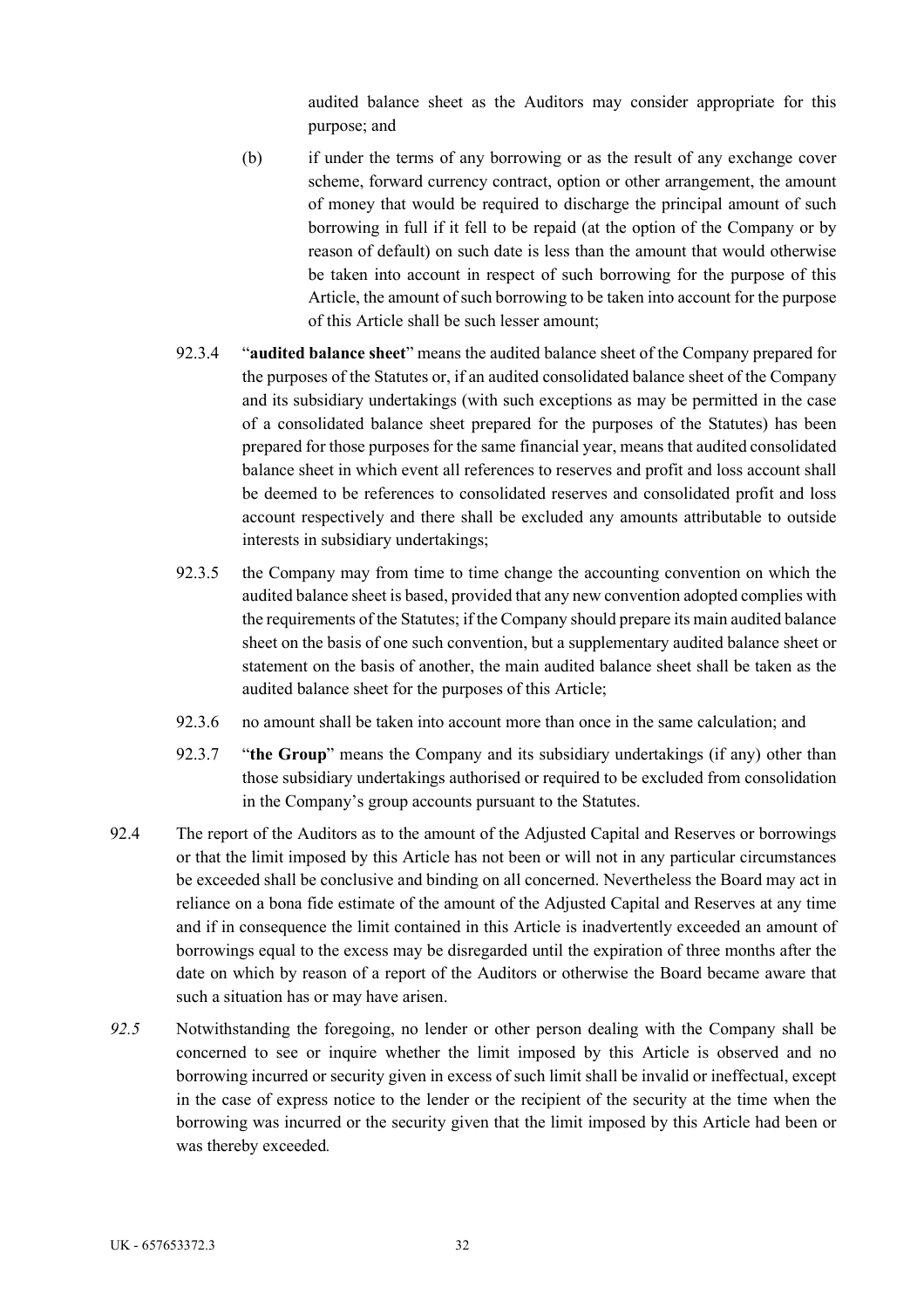### **93. RETIREMENT OF DIRECTORS AT ANNUAL GENERAL MEETING**

93.1 At the annual general meeting each Director shall retire from office who is required to do so in accordance with any corporate governance policy adopted from time to time by the Board, and each Director shall in any event retire at that meeting unless the Director was appointed or reappointed as a Director at either of the last two annual general meetings before that meeting.

## **94. POSITION OF RETIRING DIRECTOR**

- 94.1 Subject to these Articles, the Company at the meeting at which a Director retires may fill the vacated office and, in default, the retiring Director shall, if willing to act, be deemed to have been reappointed unless at the meeting it is resolved not to fill the vacancy or unless a resolution for the reappointment of the Director is put to the meeting and lost. If the Director is not reappointed or deemed to be reappointed, the Director shall retain office until the meeting appoints someone in the Director's place or, if it does not do so, until the end of the meeting.
- 94.2 Subject to these Articles, if, immediately following the meeting at which Directors have retired pursuant to these Articles, there would for any reason be fewer Directors in office than the minimum number fixed by or in accordance with these Articles, each of the retiring Directors who stood for reappointment at the meeting shall, if willing to act, be deemed to have been reappointed as a Director and shall remain in office, but such Directors:
	- 94.2.1 may act only for the purposes of filling vacancies and convening general meetings of the Company and may only perform such duties as are appropriate to maintain the Company as a going concern and to comply with the Company's legal and regulatory obligations; and
	- 94.2.2 shall, as a matter of priority and as soon as reasonably practicable following the meeting at which they retired, convene a general meeting for the purpose of appointing at least the minimum number of Directors fixed by or in accordance with these Articles, and each of them shall, if not reappointed at the meeting, retire from office at the end of the meeting unless the number of Directors appointed at the meeting is below that minimum number, in which case they (and any Director appointed at the meeting) shall remain in office on the terms and subject to the restrictions prescribed by this Article 94.2 as if they had retired and been deemed reappointed under it.

# **95. ELIGIBILITY FOR APPOINTMENT AS A DIRECTOR**

- 95.1 No person other than a Director retiring, whether by rotation or otherwise, shall be appointed or reappointed a Director at any general meeting unless:
	- 95.1.1 recommended by the Board; or
	- 95.1.2 not less than seven nor more than 42 clear days before the day appointed for the meeting, notice executed by a member qualified to vote at the meeting (not being the person to be proposed) has been delivered to the Office (or received in electronic form at the electronic address at which the Company has or is deemed to have agreed to receive it) of the intention to propose that person for appointment or reappointment stating the particulars which would, if the person were so appointed or reappointed, be required to be included in the Company's register of directors together with notice executed by that person of that person's willingness to be appointed or reappointed.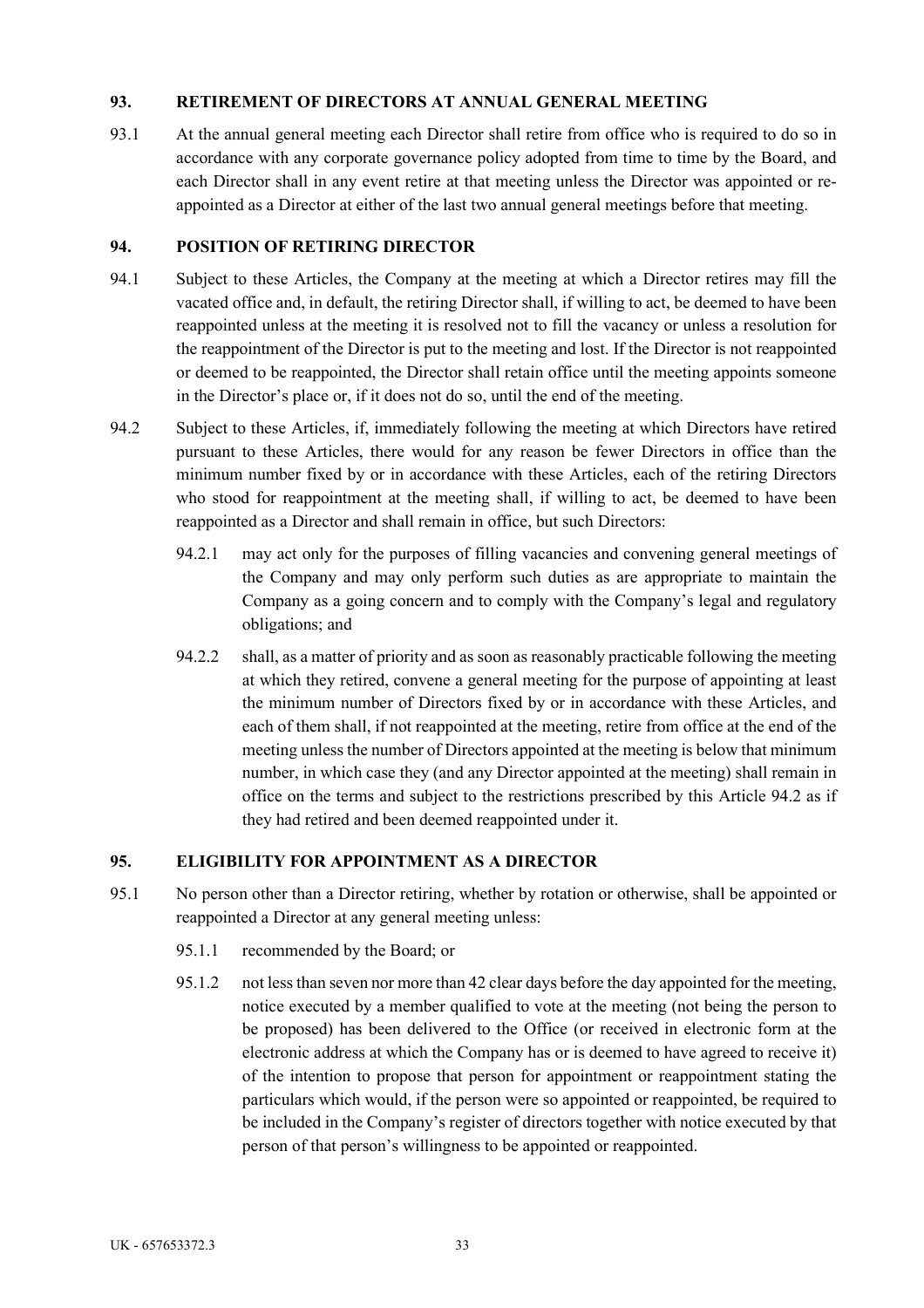## **96. POWER OF THE COMPANY TO APPOINT DIRECTORS**

96.1 Subject to these Articles, the Company may by ordinary resolution appoint any person who is willing to act to be a Director, either to fill a vacancy on or as an addition to the existing Board, but so that the total number of Directors shall not at any time exceed any maximum number fixed by or in accordance with these Articles. A resolution for the appointment of two or more persons as Directors by a single resolution shall be void unless a resolution that it shall be so proposed has first been agreed to by the meeting without any vote being given against it.

## **97. POWER OF THE BOARD TO APPOINT DIRECTORS**

97.1 Without prejudice to the power of the Company in general meeting under these Articles to appoint any person to be a Director, the Board may appoint a person who is willing to act to be a Director, either to fill a vacancy or as an addition to the existing Board, but so that the total number of Directors shall not at any time exceed any maximum number fixed by or in accordance with these Articles. Any Director so appointed shall hold office only until the conclusion of the next following annual general meeting and, if not reappointed at that meeting, shall vacate office at the conclusion of the meeting.

# **98. COMPANY'S POWER TO REMOVE A DIRECTOR AND APPOINT ANOTHER IN THE DIRECTOR'S PLACE**

98.1 In addition to any power conferred by the Statutes, the Company may by an ordinary resolution remove any Director before the expiration of the Director's period of office and may, subject to these Articles, by ordinary resolution appoint another person who is willing to act to be a Director in the Director's place.

### **99. VACATION OF OFFICE BY DIRECTORS**

- 99.1 Without prejudice to the provisions for retirement by rotation or otherwise contained in these Articles, the office of a Director shall be vacated as soon as:
	- 99.1.1 notification is received by the Company from the Director that the Director is resigning from office as Director, and such resignation has taken effect in accordance with its terms;
	- 99.1.2 a bankruptcy order is made against the Director or the Director makes any arrangement or composition with creditors generally in satisfaction of the Director's debts;
	- 99.1.3 a registered medical practitioner who is treating the Director gives a written opinion to the Company stating that the Director has become physically or mentally incapable of acting as a director and may remain so for more than three months or, by reason of the Director's mental health, a court makes an order which wholly or partly prevents the Director from personally exercising any powers or rights that the Director would otherwise have;
	- 99.1.4 without the permission of the Board, the Director is absent from meetings of the Board for six consecutive months (whether or not an alternate appointed by the Director attends) and the Board resolves that the Director's office is vacated;
	- 99.1.5 the Director ceases to be a Director by virtue of the Statutes or is prohibited by law from being a Director or is removed from office under these Articles;
	- 99.1.6 the Director's contract of service or letter of appointment as a Director expires without being renewed within 14 days or is terminated.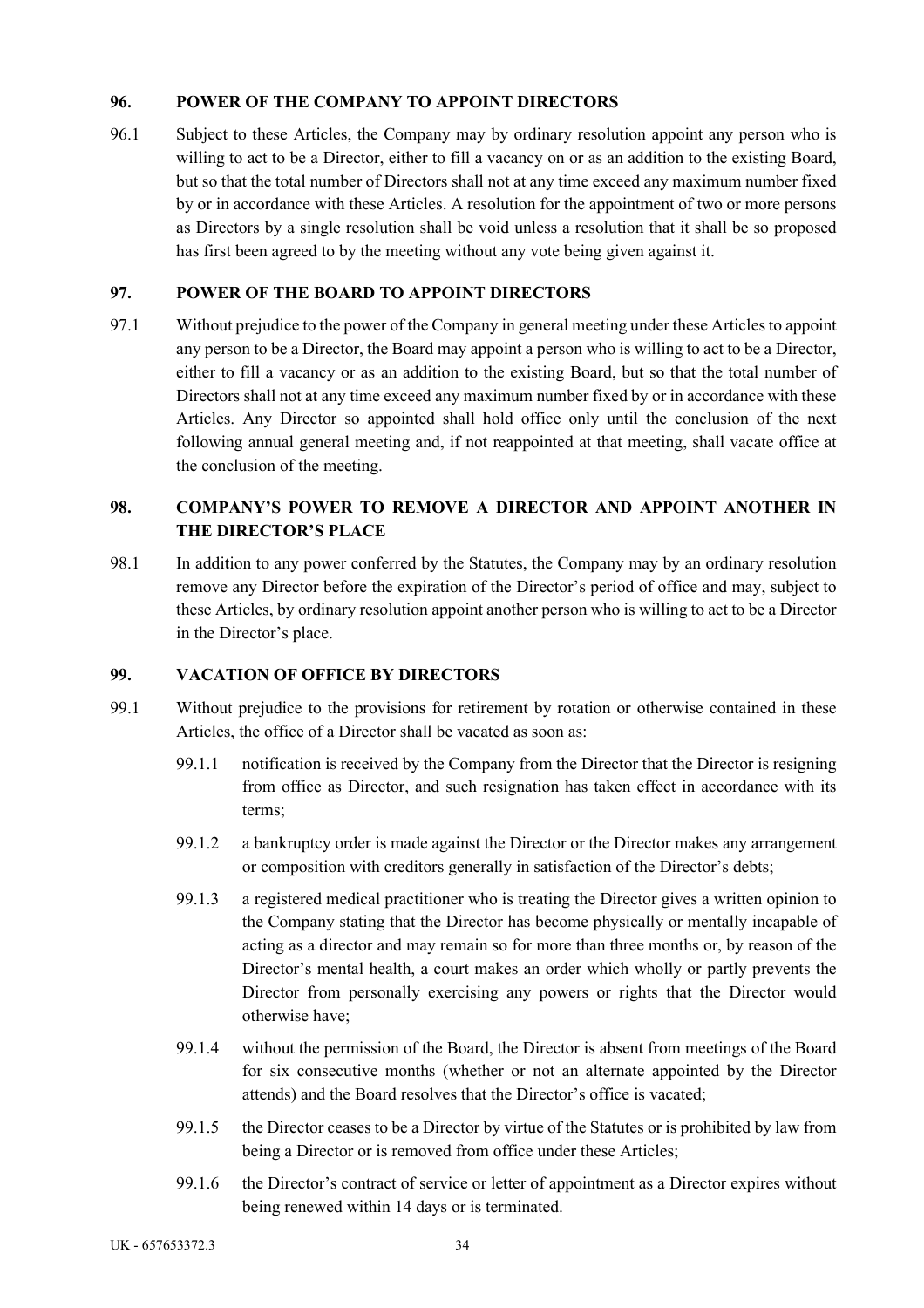### **100. DIRECTORS' TRANSACTIONS, OFFICES, EMPLOYMENT AND INTERESTS**

- 100.1 Subject to the Statutes and the terms of any authorisation given under Article 101, a Director notwithstanding being in office as a Director:
	- 100.1.1 may hold any other office or place of profit with the Company (except that of Auditor) in conjunction with the office of Director and may act personally or through a firm in a professional capacity for the Company (otherwise than as Auditor) and in either such case on such terms as to remuneration (whether by way of salary, commission, participation in profits or otherwise) and otherwise as the Board may determine, and any such remuneration shall be either in addition to or in lieu of any remuneration provided for, by or pursuant to any other Article;
	- 100.1.2 may be interested in shares or other securities issued by the Company;
	- 100.1.3 may be a director or other officer of, or employed by, or a party to any contract with, or interested in shares or other securities issued by, any undertaking in the same group as the Company or promoted by the Company or by any such undertaking, or in which the Company or any such undertaking is otherwise interested or as regards which the Company or any such undertaking has any powers of appointment;
	- 100.1.4 shall not be accountable to the Company for any remuneration or benefit which the Director derives from any such office or employment or from any such contract or from any interest in such undertaking and no such office, employment or contract shall be liable to be avoided on the ground of any such interest or benefit and nor shall the receipt of such remuneration or benefit constitute a breach of the Director's duty under the Companies Act 2006 not to accept benefits from third parties;
	- 100.1.5 shall not be in breach of the Director's duties by reason only of the fact that the Director is excluded from the receipt of information, or from participation in decision-making or discussion (whether at meetings of the directors or otherwise), that will or may relate to any such office, employment, contract or interest; and
	- 100.1.6 shall not be required to disclose to the Company, or use in relation to the Company's affairs, any confidential information the Director obtains in connection with any such office, employment, contract or interest if the Director's doing so would result in a breach of a duty or an obligation of confidence owed by the Director in that connection

provided that the Director has disclosed to the Board the nature and extent of any material interest the Director has, but no such disclosure shall be necessary of any office or employment with any subsidiary undertaking of the Company or any interest in a transaction or arrangement that would not be required to be declared by the Director under the Statutes, and a general notice given to the Board that a Director is to be regarded as having an interest of the nature and extent specified in the notice in any transaction or arrangement in which a specified person or class of persons is interested shall be deemed to be a disclosure that the Director has an interest in any such transaction or arrangement of the nature and extent so specified, and for the purposes of this Article an interest of which a Director has no knowledge and of which it is unreasonable to expect the Director to have knowledge shall not be treated as an interest of the Director.

100.2 The Board may cause any voting power conferred by the shares in any other company held or owned by the Company or any power of appointment to be exercised in such manner in all respects as it thinks fit, including the exercise of either of such powers in favour of a resolution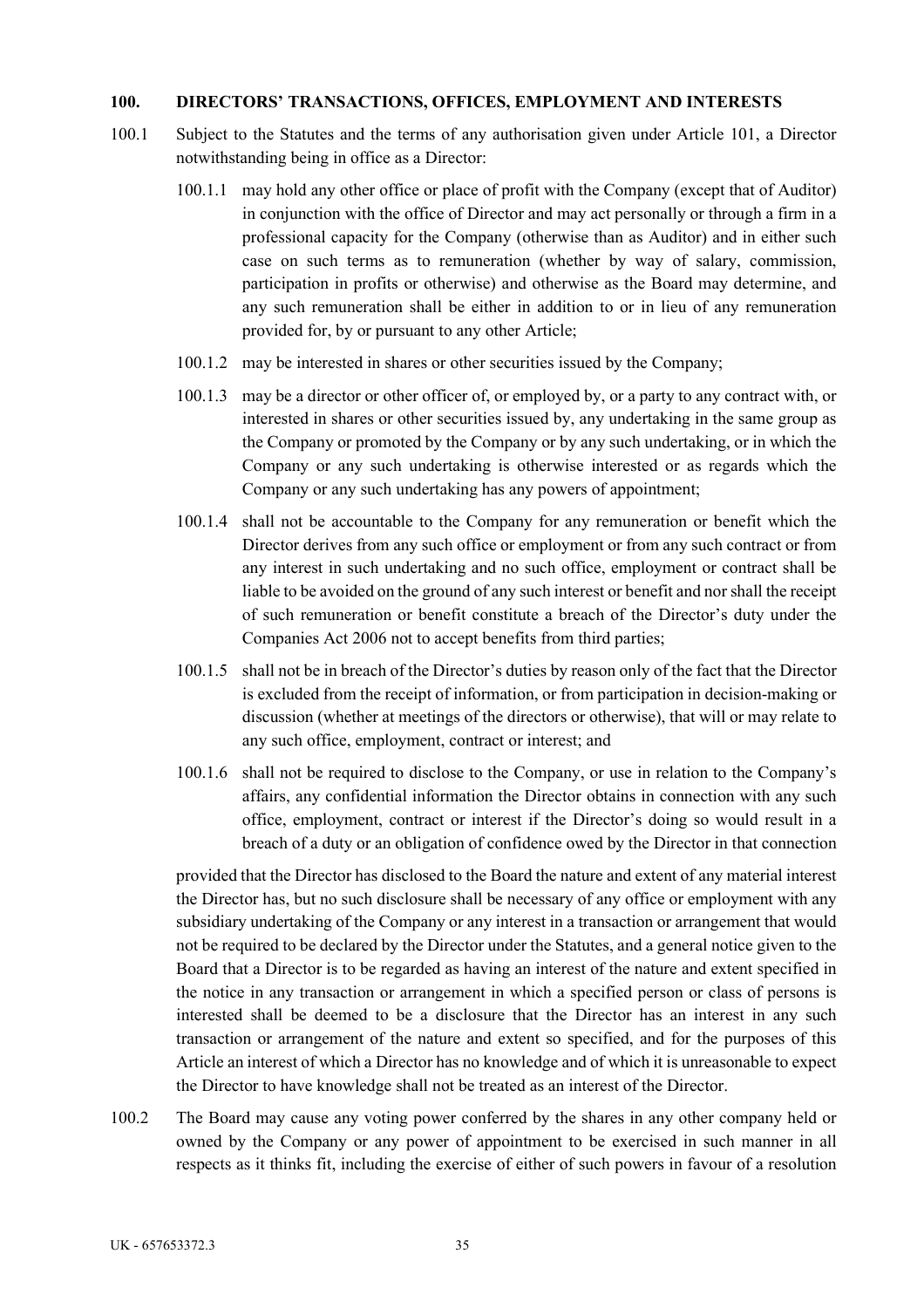appointing the Directors, or any of them, to be directors or officers of the other company, or in favour of the payment of remuneration to the directors or officers of the other company.

- 100.3 Except as otherwise provided by these Articles, a Director shall not vote on, or be counted in the quorum in relation to, any resolution of the Board or of a committee of the Board concerning any matter in which, to the Director's knowledge, the Director has, directly or indirectly, an interest (other than the Director's interest in shares or debentures or other securities of, or otherwise in or through, the Company) or duty which (together with any interest of a person connected with the Director) is material and, if the Director shall do so, the Director's vote shall not be counted. A Director shall be entitled to vote on and be counted in the quorum in respect of any resolution concerning any of the following matters:
	- 100.3.1 the giving to the Director of any guarantee, security or indemnity in respect of money lent or obligations incurred by the Director or by any other person at the request of or for the benefit of, the Company or any of its subsidiary undertakings;
	- 100.3.2 the giving by the Company of any guarantee, security or indemnity to a third party in respect of a debt or obligation of the Company or any of its subsidiary undertakings for which the Director has personally assumed responsibility in whole or in part and whether alone or jointly with others under a guarantee or indemnity or by the giving of security;
	- 100.3.3 the Director's subscribing or agreeing to subscribe for, or purchasing or agreeing to purchase, any shares, debentures or other securities of the Company or any of its subsidiary undertakings as a holder of securities, or the Director's being, or intending to become, a participant in the underwriting or sub-underwriting of an offer of any such shares, debentures, or other securities by the Company or any of its subsidiary undertakings for subscription, purchase or exchange;
	- 100.3.4 any contract concerning any company (not being a company in which the Director owns one per cent. or more (as defined in this Article)) in which the Director is interested, directly or indirectly, and whether as an officer, shareholder, creditor or otherwise;
	- 100.3.5 any arrangement for the benefit of employees of the Company or any of its subsidiary undertakings under which the Director benefits in a similar manner as the employees and which does not accord to any Director as such any privilege or advantage not accorded to the employees to whom the arrangement relates;
	- 100.3.6 any contract concerning any insurance which the Company is empowered to purchase or maintain for, or for the benefit of, any Directors or for persons who include Directors; or
	- 100.3.7 any indemnity permitted by these Articles (whether in favour of the Director or others as well) against any costs, charges, expenses, losses and liabilities sustained or incurred by the Director as a director of the Company or of any of its subsidiary undertakings, or any proposal to provide funds to meet any expenditure incurred or to be incurred by the Director in mounting a defence in any criminal or civil proceeding in connection with any alleged negligence, default, breach of duty or breach of trust by the Director in relation to the Company or any of its subsidiary undertakings, or any investigation, or action proposed to be taken, by a regulatory authority in that connection, or for the purposes of any application for relief under the Companies Act 2006, or in order to enable the Director to avoid incurring such expenditure.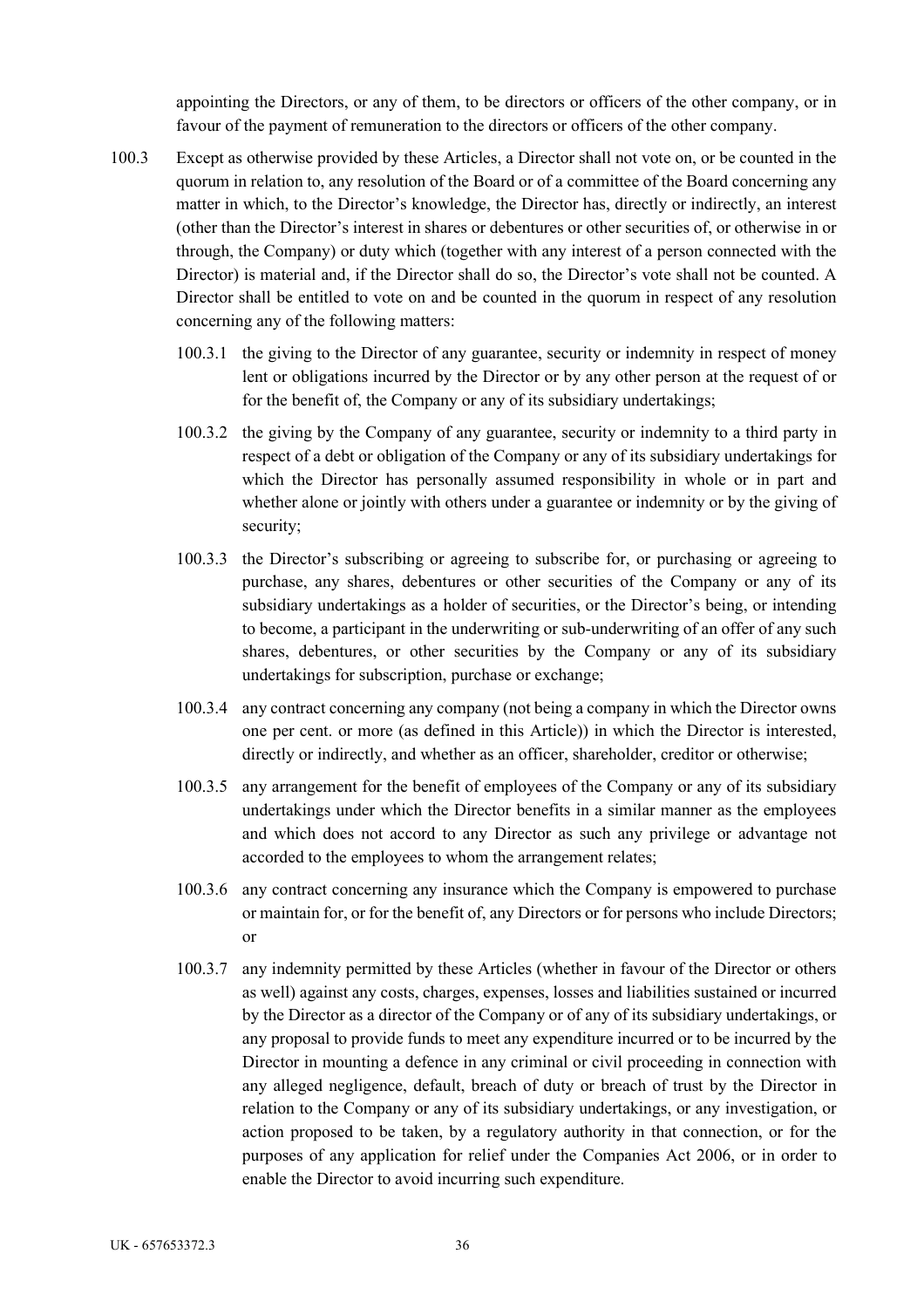- 100.4 A Director shall not vote on, or be counted in the quorum in relation to, any resolution of the Board concerning the Director's own appointment, or the settlement or variation of the terms or the termination of the Director's own appointment, as the holder of any office or place of profit with the Company or any company in which the Company is interested but, where proposals are under consideration concerning the appointment, or the settlement or variation of the terms or the termination of the appointment, of two or more Directors to offices or places of profit with the Company or any company in which the Company is interested, a separate resolution may be put in relation to each Director and in that case each of the Directors concerned shall be entitled to vote on and be counted in the quorum in relation to each resolution which does not concern either: (a) the Director's own appointment or the settlement or variation of the terms or the termination of the Director's own appointment; or (b) the appointment of another Director to an office or place of profit with a company in which the Company is interested and in which the Director seeking to vote or be counted in the quorum is interested by virtue of owning of one per cent. or more (as defined in this Article).
- 100.5 A company shall be deemed to be a company in which a Director owns one per cent. or more if and so long as the Director is directly or indirectly the holder of or beneficially interested in one per cent. or more of any class of the equity share capital of such company or of the voting rights available to members of such company. For this purpose, there shall be disregarded any shares held by a Director as bare or custodian trustee and in which the Director has no beneficial interest, any shares comprised in a trust in which the Director's interest is in reversion or remainder (if and so long as some other person is entitled to receive the income from such trust) and any shares comprised in an authorised unit trust scheme in which the Director is interested only as a unit holder.
- 100.6 Where a company in which a Director owns one per cent. or more is materially interested in a contract, the Director shall also be deemed to be materially interested in that contract.
- 100.7 For the purposes of this Article, an interest of a person who is, for any purpose of the Statutes, connected with a Director shall be treated as an interest of the Director and, in relation to an alternate Director, an interest of the relevant appointor shall be treated as an interest of the alternate Director without prejudice to any interest which the alternate Director has otherwise.
- 100.8 References in this Article to a contract include references to any proposed contract and to any transaction or arrangement whether or not constituting a contract.
- 100.9 If any question shall arise at any meeting of the Board as to the materiality of the interest of a Director (other than the chair of the meeting) or as to the entitlement of any Director (other than the chair of the meeting) to vote or be counted in the quorum and the question is not resolved by the Director's voluntarily agreeing to abstain from voting or not to be counted in the quorum, the question shall be referred to the chair of the meeting and the chair's ruling in relation to the Director concerned shall be conclusive except in a case where the nature or extent of the interest (so far as it is known to the Director) has not been fairly disclosed to the Board. If any question shall arise in respect of the chair of the meeting, the question shall be decided by resolution of the Board (for which purpose the chair shall be counted in the quorum but shall not vote on the matter) and the resolution shall be conclusive except in a case where the nature or extent of the interest (so far as it is known to the chair) has not been fairly disclosed to the Board.
- 100.10 Subject to the Statutes, the Company may by ordinary resolution suspend or relax the provisions of this Article to any extent or ratify any contract not properly authorised by reason of a contravention of this Article.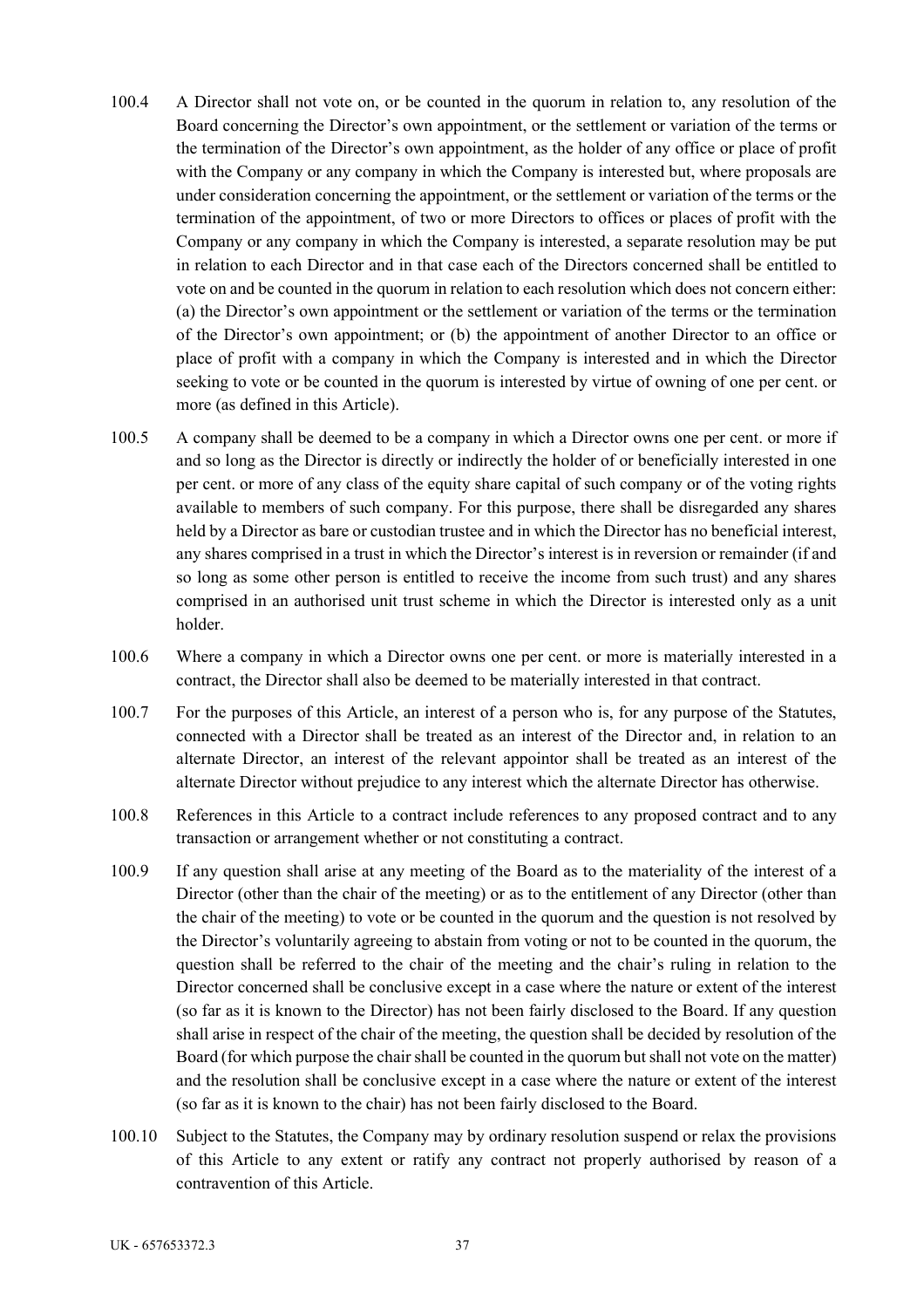## **101. CONFLICTS OF INTEREST REQUIRING BOARD AUTHORISATION**

- 101.1 The Board may, provided the quorum and voting requirements set out below are satisfied, authorise any matter that would otherwise involve a Director being in breach of duty under section 175 of the Companies Act 2006 to avoid conflicts of interest.
- 101.2 Any Director (including the Director concerned) may propose that the Director concerned be authorised in relation to any matter the subject of such a conflict. Such proposal and any authority given by the Board shall be effected in the same way that any other matter may be proposed to and resolved upon by the Board under the provisions of these Articles, except that the Director concerned and any other Director with a similar interest:
	- 101.2.1 shall not count towards the quorum at the meeting at which the conflict is considered;
	- 101.2.2 may, if the other members of the Board so decide, be excluded from any Board meeting while the conflict is under consideration; and
	- 101.2.3 shall not vote on any resolution authorising the conflict except that, if the Director or other Director does vote, the resolution will still be valid if it would have been agreed to if any such vote had not been counted.
- 101.3 Where the Board gives authority in relation to such a conflict:
	- 101.3.1 the Board may (whether at the time of giving the authority or at any time or times subsequently) impose such terms upon the Director concerned as it may determine, including the exclusion of that Director from the receipt of information, or participation in any decision-making or discussion (whether at meetings of the Board or otherwise) related to the conflict;
	- 101.3.2 the Director concerned will be obliged to comply with any terms imposed by the Board from time to time in relation to the conflict and will not be in breach of duty as a Director to the extent the Director does so;
	- 101.3.3 the authority may provide that, where the Director concerned (otherwise than by virtue of the Director's position as a director of the Company) obtains information that is confidential to a third party, the Director will not be obliged to disclose that information to the Company, or to use the information in relation to the Company's affairs, where to do so would amount to a breach of that confidence;
	- 101.3.4 the authority may also provide that the Director concerned shall not be accountable to the Company for any benefit that the Director receives as a result of the conflict;
	- 101.3.5 the receipt by the Director concerned of any remuneration or benefit as a result of the conflict shall not constitute a breach of the duty under the Companies Act 2006 not to accept benefits from third parties;
	- 101.3.6 the terms of the authority shall be recorded in writing (but the authority shall be effective whether or not the terms are so recorded); and
	- 101.3.7 the Board may withdraw the authority at any time.

### **102. DIRECTORS' GRATUITIES AND PENSIONS**

102.1 The Board or any committee authorised by the Board may exercise all the powers of the Company to provide benefits, whether by the payment of gratuities, pensions, annuities, allowances, bonuses or by insurance or otherwise, for any Director or former Director who holds or who has held but no longer holds any executive office, other office, place of profit or employment with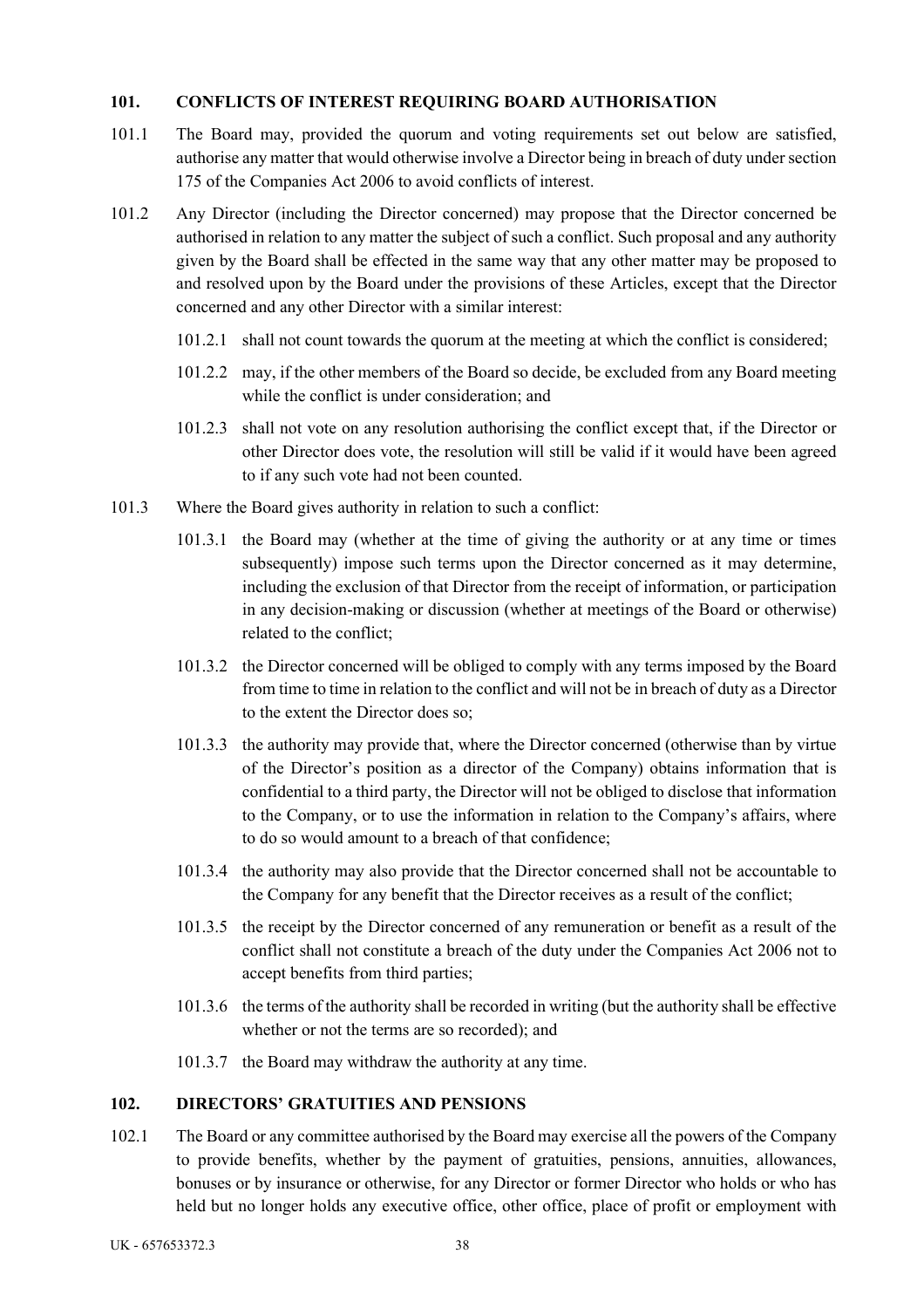the Company or with any body corporate which is or has been a subsidiary undertaking of the Company or a predecessor in business of the Company or of any such subsidiary undertaking, and for any member of the Director's or former Director's family (including a spouse and a former spouse) or any person who is or was dependent on the Director or former Director, and may (as well before as after the Director or former Director ceases to hold such office, place of profit or employment) establish, maintain, support, subscribe to and contribute to any scheme, trust or fund for the benefit of all or any such persons and pay premiums for the purchase or provision of any such benefits. The Board or any committee authorised by the Board may procure any of these matters to be done by the Company either alone or in conjunction with any other person.

102.2 No Director or former Director shall be accountable to the Company or the members for any benefit provided pursuant to this Article and the receipt of any such benefit shall not disqualify any person from being or becoming a Director.

### **103. BOARD MEETINGS**

103.1 The Board may meet for the despatch of business, adjourn and otherwise regulate its meetings as it thinks fit. A Director may, and the Secretary on the requisition of a Director shall, convene a meeting of the Board.

#### **104. NOTICE OF BOARD MEETINGS**

- 104.1 Notice of a Board meeting shall be deemed to be properly given to a Director if it is given to the Director personally or by word of mouth or sent in writing or in electronic form to the Director at the last known address of the Director or any other address given by the Director to the Company for this purpose. A Director absent or intending to be absent from the United Kingdom may request the Board that notices of Board meetings shall during the Director's absence be sent to the Director at an address given by the Director to the Company for this purpose, but such notices need not be given any earlier than notices given to Directors not so absent and in the absence of any such request it shall not be necessary to give notice of a Board meeting to any Director who is for the time being absent from the United Kingdom.
- 104.2 Notice of a Board meeting need not be given to Directors who waive their entitlement to notice of that meeting by giving notice to that effect to the Company not more than seven days after the date on which the meeting is held. Where such notice is given after the meeting has been held, that does not affect the validity of the meeting, or of any business conducted at it.

### **105. VOTING**

105.1 Questions arising at a meeting shall be decided by a majority of votes. In the case of an equality of votes, the chair of the meeting shall have a second or casting vote.

#### **106. QUORUM**

- 106.1 The quorum necessary for the transaction of the business of the Board may be fixed by the Board and unless so fixed at any other number shall be two provided that, for the purposes of any meeting held pursuant to Article 101 to authorise a Director's conflict, if there is only one Director besides the Director concerned and Directors with a similar interest, the quorum shall be one.
- 106.2 Subject to these Articles, any Director who ceases to be a Director at a Board meeting may continue to be present and to act as a Director and be counted in the quorum until the termination of the Board meeting if no other Director objects and if otherwise a quorum of Directors would not be present.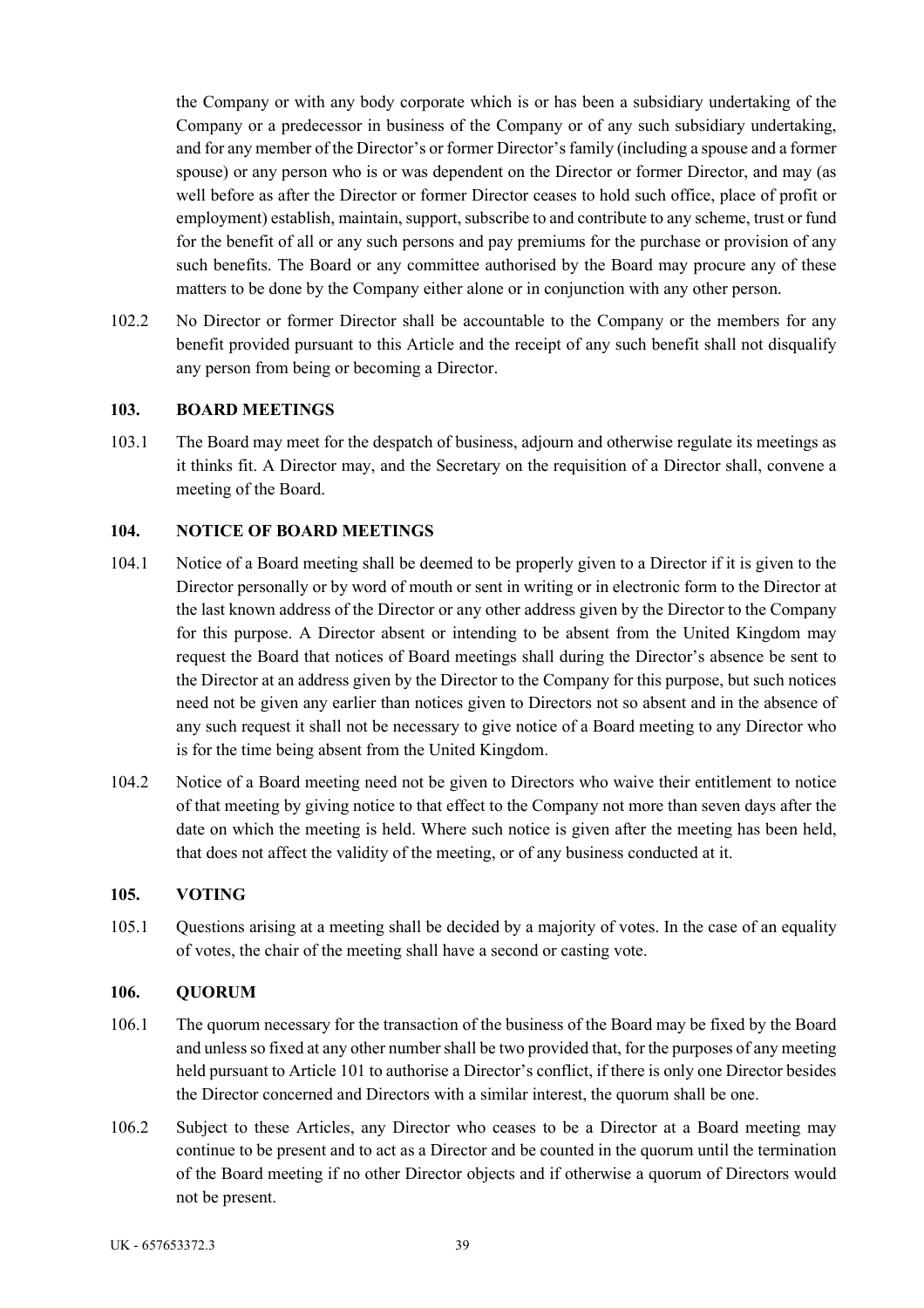### **107. BOARD VACANCIES BELOW MINIMUM NUMBER**

107.1 The continuing Directors or a sole continuing Director may act notwithstanding any vacancies on the Board, but, if the number of Directors is less than the minimum number fixed by or in accordance with these Articles, the continuing Directors or Director may act only for the purpose of filling vacancies on the Board or of convening a general meeting of the Company. If there are no Directors or Director able or willing to act, any two members may call a general meeting of the Company for the purpose of appointing Directors.

## **108. APPOINTMENT OF CHAIR**

108.1 The Board may appoint a Director to be the chair of the Board and may at any time remove the Director from that office. Unless the Director is unwilling to do so, the Director so appointed shall preside at every meeting of the Board at which the Director is present. But if there is no Director holding that office, or if the Director holding it is unwilling to preside or is not present within five minutes after the time appointed for the meeting, the Directors present may appoint one of their number to be chair of the meeting.

## **109. COMPETENCE OF THE BOARD**

109.1 A meeting of the Board at which a quorum is present shall be competent to exercise all powers, authorities and discretions for the time being vested in or exercisable by the Board.

## **110. PARTICIPATION IN MEETINGS BY TELEPHONE**

110.1 All or any of the members of the Board or of any committee of the Board may participate in a meeting of the Board or that committee by means of a conference telephone or any communication equipment that allows all persons participating in the meeting to hear and speak to each other. A person so participating shall be deemed to be present in person at the meeting and shall be entitled to vote or be counted in a quorum accordingly. Such a meeting shall be deemed to take place where the largest group of those participating is assembled, or, if there is no such group, where the chair of the meeting is and shall be deemed to be a meeting even if there is only one person physically present where it is deemed to take place.

### **111. WRITTEN RESOLUTIONS**

- 111.1 A resolution in writing signed by:
	- 111.1.1 all the Directors entitled to receive notice of a meeting of the Board, if that number is sufficient to constitute a quorum; or
	- 111.1.2 by all the members of a committee of the Board,

(but excluding any Director whose vote is not to be counted in respect of that particular matter) shall be as valid and effectual as if it had been passed at a meeting of the Board or that committee duly convened and held and may be contained in one document (or in several documents in all substantial respects in like form) each signed by one or more of the Directors or members of that committee. Any such document may be constituted by letter or (provided it is in writing) in electronic form or otherwise as the Board may from time to time approve.

## **112. COMPANY BOOKS**

- 112.1 The Board shall cause minutes to be made in books kept for the purpose of recording:
	- 112.1.1 all appointments of officers made by the Board;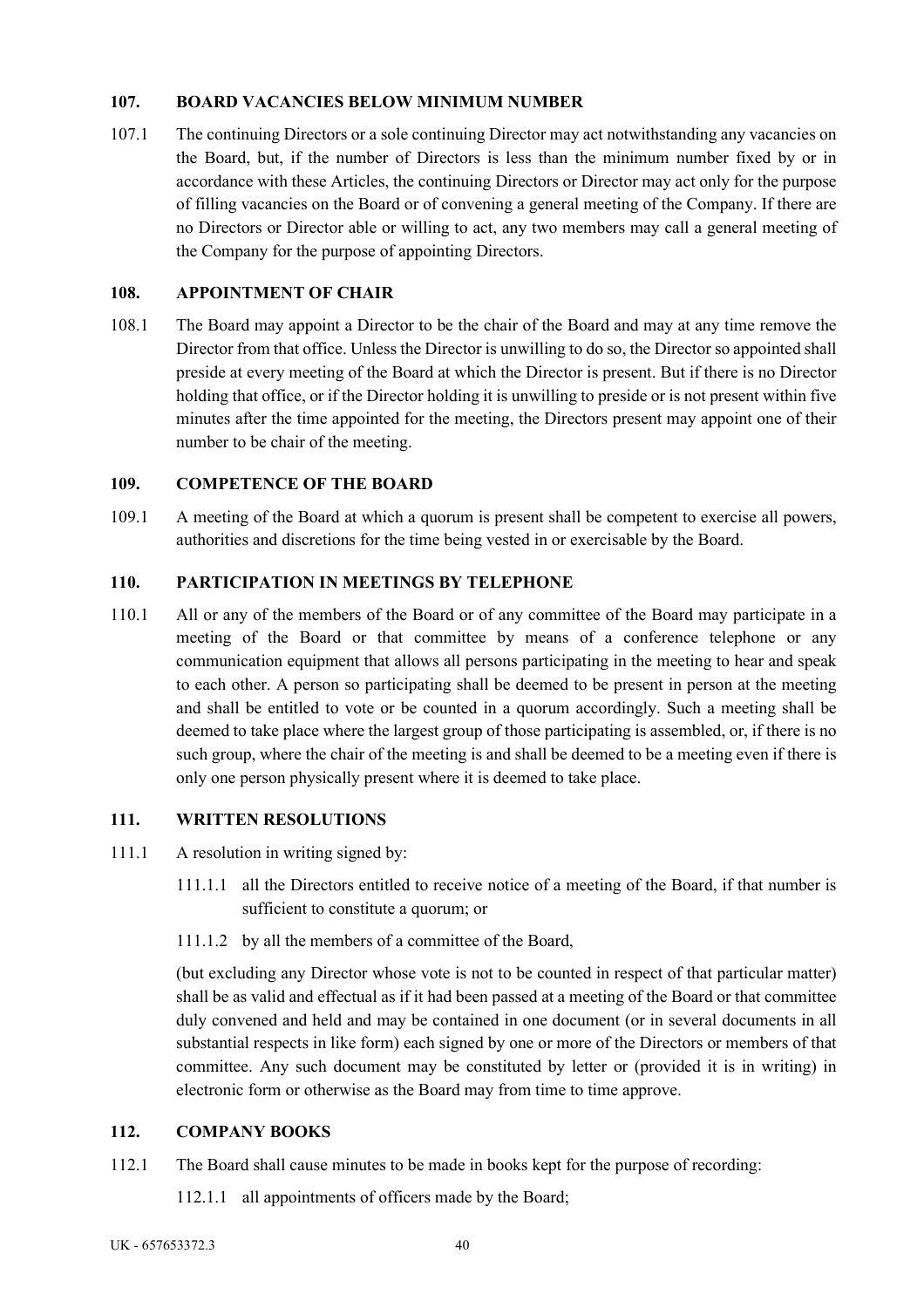- 112.1.2 all proceedings at meetings of the Company, of the holders of any class of shares in the Company and of the Board and of committees of the Board, including the names of the Directors or members of a committee of the Board present at each such meeting.
- 112.2 Subject to the Statutes, any such minutes, if purporting to be signed by the chair of the meeting at which the appointments were made or proceedings held or by the chair of the next succeeding meeting, shall be sufficient evidence of the facts stated in them without any further proof.

# **113. VALIDITY OF ACTS OF THE BOARD OR A COMMITTEE**

113.1 All acts done by the Board or by a committee of the Board, or by a person acting as a Director or member of a committee of the Board shall, notwithstanding that it is afterwards discovered that there was some defect in the appointment of any Director, member of a committee of the Board, or person acting as a Director, or that any of them were disqualified from holding office, or had vacated office, or were not entitled to vote, be as valid as if each such person had been duly appointed and was qualified and had continued to be a Director or member of the committee and had been entitled to vote.

# **114. APPOINTMENT AND REMOVAL OF COMPANY SECRETARY**

- 114.1 Subject to the Statutes, the Secretary shall be appointed by the Board at such remuneration and upon such terms as it thinks fit. If thought fit, two or more persons may be appointed as joint Secretaries with the power to act jointly and severally. Any Secretary so appointed may be removed by the Board.
- 114.2 The Board may from time to time appoint an assistant or deputy secretary who, during such time as there may be no Secretary or no Secretary capable of acting, may act as Secretary and do any act authorised or required by these Articles or by law to be done by the Secretary. The signature of any document as Secretary by such assistant or deputy secretary shall be conclusive evidence (without invalidating that signature for any purpose) that at the time of signature there was no Secretary or no Secretary capable of acting.

### **115. USE OF SEAL**

- 115.1 The Seal shall only be used by the authority of the Board or of a committee authorised by the Board in that behalf and, unless otherwise decided by the Board or any such committee, any document to which the Seal is applied must also be signed by at least one authorised person in the presence of a witness who attests the signature. For the purposes of this Article, an authorised person is any Director, the Company Secretary or any person authorised by the Board or such committee for the purpose of signing documents to which the Seal is applied.
- 115.2 Any document to which the Seal is applied need not be signed, unless otherwise decided by the Board or any such committee or the Statutes require otherwise, and the Directors may resolve that the requirement for any countersignature in this Article may be dispensed with on any occasion.

# **116. COMPANY MAY DECLARE DIVIDENDS**

116.1 Subject to the Statutes, the Company may by ordinary resolution declare dividends in accordance with the respective rights of the members, but no dividend shall exceed the amount recommended by the Board. Subject to the Statutes, any determination by the Board of the amount of profits at any time available for distribution shall be conclusive.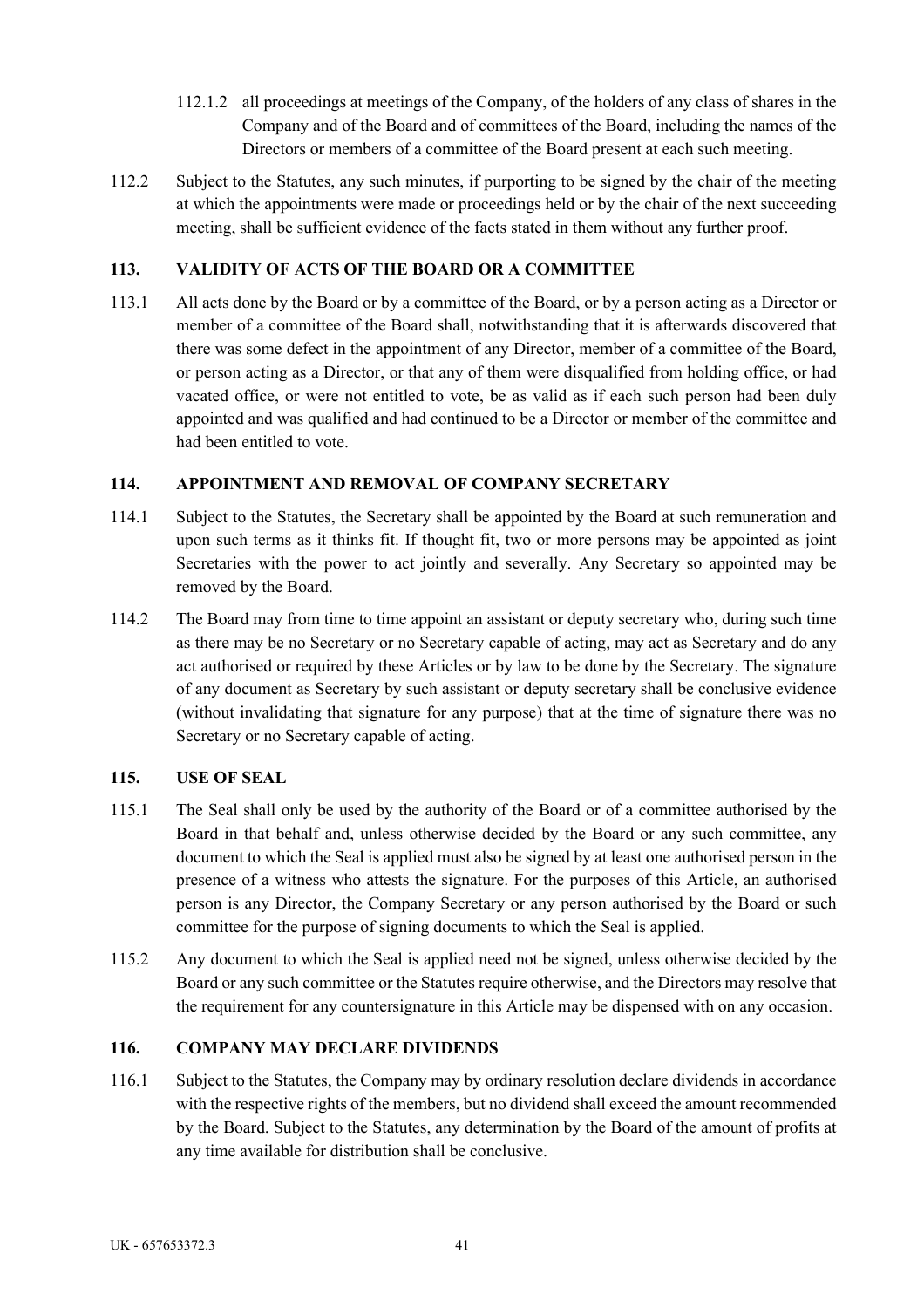### **117. BOARD MAY PAY INTERIM DIVIDENDS AND FIXED DIVIDENDS**

117.1 Subject to the Statutes, the Board may pay interim dividends if it appears to the Board that they are justified by the financial position of the Company. If the share capital of the Company is divided into different classes, the Board may pay interim dividends on shares which confer deferred or non-preferred rights to dividends as well as on shares which confer preferential or special rights to dividends, but no interim dividend shall be paid on shares carrying deferred or non-preferred rights if, at the time of payment, any preferential dividend is in arrears. The Board may also pay at intervals settled by it any dividend payable at a fixed date if it appears to the Board that the financial position of the Company justifies the payment. If the Board acts in good faith, it shall not incur any liability to the holders of shares conferring preferred rights for any loss which they may suffer by reason of the lawful payment of an interim dividend on any shares having deferred or non-preferred rights.

## **118. CALCULATION AND CURRENCY OF DIVIDENDS**

- 118.1 Except in so far as the rights attaching to any share otherwise provide:
	- 118.1.1 all dividends shall be declared and paid according to the amounts paid up on the shares on which the dividend is paid, but (for the purposes of this Article only) no amount paid up on a share in advance of calls shall be treated as paid up on the share;
	- 118.1.2 all dividends shall be apportioned and paid proportionately to the amounts paid up on the shares during any portion or portions of the period in respect of which the dividend is paid; but, if any share is issued on terms providing that it shall rank for dividend as from a particular date, that share shall rank for dividend accordingly; and
	- 118.1.3 any dividends or other monies payable on or in respect of any share may be declared in any currency or currencies, and paid in the same currency or currencies or in any other currency or currencies, and subject to such charges to cover the costs of conversion, as the Board may determine, using where required such basis of conversion (including the rate and timing of conversion) as the Board decides.

### **119. WAIVER OF DIVIDENDS**

119.1 The waiver in whole or in part of any dividend on any share by any document (whether or not under seal) shall be effective only if such document is signed by the relevant member or transmittee and delivered to the Company and if or to the extent that it is accepted as such or acted upon by the Company.

### **120. NON-CASH DIVIDENDS**

120.1 A general meeting declaring a dividend may, upon the recommendation of the Board, by ordinary resolution direct that it shall be satisfied wholly or partly by the distribution of assets and, in particular, of paid-up shares or debentures of any other company and, where any difficulty arises concerning such distribution, the Board may settle it as the Board thinks expedient and in particular may issue fractional certificates or, subject to the Statutes and, in the case of shares held in uncertificated form, the system's rules, authorise and instruct any person to sell and transfer any fractions or may ignore fractions altogether, and may fix the value for distribution of any assets and may determine that cash shall be paid to any member upon the basis of the value so fixed in order to secure equality of distribution and may vest any assets to be distributed in trustees as the Board may consider expedient.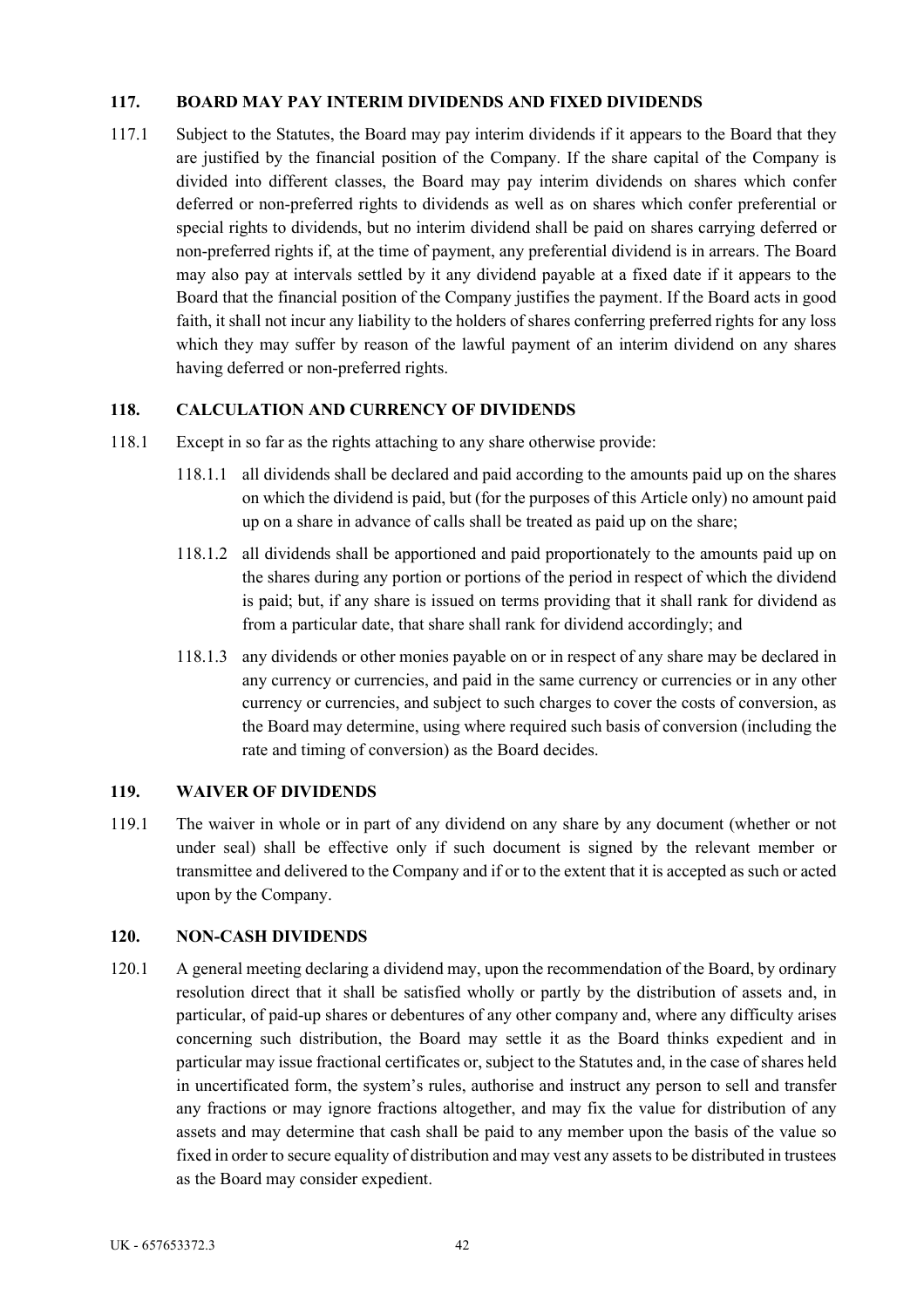### **121. SCRIP DIVIDENDS**

- 121.1 Subject to the Statutes, the Board may, if authorised by an ordinary resolution of the Company, offer the holders of ordinary shares the right to elect to receive new ordinary shares, credited as fully paid, instead of cash for all or part (as determined by the Board) of any dividend. The following provisions shall apply:
	- 121.1.1 an ordinary resolution may specify a particular dividend or dividends, or may specify all or any dividends, declared or paid within a specified period, but such period may not end later than the third anniversary of the date of the meeting at which the ordinary resolution is passed;
	- 121.1.2 the basis of allotment to each entitled holder of ordinary shares shall be such number of new ordinary shares credited as fully paid as have a value as nearly as possible equal to (but not greater than) the amount of the dividend (disregarding any tax credit) which the holder has elected to forgo. For this purpose, the "**value**" of an ordinary share shall be deemed to be whichever is the greater of its nominal value and the average of the middle market quotations for the Company's ordinary shares on the London Stock Exchange as derived from the Daily Official List on the day on which the shares are first quoted "ex" the relevant dividend and the four subsequent dealing days or in such other manner as may be determined by or in accordance with the ordinary resolution. A certificate or report by the Auditors as to the amount of the value in respect of any dividend shall be conclusive evidence of that amount;
	- 121.1.3 no fraction of an ordinary share shall be allotted and if any holder of ordinary shares would otherwise be entitled to fractions of a share, the Board may deal with the fractions as it thinks fit, including determining that the whole or part of the benefit of fractional entitlements will be disregarded or accrue to the Company or that the value of fractional entitlements will be accumulated on behalf of a member (without entitlement to interest) and applied in paying up new shares in connection with a subsequent offer by the Company of the right to receive shares instead of cash in respect of a future dividend;
	- 121.1.4 the Board shall not proceed with any election unless the Company has sufficient reserves or funds which may be capitalised to give effect to the election following the Board's determination of the basis of allotment;
	- 121.1.5 on or as soon as practicable after announcing that the Board is to recommend or pay any dividend, the Board, if it intends to offer an election for that dividend, shall also announce that intention and, having determined the basis of allotment, shall notify the entitled holders of ordinary shares (other than any in relation to whom an election mandate in accordance with this Article is subsisting) of the right of election offered to them, and shall send with, or following, such notification, forms of election and shall specify the procedure to be followed and place at which, and the latest date and time by which, duly completed forms of election must be received in order to be effective;
	- 121.1.6 the dividend (or that part of the dividend in respect of which a right of election has been offered) shall not be payable on ordinary shares in respect of which an election has been duly made (the "**elected shares**") and instead additional ordinary shares shall be allotted to the holders of the elected shares on the basis of allotment so determined. For such purpose, the Board shall capitalise, out of any amount standing to the credit of any reserve or fund (including the profit and loss account), whether or not it is available for distribution, as the Board may determine, a sum equal to the aggregate nominal amount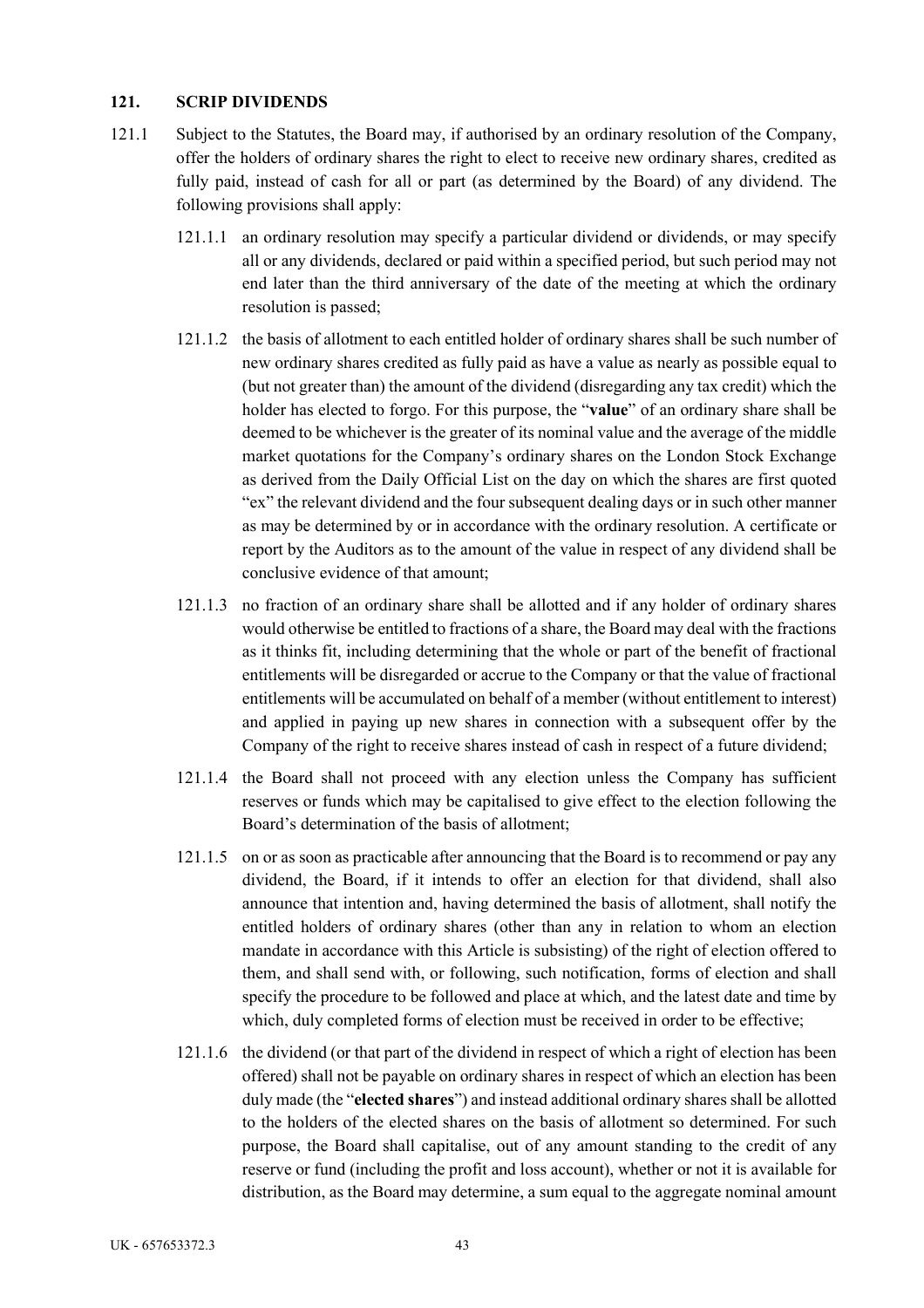of the additional ordinary shares to be allotted on that basis and apply it in paying up in full the appropriate number of ordinary shares for allotment and distribution to the holders of the elected shares on that basis;

- 121.1.7 the additional ordinary shares so allotted shall be allotted as of the record date for the dividend for which the right of election has been offered and shall rank pari passu in all respects with the fully paid ordinary shares then in issue except that they will not rank for the dividend or other distribution entitlement in respect of which they have been issued. Unless the Board otherwise determines (and subject always to the Regulations and the system's rules), the ordinary shares so allotted shall be issued as shares in certificated form (where the ordinary shares in respect of which they have been allotted were in certificated form at the Scrip Record Time) or as shares in uncertificated form (where the ordinary shares in respect of which they have been allotted were in uncertificated form at the Scrip Record Time) provided that if the Company is unable under the system's rules to issue ordinary shares in uncertificated form to any person, such shares shall be issued as shares in certificated form. For these purposes, the "**Scrip Record Time**" means such time on the record date for determining the entitlements of members to make elections as described in this Article, or on such other date as the Board may in its absolute discretion determine.
- 121.2 The Board may establish or vary a procedure for election mandates whereby a holder of ordinary shares may elect concerning future rights of election offered to that holder under this Article until the election mandate is revoked following that procedure.
- 121.3 The Board may exclude from any offer any holders of ordinary shares if it believes that it is necessary or expedient to do so in relation to any legal or practical problems under the laws of, or the requirements of any regulatory body or stock exchange or other authority in, any territory or that for any other reason the offer should not be made to them.

### **122. ENHANCED SCRIP DIVIDENDS**

- 122.1 Subject to the Statutes and without prejudice to the generality of Article 121, the Board may, in respect of any cash dividend or other distribution (or any part thereof) declared or payable in relation to any financial year or period of the Company, offer to each holder of ordinary shares the right to elect to receive new ordinary shares, credited as fully paid, in respect of the whole or part of the ordinary shares held by them instead of such cash dividend, on any basis described in that Article but so that the entitlement of each holder of ordinary shares to such new ordinary shares shall be determined by the Board such that the value (determined on the basis decided on by the Board) of the new ordinary shares concerned may exceed the cash amount that such holders of ordinary shares would otherwise have received by way of dividend and, in respect of such offer, that Article shall take effect subject to this Article. Any offer made under this Article shall be an alternative to any offer made under that Article in respect of a particular cash dividend (but shall form part of any plan which is in operation thereunder).
- 122.2 Any exercise by the Board of the powers granted to the Board by this Article shall be subject to a special resolution approving the exercise of such powers in respect of the dividend in question or in respect of any dividends or other distributions declared or payable in respect of a specified financial year or period of the Company which include the dividend in question but such year or period may not end later than the conclusion of the annual general meeting next following the date of the meeting at which such resolution is passed. No further sanction shall be required under Article 121 in respect of an exercise of powers by the Board under this Article and any authority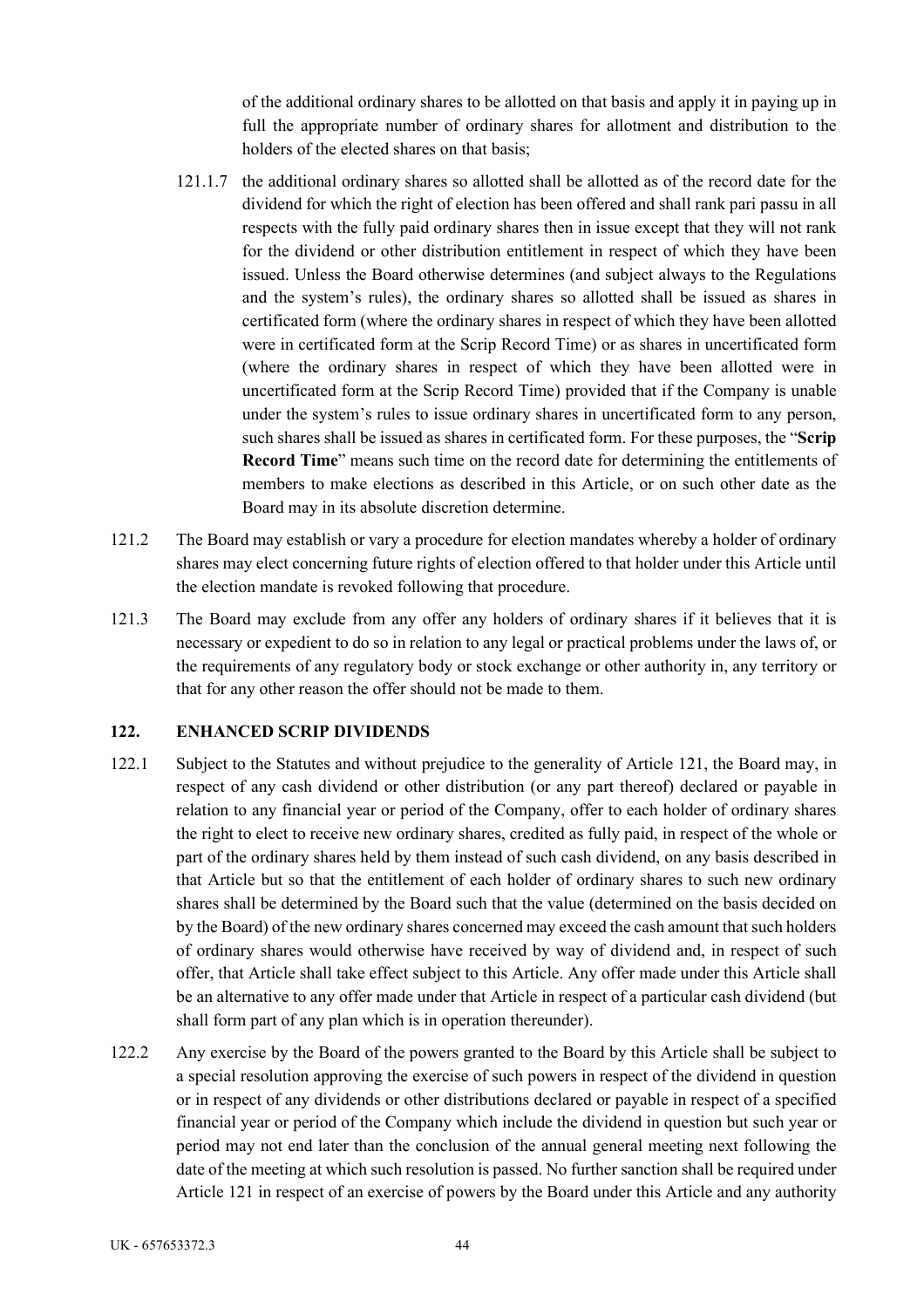granted under this Article shall not preclude the granting to the Board of a separate authority under that Article.

## **123. RIGHT TO DEDUCT AMOUNTS DUE ON SHARES FROM DIVIDENDS**

123.1 The Board may deduct from any dividend or other monies payable in respect of a share to a member all sums of money (if any) presently payable by the member to the Company on account of calls or otherwise in respect of shares of the Company.

## **124. NO INTEREST ON DIVIDENDS**

124.1 No dividend or other monies payable in respect of a share shall bear interest against the Company unless otherwise provided by the rights attached to the share.

## **125. PAYMENT PROCEDURE**

- 125.1 All dividends and interest shall belong and be paid (subject to any lien of the Company) to those entitled members whose names shall be on the Register at the date at which such dividend shall be declared or at the date on which such interest shall be payable respectively, or at such other date as the Company by ordinary resolution or the Board may determine notwithstanding any subsequent transfer or transmission of shares.
- 125.2 The Company may pay any dividend, interest or other monies payable in cash in respect of shares by direct debit, bank transfer, cheque, dividend warrant, money order or by any other method (including by electronic means) as the Board may consider appropriate.
- 125.3 Every such cheque, warrant or order shall be made payable to the person to whom it is sent, or to such other person as the holder or the joint holders may in writing direct, and may be sent by post or equivalent means of delivery directed to the registered address of the holder or, in the case of joint holders, to the registered address of the joint holder whose name stands first in the Register, or to such person and to such address as the holder or joint holders may in writing direct.
- 125.4 Every such payment made by direct debit or bank transfer shall be made to the holder or joint holders or to or through such other person as the holder or joint holders may in writing direct.
- 125.5 In respect of shares in uncertificated form, where the Company is authorised to do so by or on behalf of the holder or joint holders in such manner as the Board shall from time to time consider sufficient, the Company may pay any such dividend, interest or other monies by means of the relevant system. Every such payment shall be made in such manner as may be consistent with the system's rules and, without prejudice to the generality of the foregoing, may include the sending by the Company or by any person on its behalf of an instruction to the Operator to credit the cash memorandum account of the holder or joint holders or, if permitted by the Company, of such person as the holder or joint holders may in writing direct.
- 125.6 The Company shall not be responsible for any loss of any such cheque, warrant or order and any payment made in any manner permitted by these Articles shall be at the sole risk of the holder or joint holders. Without prejudice to the generality of the foregoing, if any such cheque, warrant or order has been, or is alleged to have been, lost, stolen or destroyed, the Board may, on request of the person entitled thereto, issue a replacement cheque, warrant or order subject to compliance with such conditions as to evidence and indemnity and the payment of out of pocket expenses of the Company in connection with the request as the Board may think fit.
- 125.7 The issue of such cheque, warrant or order, the collection of funds from or transfer of funds by a bank in accordance with such direct debit or bank transfer or, in respect of shares in uncertificated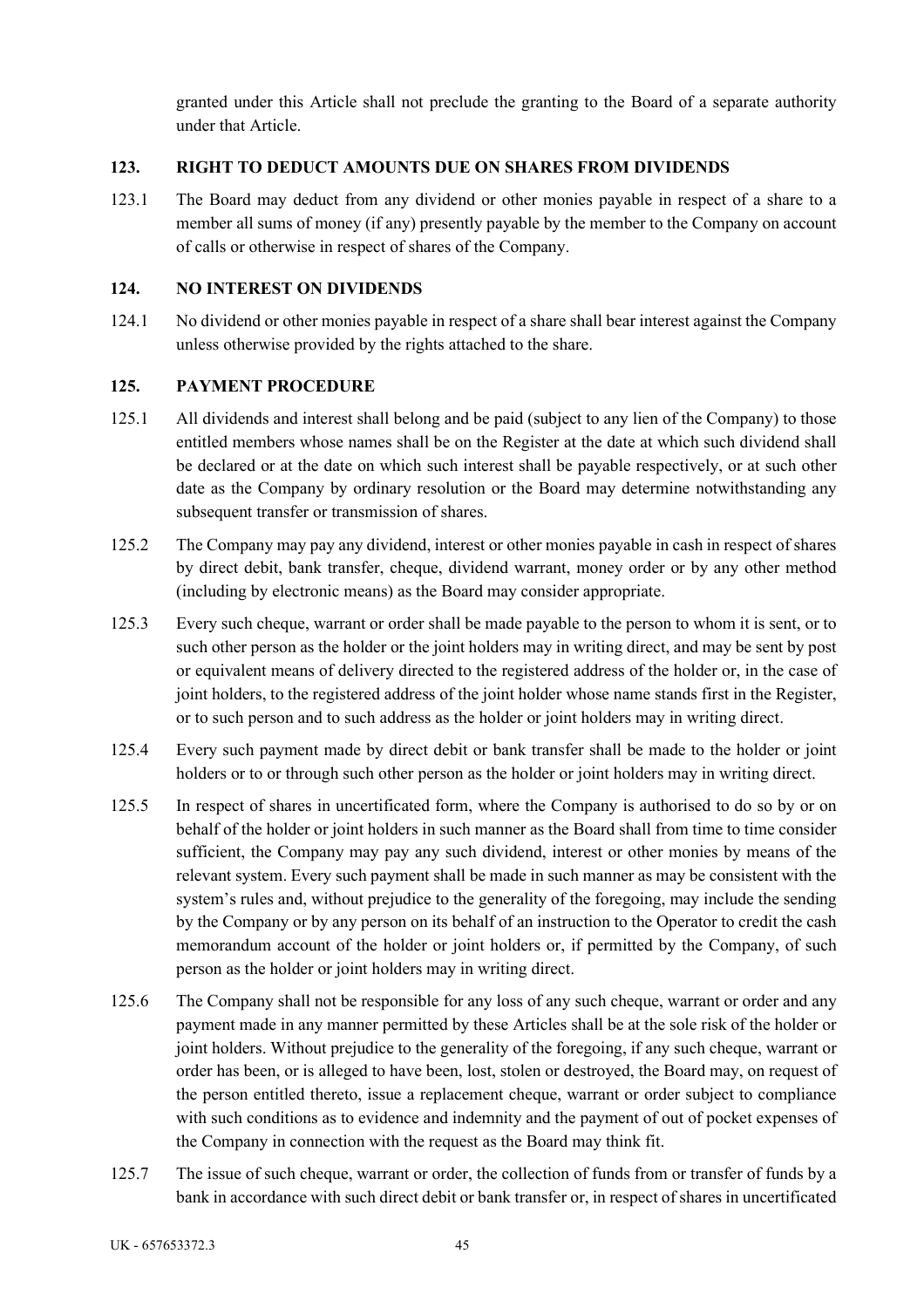form, the making of payment in accordance with the system's rules, shall be a good discharge to the Company.

# **126. RECEIPT BY JOINT HOLDERS**

126.1 If several persons are registered as joint holders of any share, any one of them may give effectual receipts for any dividend or other monies payable in respect of the share.

## **127. WHERE PAYMENT OF DIVIDENDS NEED NOT BE MADE**

127.1 The Company may cease to send any cheque or warrant through the post or to effect payment by any other means for any dividend or other monies payable in respect of a share which is normally paid in that manner on that share if in respect of at least two consecutive dividends payable on that share payment, through no fault of the Company, has not been effected (or, following one such occasion, reasonable enquiries have failed to establish any new address of the holder) but, subject to these Articles, the Company shall recommence payments in respect of dividends or other monies payable on that share by that means if the holder or transmittee claims the arrears of dividend and does not instruct the Company to pay future dividends in some other way.

## **128. UNCLAIMED DIVIDENDS**

128.1 All dividends, interest or other sums payable unclaimed for one year after having become due for payment may be invested or otherwise made use of by the Board for the benefit of the Company until claimed. The retention by the Company of, or payment into a separate account of, any unclaimed dividend or other monies payable on or in respect of a share into a separate account shall not constitute the Company a trustee in respect of it. Any dividend, interest or other sum unclaimed after a period of 12 years from the date when it became due for payment shall be forfeited and shall revert to the Company.

### **129. CAPITALISATION OF PROFITS**

- 129.1 Upon the recommendation of the Board, the Company may pass an ordinary resolution to the effect that it is desirable to capitalise all or any part of any undivided profits of the Company not required for paying any preferential dividend (whether or not they are available for distribution) or all or any part of any sum standing to the credit of any reserve or fund (whether or not available for distribution).
- 129.2 Subject as provided below, the Board may appropriate the sum resolved to be capitalised to the members who would have been entitled to it if it were distributed by way of dividend and in the same proportions and apply such sum on their behalf either in or towards paying up the amounts, if any, for the time being unpaid on any shares held by them respectively, or (subject to approval by ordinary resolution and to any subsisting special rights previously conferred on any shares or class of shares) in paying up in full shares of any class or debentures of the Company of a nominal amount equal to that sum, and allot the shares or debentures credited as fully paid to those members, or as they may direct, in those proportions, or partly in one way and partly in the other provided that:
	- 129.2.1 the Company shall for the purposes of this Article be deemed to be such a member in relation to any shares held as treasury shares which, if not so held, would have ranked for any such distribution by way of dividend, but only insofar as the appropriated sum is to be applied in paying up in full shares of the Company; and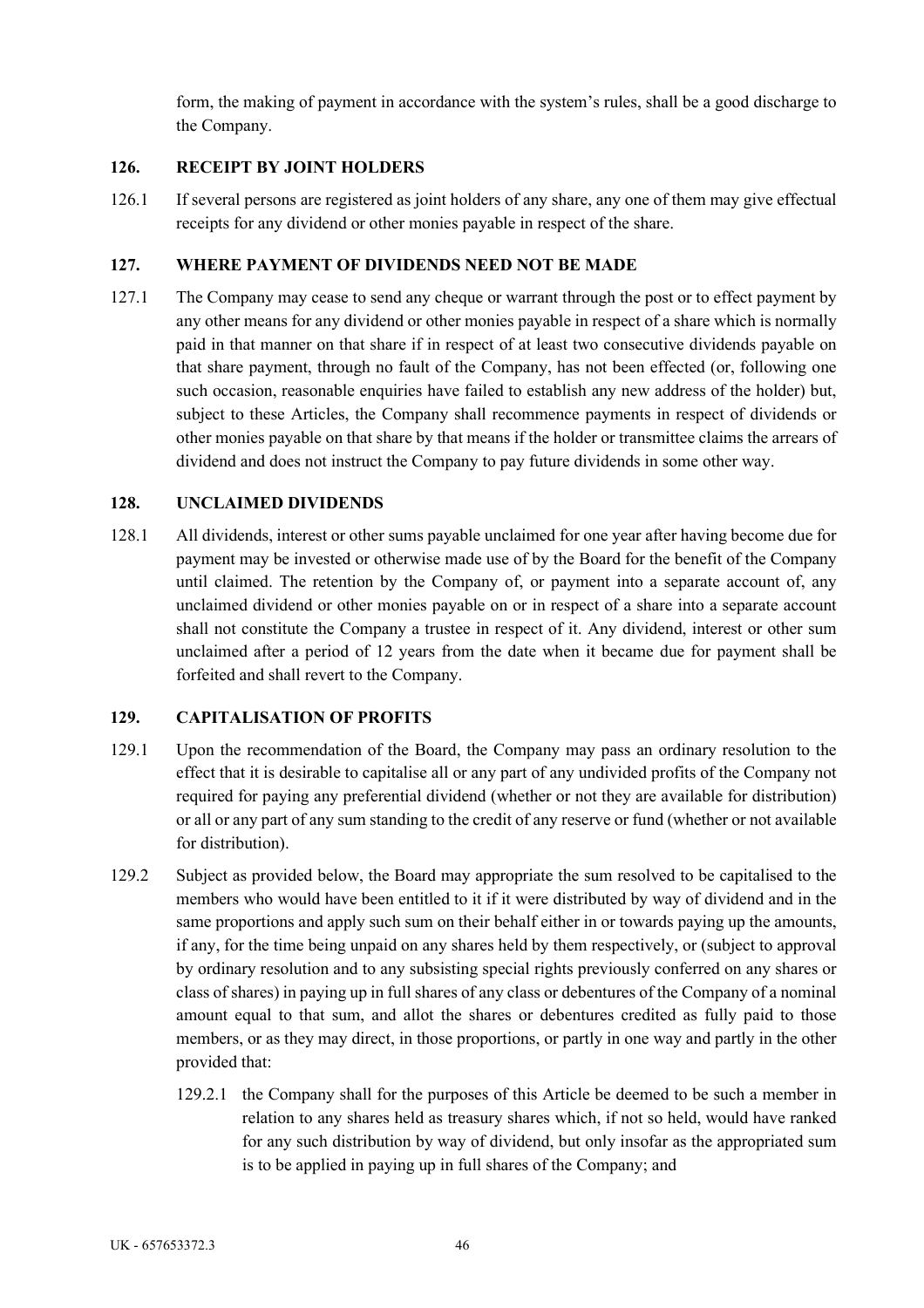- 129.2.2 the share premium account, the capital redemption reserve, and any reserve or fund representing profits which are not available for distribution may only be applied in paying up in full shares of the Company.
- 129.3 The Board may authorise any person to enter on behalf of all the members concerned into an agreement with the Company providing for the allotment to them respectively, credited as fully paid, of any shares or debentures to which they are entitled upon such capitalisation and any matters incidental thereto, any agreement made under such authority being binding on all such members.
- 129.4 If any difficulty arises concerning any distribution of any capitalised reserve or fund, the Board may, subject to the Statutes and, in the case of shares held in uncertificated form, the system's rules, settle it as the Board considers expedient and in particular may issue fractional certificates, authorise any person to sell and transfer any fractions or resolve that the distribution should be made as nearly as practicable in the correct proportion or may ignore fractions altogether, and may determine that cash payments shall be made to any members in order to adjust the rights of all parties as the Board considers expedient.
- 129.5 Where, pursuant to an employees' share scheme, the Company has granted options to subscribe for shares on terms which provide (*inter alia*) for adjustments to the subscription price payable on the exercise of such options or to the number of shares to be allotted upon such exercise in the event of any increase or reduction in, or other reorganisation of, the Company's issued share capital and an otherwise appropriate adjustment would result in the subscription price for any share being less than its nominal value, then, subject to and in accordance with the provisions of the Statutes, the Board may, on the exercise of any of the options concerned and payment of the subscription which would have applied had such adjustment been made, capitalise any such profits or other sum as is mentioned in Article 129.1 to the extent necessary to pay up the unpaid balance of the nominal value of the shares which fall to be allotted on the exercise of such options and apply such amount in paying up such balance and allot shares fully paid accordingly. The other provisions of this Article 129 shall apply *mutatis mutandis* to any such capitalisation except that the authority of an ordinary resolution of the Company shall not be required.

### **130. AUTHENTICATION OF DOCUMENTS**

130.1 Any Director or the Secretary or any person appointed by the Board for the purpose shall have power to authenticate any documents or other information affecting these Articles and any resolutions passed by the Company or the Board or any committee and any books, records, accounts, documents and other communications relating to the business of the Company and to certify copies or extracts as true copies or extracts. Anything purporting to be a copy of a resolution, or an extract from the minutes of a meeting, of the Company, the Board or any committee which is certified as such in accordance with this Article shall be conclusive evidence in favour of all persons dealing with the Company upon the faith of such copy that such resolution has been duly passed or, as the case may be, that such minute or extract is a true and accurate record of proceedings at a duly constituted meeting.

# **131. POWER TO CHOOSE RECORD DATE**

131.1 Notwithstanding any other provision of these Articles, the Company or the Board may fix any date as the record date for any dividend, distribution, allotment or issue and such record date may be on or at any time before or after any date on which the dividend, distribution, allotment or issue is declared, paid or made.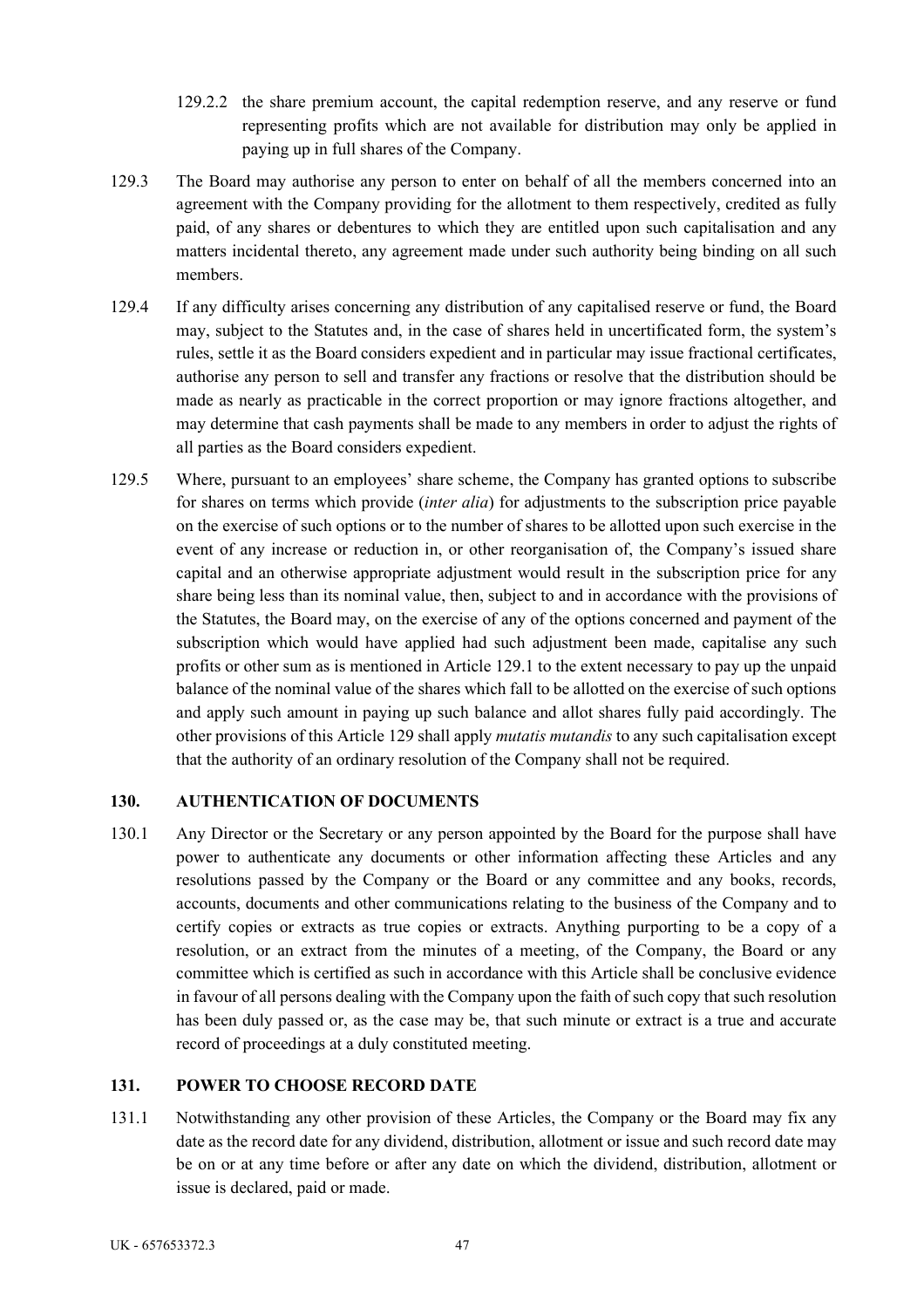### **132. STRATEGIC REPORT**

132.1 The Company may send or supply copies of its strategic report (with prescribed supplemental material) to the members, debenture holders and Auditors in place of its annual accounts and reports.

## **133. INSPECTION OF RECORDS**

133.1 No member in the capacity of member shall have any right of inspecting any record, book or document of any description belonging to the Company except as conferred by the Statutes or authorised by the Board or by ordinary resolution of the Company.

## **134. DESTRUCTION OF DOCUMENTS**

- 134.1 Subject to compliance with the system's rules, the Company may destroy:
	- 134.1.1 any instrument of transfer of shares and any other document on the basis of which an entry is made in the Register, at any time after the expiration of six years from the date of registration;
	- 134.1.2 any instruction concerning the payment of dividends or other monies in respect of any share or any notification of change of name or address, at any time after the expiration of two years from the date the instruction or notification was recorded; and
	- 134.1.3 any share certificate which has been cancelled, at any time after the expiration of one year from the date of cancellation.
- 134.2 It shall conclusively be presumed in favour of the Company that every instrument of transfer so destroyed was a valid and effective instrument duly and properly registered and that every share certificate so destroyed was a valid and effective document duly and properly cancelled and that every other document so destroyed was a valid and effective document in accordance with its particulars recorded in the books or records of the Company provided that:
	- 134.2.1 this Article shall apply only to the destruction of a document in good faith and without express notice that its retention was relevant to any claim (regardless of the parties to the claim);
	- 134.2.2 nothing contained in this Article shall be construed as imposing upon the Company any liability in respect of the destruction of any such document earlier than the times referred to in this Article or in any case where the conditions of this Article are not fulfilled; and
	- 134.2.3 references in this Article to the destruction of any document or thing include references to its deletion or disposal in any manner.

### **135. FORM OF COMMUNICATIONS**

- 135.1 Except to the extent that these Articles provide otherwise, and subject to compliance with the Statutes, anything sent or supplied by or to any person, including the Company, under these Articles may be sent or supplied, whether or not because the Statutes require it to be sent or supplied, in any way (including, except in the case of anything supplied to the Company, by making it available on a website) in which documents or information required to be sent or supplied may be sent or supplied by or to that person in accordance with the Companies Act 2006.
- 135.2 Except insofar as the Statutes require otherwise, the Company shall not be obliged to accept any notice, document or other information sent or supplied to the Company in electronic form unless it satisfies such stipulations, conditions or restrictions (including for the purpose of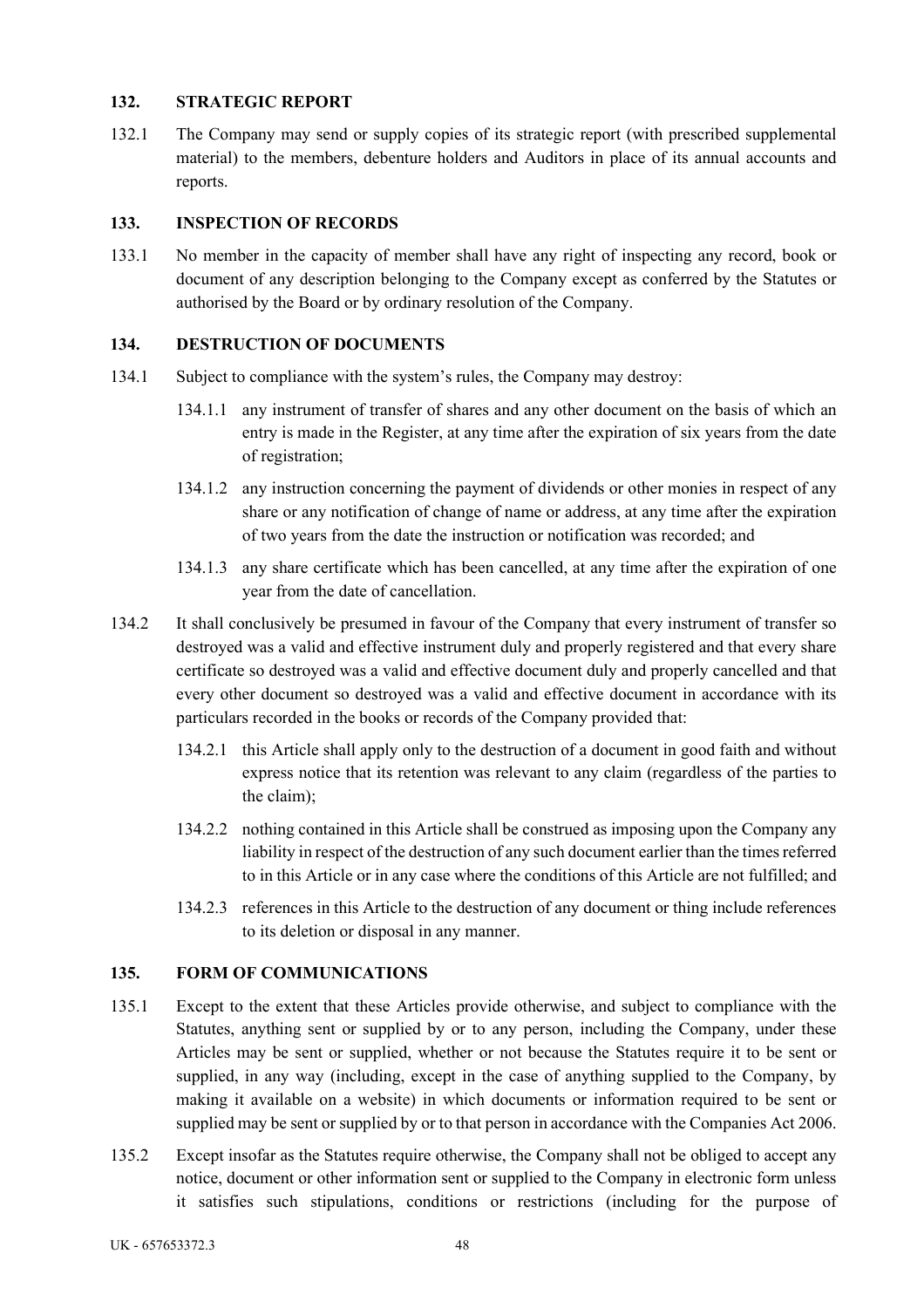authentication) as the Board thinks fit, and the Company shall be entitled to require any such notice, document or information to be sent or supplied in hard copy form instead.

- 135.3 Any notice, document or other communication (including copies of accounts or summary financial statements) to be given to or by any person pursuant to these Articles (other than a notice calling a meeting of Directors) shall be in writing except that, if it is in electronic form, it need not be in writing unless these Articles specifically require it to be.
- 135.4 Subject to the Statutes, the Board may from time to time issue, endorse or adopt terms and conditions relating to the use of electronic means under these Articles.
- 135.5 Nothing in these Articles shall prevent the Company from sending or supplying any notice, document or information in hard copy form instead of in electronic form on any occasion.

## **136. COMMUNICATION WITH JOINT HOLDERS**

136.1 In the case of joint holders of a share, all notices, documents or other information shall be given to the joint holder whose name stands first in the Register in respect of the joint holding and shall be deemed to have been given to all the joint holders. Any agreement by that holder that notices, documents and other information may be sent or supplied in electronic form or by being made available on a website shall be binding on all the joint holders.

### **137. COMMUNICATION WITH OVERSEAS MEMBERS**

137.1 A member whose registered address is not within the United Kingdom and who notifies the Company of an address within the United Kingdom at which documents or information may be supplied to the member shall be entitled to have such things supplied at that address, but otherwise no such member shall be entitled to receive any document or information from the Company. Such address may, at the Board's discretion, be an electronic address but the Board may at any time without prior notice (and whether or not the Company has previously sent or supplied any documents or information in electronic form to that electronic address) refuse to send or supply any documents or information to that electronic address if it believes that its refusal is necessary or expedient in relation to any legal or practical problems under the laws of, or the requirements of any regulatory body or stock exchange or other authority in, any territory, or that for any other reason it should not send or supply any documents or information to that electronic address.

### **138. COMMUNICATIONS AFTER TRANSMISSION**

- 138.1 Any notice, document or other information sent or supplied to any member pursuant to these Articles shall, notwithstanding that the member is then dead or bankrupt or that any other event giving rise to the transmission of the share by operation of law has occurred and whether or not the Company has notice of the death, bankruptcy or other event, be deemed to have been properly sent or supplied in respect of any share registered in the name of that member as sole or joint holder.
- 138.2 Unless agreed otherwise with the relevant transmittee, the Company may send or supply any notice, document or other information to a transmittee in any manner in which it might have been sent or supplied to the member from whom the transmittee derives title to the relevant share, and as if the transmittee's address were the same as the member's address in the Register or the electronic address (if any) specified by the member; but the Company shall not be entitled to assume that the address or electronic address is correct if sending notice to the transmittee under section 793 of the Companies Act 2006.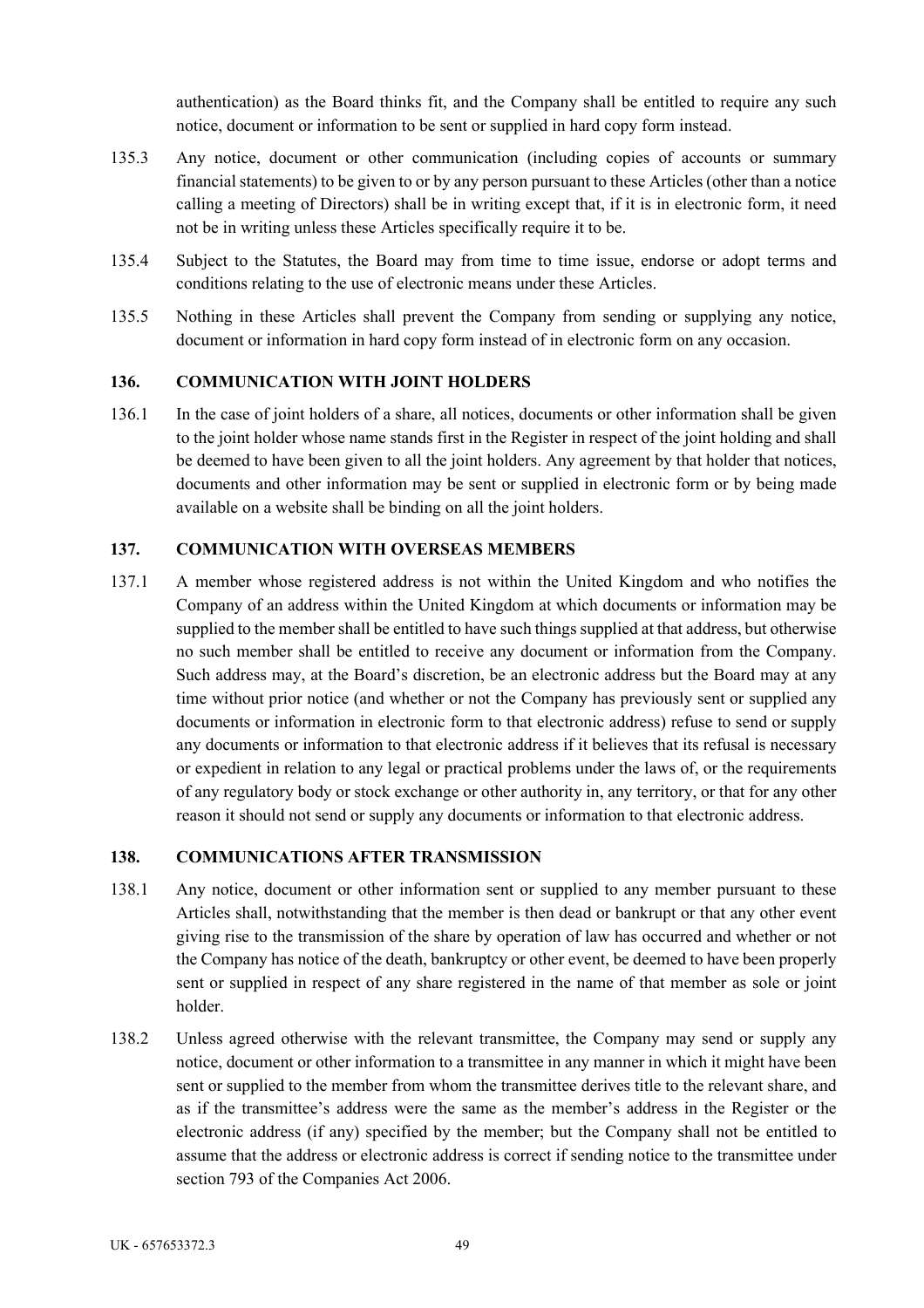### **139. WHEN NOTICE DEEMED SERVED**

- 139.1 Any notice, document or other information:
	- 139.1.1 if sent by the Company by post or other delivery service shall be deemed to have been received on the day (whether or not it is a working day) following the day (whether or not it was a working day) on which it was put in the post or given to the delivery agent and, in proving that it was duly sent, it shall be sufficient to prove that the notice, document or information was properly addressed, prepaid and put in the post or duly given to the delivery agent;
	- 139.1.2 if sent by the Company by electronic means in accordance with the Statutes shall be deemed to have been received on the same day that it was sent, and proof that it was sent in accordance with guidance issued by the Chartered Governance Institute shall be conclusive evidence that it was sent;
	- 139.1.3 if made available on a website in accordance with the Statutes shall be deemed to have been received when notification of its availability on the website is deemed to have been received or, if later, when it is first made available on the website;
	- 139.1.4 not sent by post or other delivery service but delivered personally or left by the Company at the address for that member on the Register shall be deemed to have been received on the day (whether or not it was a working day) and at the time it was so left;
	- 139.1.5 sent or delivered by a relevant system shall be deemed to have been received when the Company (or a sponsoring system-participant acting on its behalf) sends the issuer instructions relating to the notice, document or information;
	- 139.1.6 sent or supplied by the Company by any other means agreed by the member concerned shall be deemed to have been received when the Company has duly performed the action it has agreed to take for that purpose; and
	- 139.1.7 to be given by the Company by advertisement shall be deemed to have been received on the day on which the advertisement appears.

### **140. RECORD DATE FOR COMMUNICATIONS**

140.1 Any notice, document or information may be sent or supplied by the Company by reference to the Register as it stands at any time not more than 21 days before the day it was sent or supplied. No change in the Register after that time shall invalidate the delivery of that notice, document or information, and every transmittee or other person not on the Register in relation to a particular share at that time who derives any title or interest in the share shall be bound by the notice, document or information without the Company being obliged to send or supply it to that person.

### **141. LOSS OF ENTITLEMENT TO RECEIVE COMMUNICATIONS**

141.1 If on two consecutive occasions notices, documents or information have been sent to any member at the registered address or the member's address (including an electronic address) for the service of notices but, through no fault of the Company, have been undelivered, such member shall not from then on be entitled to receive notices, documents or other information from the Company until the member has notified to the Company in writing a new address within the United Kingdom to be either the member's registered address or the member's address (including an electronic address) for the service of notices.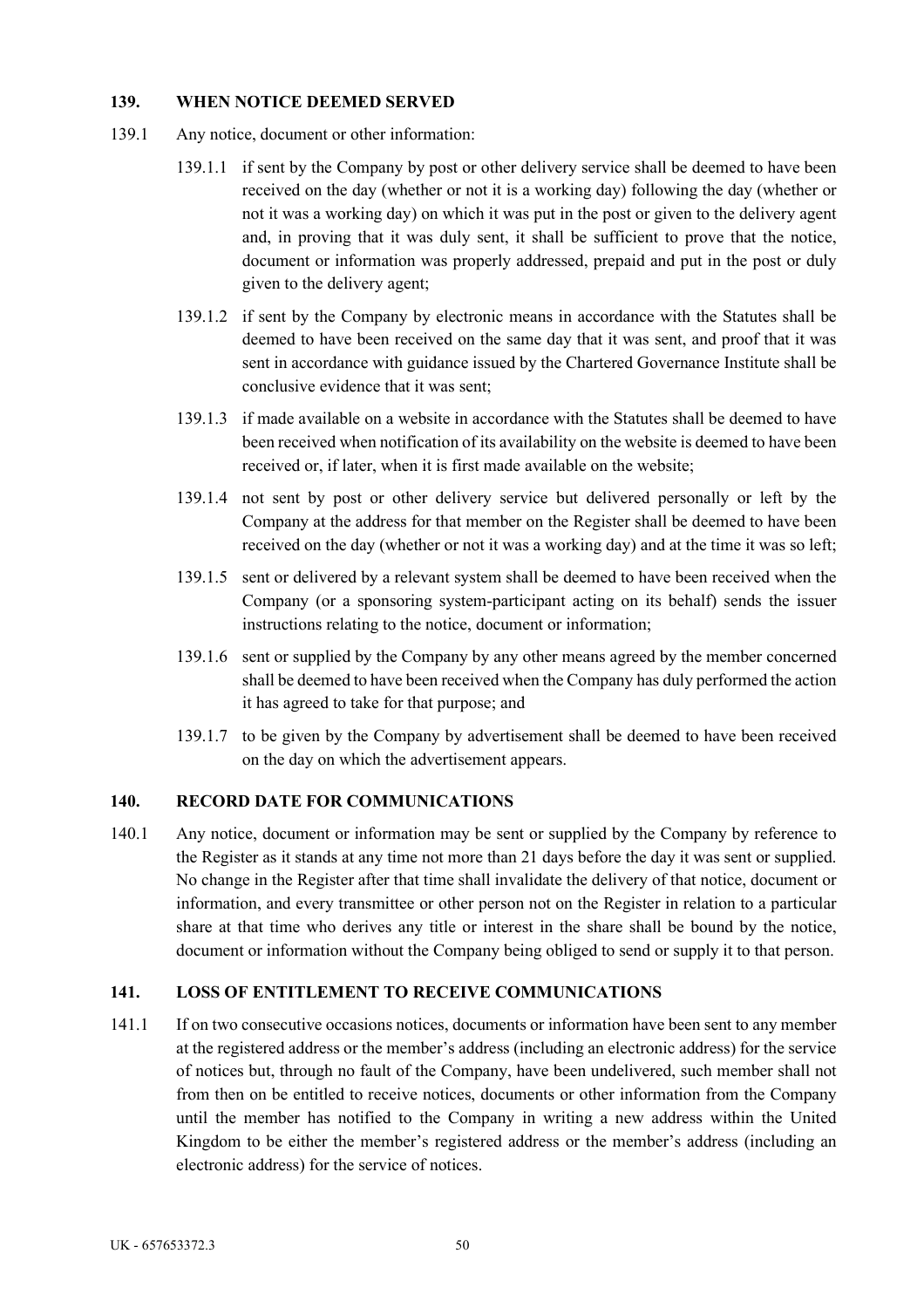### **142. NOTICE WHEN POST NOT AVAILABLE**

- 142.1 If at any time postal services within the United Kingdom are suspended or curtailed so that the Company is unable effectively to convene a general meeting or a meeting of the holders of any class of shares in its capital by notice sent through the post, the Board may decide that the only members to whom notice of the meeting must be sent are those to whom notice to convene the meeting can validly be sent by electronic means and those to whom notification as to the availability of the notice of meeting on a website can validly be sent by electronic means. In any such case the Company shall also advertise the meeting in at least two national daily newspapers published in the United Kingdom. If at least six clear days prior to the meeting the giving of notices by post to addresses throughout the United Kingdom has, in the Board's opinion, become practicable, the Company shall send confirmatory copies of the notice by post or such other manner as is permitted under these Articles to the persons entitled to receive them when postal services are running normally.
- 142.2 At any time that postal services within the United Kingdom are suspended or curtailed, any other notice or information considered by the Board to be capable of being supplied by advertisement shall, if advertised in at least one such newspaper, be deemed to have been notified to all members and transmittees to whom it would otherwise have been supplied in hard copy form.

# **143. DISTRIBUTION IN SPECIE ON WINDING UP**

143.1 If the Company is wound up, the liquidator may, with the sanction of a special resolution of the Company and any other sanction required by law, divide among the members in specie the whole or any part of the assets of the Company and may, for that purpose, value any assets and determine how the division shall be carried out as between the members or different classes of members. The liquidator may, with such sanction, vest the whole or any part of the assets in trustees upon such trusts for the benefit of members as the liquidator with such sanction determines, but no member shall be compelled to accept any assets upon which there is a liability.

### **144. INDEMNITY AND PROVISION OF FUNDS**

- 144.1 Subject to, and to the extent not avoided by, the Statutes but without prejudice to any indemnity to which the person may otherwise be entitled:
	- 144.1.1 any person who is or was at any time a director, secretary or other officer (unless the office is or was as auditor) of the Company or of any of its present or former subsidiary undertakings may be indemnified out of the assets of the Company to whatever extent the Board may determine against any costs, charges, expenses, losses and liabilities sustained or incurred by the person in the actual or purported execution of duties or in the exercise or purported exercise of powers or otherwise in connection with the person's office, whether or not sustained or incurred in connection with any negligence, default, breach of duty or breach of trust by the person in relation to the Company or the relevant undertaking; and
	- 144.1.2 the Board shall have power to provide funds to meet any expenditure incurred or to be incurred by any such person in mounting a defence in any criminal or civil proceeding in connection with any alleged negligence, default, breach of duty or breach of trust by the person in relation to the Company or any such undertaking, or any investigation, or action proposed to be taken, by a regulatory authority in that connection, or for the purposes of any application under the Companies Act 2006, or in order to enable the person to avoid incurring any such expenditure.